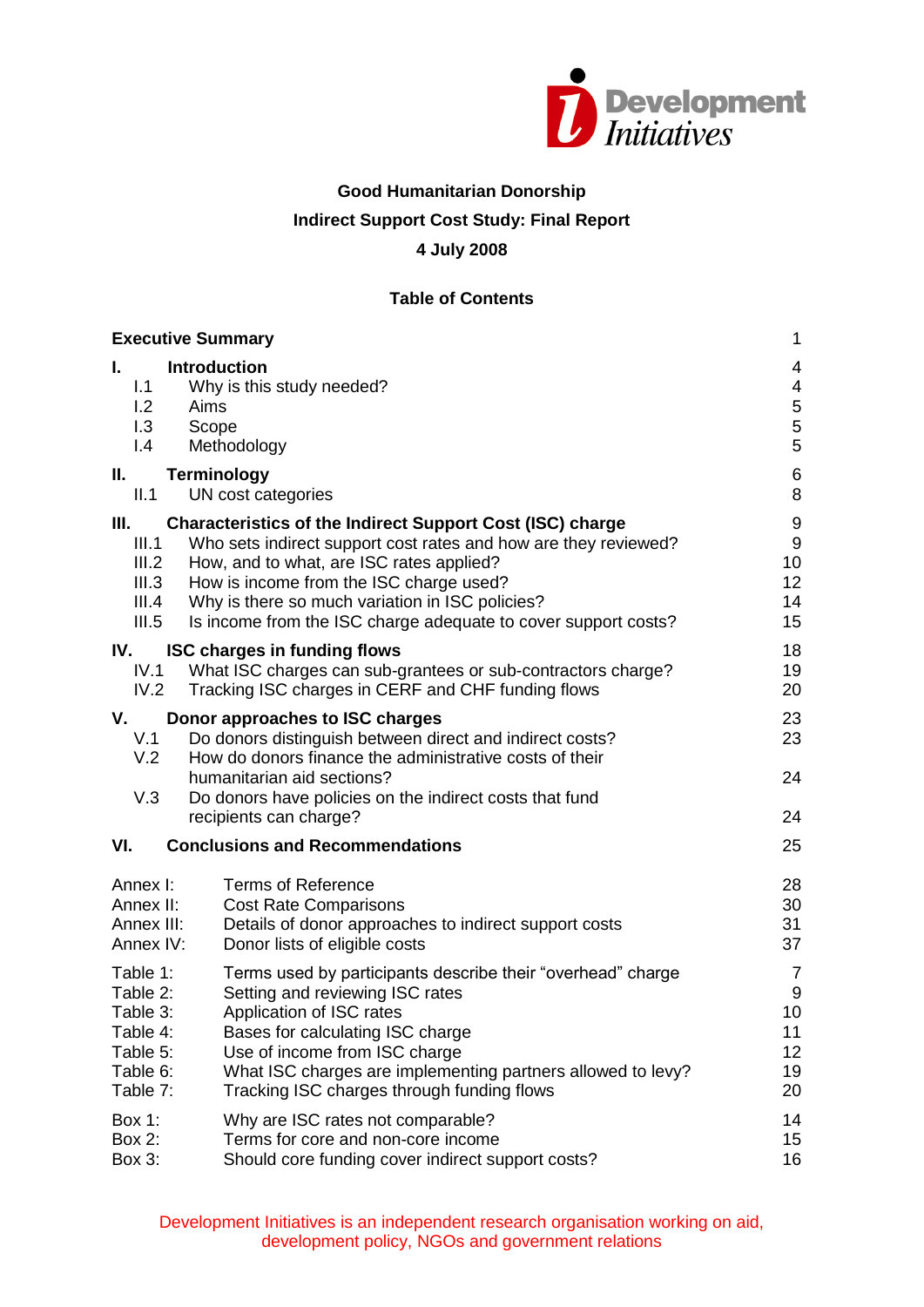#### **Executive Summary**

The Swedish government has commissioned this study on behalf of the members of the Good Humanitarian Donorship (GHD) initiative. The original title for the study used the term overheads but participants do not favour its use. There is no universal term to replace overheads so this study has adopted "indirect support cost (ISC) charge" as the most appropriate. This is defined as "*a percentage charge applied to an organisation's expenditure for programme-related costs that are not directly attributable to a specific programme*". Programme-related here means costs that would not be incurred unless the organisation was undertaking programme activities (such as financial and narrative programme reporting or monitoring and evaluation).

#### *Rationale for the study*

When an organisation receives funding, including humanitarian funding, it usually applies an indirect cost charge. Some donors have been putting pressure on organisations providing humanitarian aid to reduce these charges because:

- With the introduction of new financing mechanisms, such as the CERF and Common Humanitarian Funds (CHFs), the layers through which humanitarian funding flows have increased. This has led to donor concern that the subtraction of a charge at each level is reducing the amount of assistance available for beneficiaries.
- Donors are generally unclear about exactly what costs are covered by these charges and question whether they represent value for money.

However, humanitarian organisations and some donors are concerned that the pressure to reduce ISC charges is forcing humanitarian organisations to cover these costs from other sources of income and is reducing investment in humanitarian response capacity.

The lack of documented knowledge about indirect support costs makes it difficult to resolve these differences and make a clear case for a fair coverage of costs. This report seeks to address this gap by documenting basic factual information on ISC charges and locating them in the context of the cost structures of the organisations concerned.

#### *Scope of the study*

The study has examined the different ways in which organisations providing humanitarian aid calculate and apply indirect support cost charges and use the income generated. It has covered a range of organisations: UN agencies, IOM, the ICRC and IFRC, two international NGO families and two private sector organisations.

When DI presented preliminary findings from the study at the Montreux VIII meeting in February 2008, participants expressed an interest in including donor approaches to indirect support costs in the study. Donors also wanted information on how indirect support cost charges are applied when funding flows from the CERF and CHFs through layers of different organisations. As a result, DI expanded the scope of the study to include these issues.

To learn about donor approaches to indirect support costs, DI emailed three questions to 23 members of the GHD initiative. A total of 17 donors replied. Annex III lists the full responses while section V discusses the findings.

It is difficult to track the application of indirect support cost charges to funding as it flows through different organisations because humanitarian organisations use different systems to record and report on the information. Therefore, rather than attempt to gather data on funding from the CERF and CHFs at a global level, DI selected the Democratic Republic of the Congo (DRC) as a focus country because UN agencies already report to the Humanitarian Coordinator on their onward funding. The study tracked 11 projects, 7 financed by the CERF and the rest by the Pooled Fund. They were selected to provide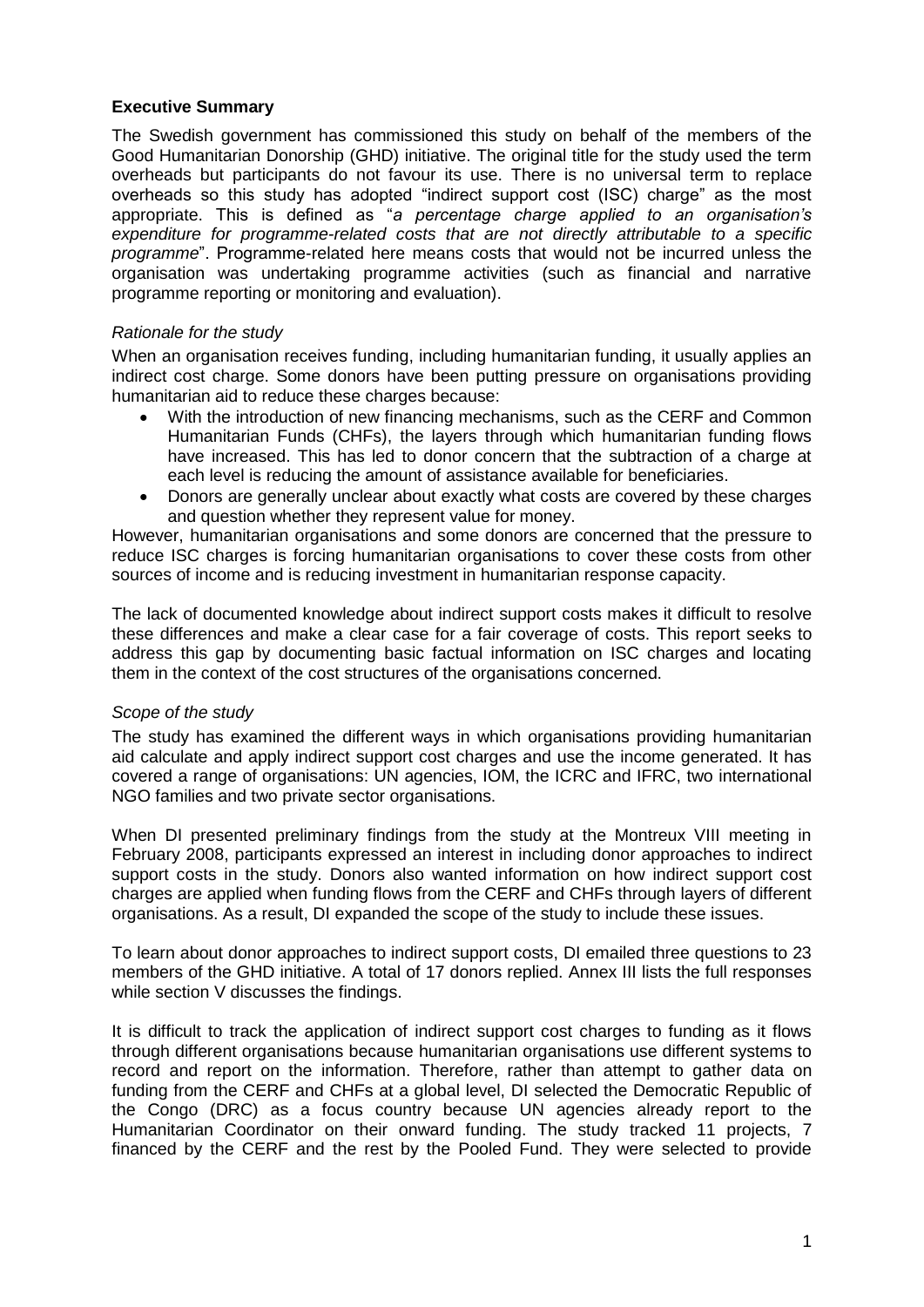examples of onward funding to different types of implementers – international and local NGOs, government departments and private contractors. *Key findings*

- Participating organisations have different ways of calculating and applying the ISC charge and use the income generated to cover different costs. Therefore, it is not possible to compare ISC rates across organisations even if two organisations like the ICRC and the IFRC charge the same rate.
- A percentage rate does not provide a true picture of indirect support costs because the charge is the product of an organisation's cost structure and factors such as levels of core or unrestricted funding (see Box 1 and Annex II). The rate is not an indication of an organisation's performance on delivery or its cost-effectiveness. Donor pressure to reduce the rate does not necessarily cause an organisation to lower its costs. Instead, it will look for other ways to cover the existing level of costs, which may lead to less transparency. In the past, organisations have lowered their rate by changing the ways in which they calculate the rate or by reclassifying their costs but they have not reduced income from the ISC rate.
- Given the variation in the terms used to describe indirect support costs, it would be helpful to narrow the range used in the humanitarian aid field. However, as the UN system has found, it is not enough to agree on the names and definitions of different categories of costs because organisations continue to classify costs into these categories in different ways (so while one organisation will charge for a finance officer in the field as a direct cost, another will treat it as an indirect support cost).
- There are far more NGOs than UN agencies providing humanitarian aid, most with different cost structures, working to different national accounting standards and in different national legal frameworks. This means that it is likely to be more difficult to achieve standards cost classifications for NGOs.
- Some organisations, such as the UN Secretariat, UNHCR, ICRC and some NGOs, do not track indirect support costs separately. They combine ISC income with other types of income and use this as a contribution towards total administrative costs. At present, they do not have an obvious incentive to track indirect costs but this means that cannot justify their ISC rate or demonstrate clearly if donors are covering their fair share of costs or not.
- Organisations with core funding have different needs to recover indirect support costs, depending on the level of this funding. Since the relationship between core and non-core income varies across UN and Red Cross organisations, it does not make sense to apply a standard support cost charge across the organisations.
- While UN agencies, IOM, ICRC and IFRC set their ISC rate, NGOs and private sector organisations usually charge what donors permit. 8 of the 17 donors who responded to the email survey have a set rate. These can range from 3-15% although most donors set their rates at 5-7%. If donor funding does not cover indirect costs adequately, NGOs have to use unrestricted income to cover their costs. This poses a problem because the general public wants its contributions to assist beneficiaries direct, not to support government programmes.
- Contrary to expectations, the study found that when funding flows from pooled mechanisms though different layers of organisations, not all of them charge for indirect support costs and this lowers the overall indirect cost rate for projects. Due to time constraints, it was not possible to track funding to the next level down or to examine the implications of the fact that not all organisations received funding for indirect support costs (particularly for local capacity).

## *Recommendations*

The study recommendations are based on the assumption that donors are willing to fund fully their fair share of indirect costs, i.e., to cover the costs associated with the programmes that they finance. At present, there is limited evidence that donors do not always cover their fair share of costs through ISC funding so that humanitarian organisations subsidise donorfunded programmes from other income sources. If, for whatever reason, donors do not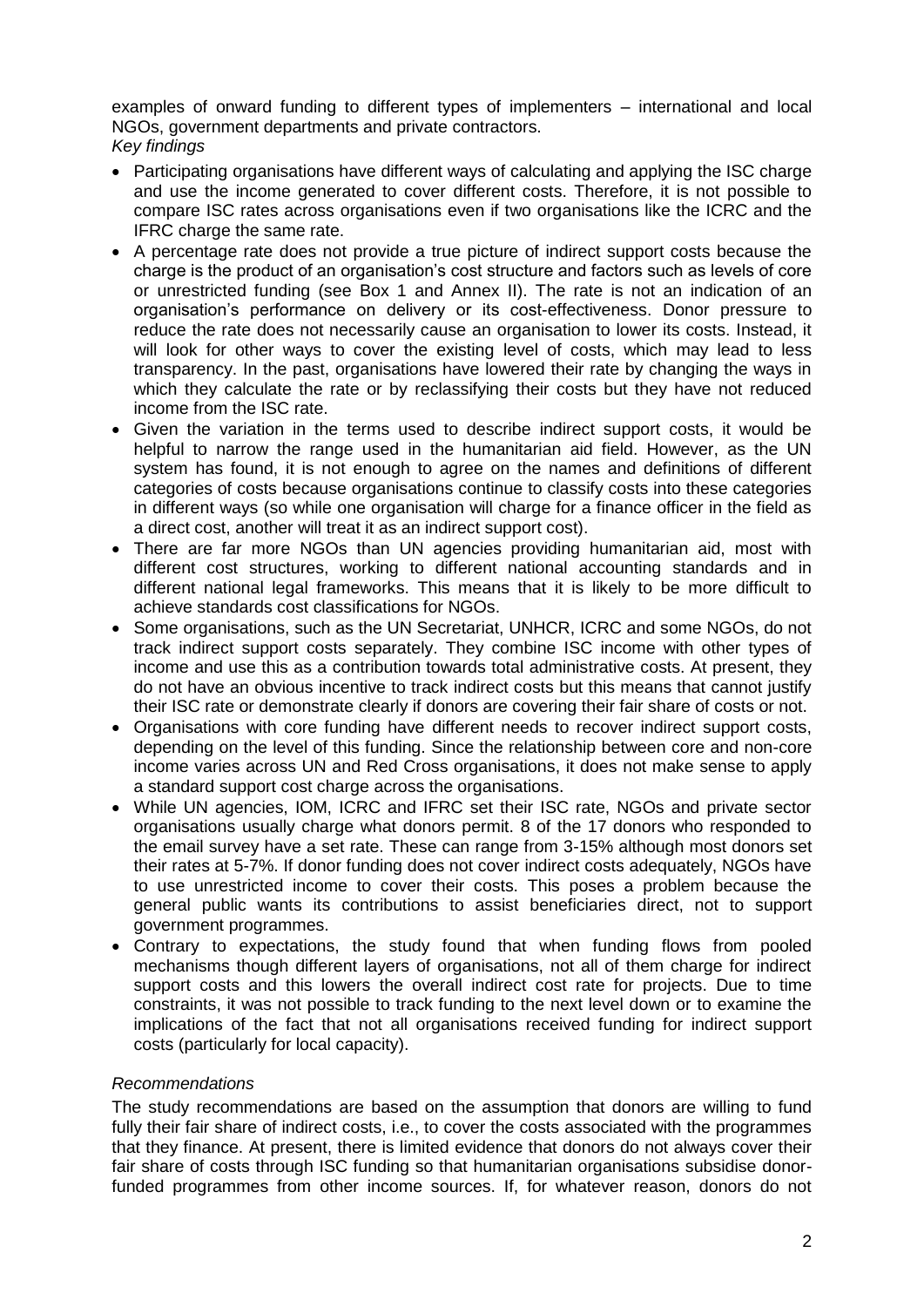expect to cover fully their share of indirect costs, they should make this explicit. While it is important for humanitarian organisations to cover their costs, predictability (knowing who will fund what) is also important.

- Donors need to have a much more thorough understanding of the cost structures of the organisations they fund so that they can assess their cost-effectiveness more accurately. They can use their position on the boards of UN agencies to better understand cost structures and ask for greater clarity in cost analysis.
- Recipients organisations have a reciprocal responsibility to make it clear what costs they are including as indirect costs so that donors can make a more informed judgement. Organisations with core funding should show clearly what costs are already covered by this and what costs need to be covered by income from the ISC charge.
- Since the Finance and Budget Network of the UN High Level Committee on Management has already begun efforts to reach agreement on harmonising the classification of direct and indirect costs across UN organisations, donors should encourage the UN system to agree on these as soon as possible and to adapt their accounting policies and practices accordingly. This will give donors a much clearer idea of how UN agency costs compare.
- Donors need to make it clear to humanitarian organisations that they understand that ISC rates are not comparable and that they will not use the ISC rate as a major factor in assessing an organisation's performance or eligibility for funding. However, donors clearly need a system for assessing whether an ISC charge is reasonable so humanitarian organisations need to reciprocate by analysing their costs more explicitly and making the case for their indirect cost charges.
- Donors could promote greater clarity in cost analysis by adopting a more harmonised approach to the types of costs that qualify as direct and those that qualify as indirect. Very specific lists of costs would reduce the flexibility of humanitarian organisations but, if donors can reach agreement on sub-categories of costs and get humanitarian organisations to indicate what costs they are claiming, this would give donors better information and a clearer base for comparison across organisations. Some donors already have lists of eligible costs and these could be the starting point for discussions (see Annex IV). Even if all donors do not eventually adopt their own definitions of direct and indirect costs, they need to understand how organisations are classifying costs into these two categories.
- Since it will be difficult to achieve standard cost classifications for NGOs and one flat ISC rate does not work for organisations with very different cost structures and accounting standards, donors should explore the feasibility of adopting a more flexible approach to finance NGO indirect support costs, such as an adapted version of the USA's NICRA. If donors find that adopting an approach like the NICRA is not possible, they should explore the option of allowing NGOs to charge indirect costs within a percentage range. They could also consider applying a sliding scale based on the size of a project, as the Belgian government does.
- GHD members may want to consider the pros and cons of making a commitment to full cost recovery for NGOs, as statutory donors in the UK have done.

Donors may want to consider tracking further the indirect costs paid to international and local NGOs when funding flows from pooled funding mechanisms in order to examine the impact on their income and organisational capacity. This would add valuable information because it would track the humanitarian dollar through from donor to beneficiary.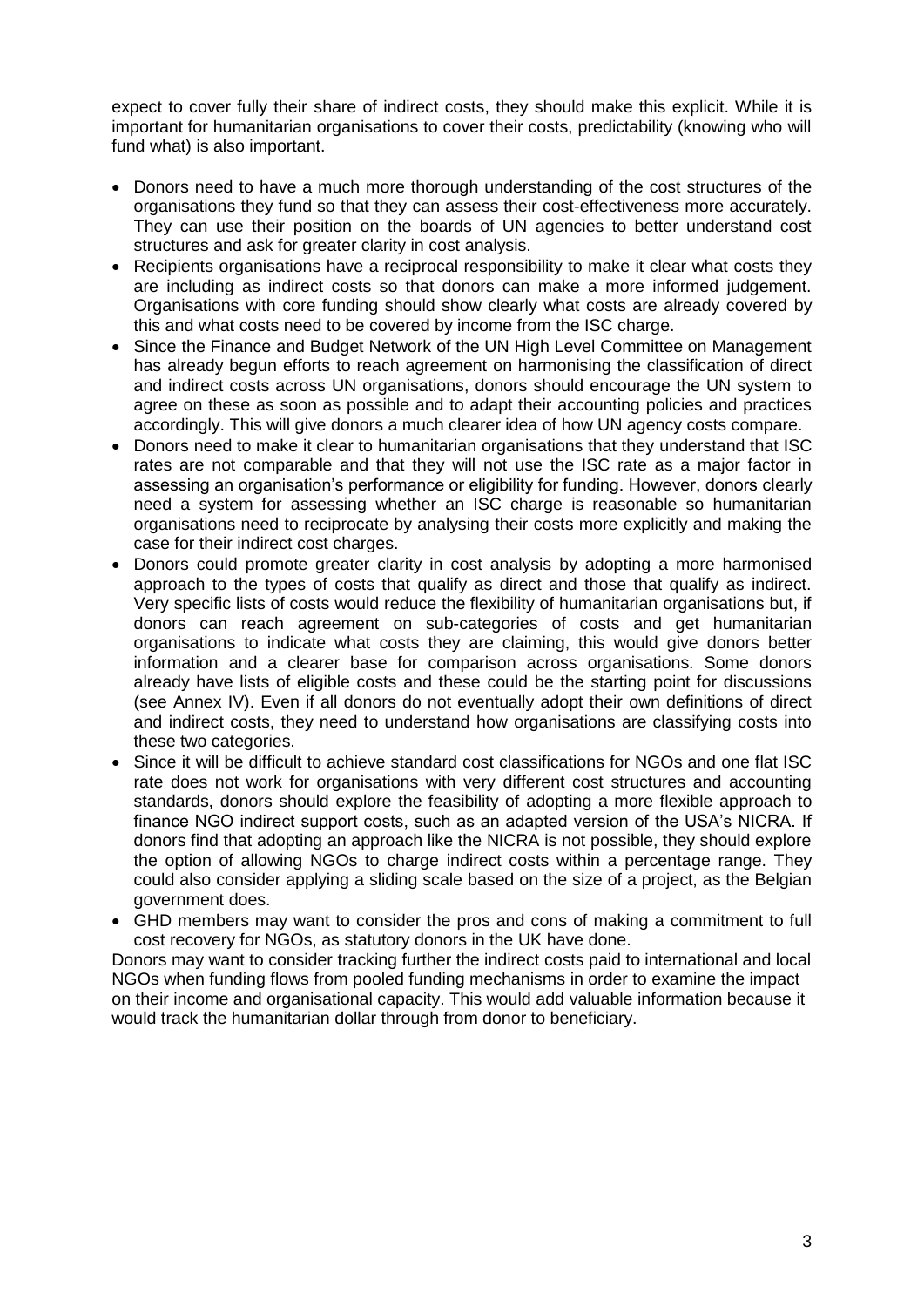### **I. Introduction**

The Swedish government has commissioned this study on behalf of the members of the Good Humanitarian Donorship (GHD) initiative. The outcome of the study will be discussed at the GHD meeting on 18<sup>th</sup> July 2008.

### *I.1 Why is this study needed?*

When an organisation receives funding, including humanitarian funding, it usually applies an overhead or indirect cost charge. With the recent introduction of new financing mechanisms, such as the CERF and Common Humanitarian Funds (CHFs), the layers through which humanitarian funding flows have increased. This has led to donor concern that the subtraction of a charge at each level is reducing the amount of assistance available for beneficiaries. This, in turn, has put pressure on humanitarian organisations to lower their indirect cost charges in order to ensure that more assistance flows to beneficiaries.

Indirect cost charges are often a bone of contention because some donors question whether they represent value for money and seek to reduce them to the bare minimum. This is partly because donors are generally unclear about exactly what costs are covered by these charges. On the other hand, humanitarian organisations and some donors are concerned that the pressure to reduce indirect cost charges is forcing humanitarian organisations to cover these costs from other sources of income and reducing investment in humanitarian response capacity. The lack of documented knowledge about indirect costs makes it difficult to resolve these differences and make a clear case for a fair coverage of costs.

The issue is exacerbated because, within humanitarian organisations, programme staff often do not understand the need for an overhead or indirect cost charge because they do not necessarily know the organisation's cost structure. In some organisations, field staff see the charge as income that is lost to headquarters. This leads to pressure from programme staff to reduce or waive the charge in order to secure funding from donors, often at country level.

Programme staff are tempted to reduce or waive overhead charges because they are aware that many donors regard the indirect cost rate as a measure of an organisation's costefficiency and that donors view those charging a lower rate more favourably when making funding decisions. As a result, UN agencies, in particular, have competed to lower rates. However, finance staff know that the rate is shaped by factors such as cost structures, core and/or unrestricted funding and different accounting practices. Due to this, there is no standard practice on what costs to include as indirect support costs (so that one organisation will charge a finance officer in a country office as a direct cost and other will charge it as an indirect cost) and how to calculate the percentage rate (so that some include the value of inkind contributions and others do not). So the rate does not compare or say anything about cost-effectiveness. This study provides an opportunity to lay out the underlying issues and promote a more nuanced understanding of them.

The study seeks to address the various issues by documenting basic factual information on overhead charges and locating them in the context of the cost structures of the organisations concerned. It relates to GHD principle 10, on supporting the vital role of the UN, the International Red Cross and Red Crescent Movement and NGOs in implementing humanitarian action. This is because, though these costs are contested, they are essential to enable humanitarian organisations to implement programmes and report to donors on how they have used funds. Although the study is framed in the context of humanitarian aid since this is the focus of GHD members, it is about improving the transparency of funding relationships in general and ensuring that aid organisations can operate on the basis of having reasonable costs covered. Most of the organisations in the study are also engaged in development activities and their policies and definitions apply to the full range of activities, not just humanitarian assistance.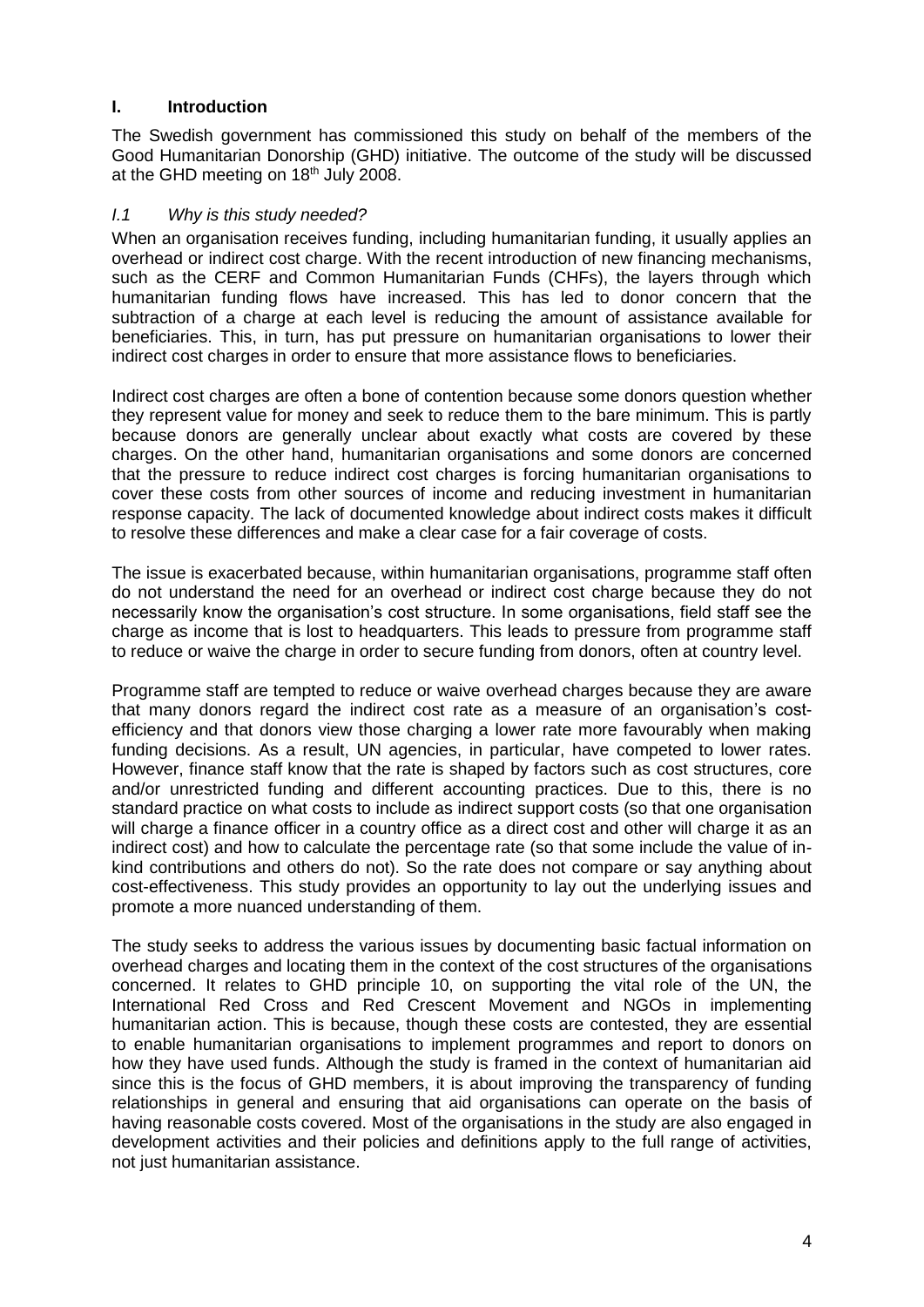# *I.2 Aims*

Given the general lack of information about, and understanding of, indirect cost charges, this study aims to document the different approaches used by humanitarian organisations. This should help to improve the understanding of the issues involved both within humanitarian organisations and amongst donors and lead to more informed debate between them. It also aims to create greater trust and transparency around this issue between donors and recipient organisations so that they can come to some agreement around what constitutes a fair charge for indirect costs.

# *I.3 Scope*

The Terms of Reference (TOR) for the study are attached as Annex I. These show that the study was originally to cover a range of organisations – UN, Red Cross, NGO and private sector. But when DI presented preliminary findings from the study at Montreux VIII on 22<sup>nd</sup> February 2008, participants expressed an interest in including donor approaches to overheads or indirect costs in the study.

During the discussion that followed the presentation, donors expressed interest in information about how indirect cost charges are applied when funding flows from new pooled humanitarian funds like the CERF and the Common Humanitarian Funds (CHFs) in Sudan and the Democratic Republic of the Congo (DRC) through layers of different organisations.

Therefore, the scope of the study was expanded to include both these issues.

## *I.4 Methodology*

This study has tried to gather facts about the different ways in which humanitarian organisations calculate and apply indirect cost charges and use the income generated. It used data collection methods that included:

- Face-to-face and telephone interviews with staff members from participating organisations (including visits to Geneva and New York to interview UN and Red Cross Movement staff members)
- A review of study reports and documents on overhead charge policies
- Regular feedback to GHD members for their input and
- An email survey.

As per the Terms of Reference, it has covered a broad range of organisations:

- UN agencies (UNICEF, UNHCR, WFP, OCHA and UNDP, including its role as Administrative Agent for Common Humanitarian Funds and Multi-Donor Trust Funds)
- $\bullet$  IOM<sup>1</sup>
- ICRC and IFRC
- 2 international NGO families and
- 2 private sector organisations (PSOs) involved in the delivery of humanitarian assistance (one British and the other American).

The TOR stated that the study would cover two international NGOs. But NGOs are varied in their missions, structures and approaches so including only two individual NGOs may not have provided sufficient detail for the study. However, including several NGOs would have been very time consuming because it would have required negotiating separate access and understanding how the organisations worked. So, to maximise the information gathered but stay within a reasonable timeframe, the study has focused on international NGO families or alliances in order to get a sense of whether there are differences in practice within the same family across different countries and also whether there are differences between members

<sup>1</sup> <sup>1</sup> Although the IOM is not a UN agency, it is an intergovernmental organisation with a special relationship with the UN system. Therefore, for the sake of convenience, this report includes IOM in the category of UN agencies when discussing groups of organisations, unless otherwise stated.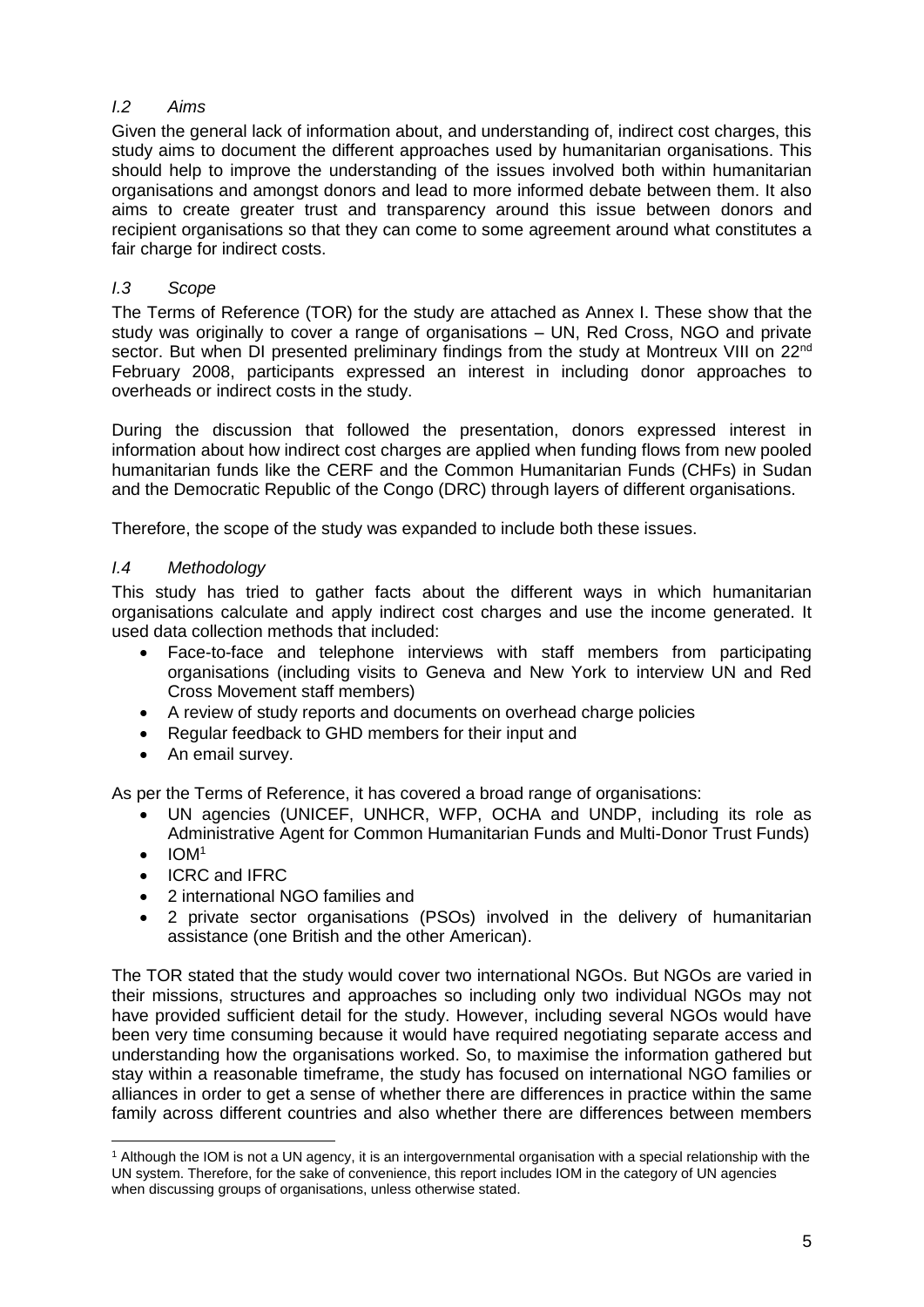of different NGO families in the same country. Even this approach was time-consuming and DI eventually secured the participation of the UK, US, Dutch and Austrian members of the first NGO family and the UK and Irish members of the second NGO family.

Securing the participation of the American private sector organisation was also timeconsuming. USAID kindly offered to identify an appropriate study participant and negotiate access. However, this process took around 3 months.

Since the issue of overheads is so contested, the study TOR recognised the potentially sensitive nature of the information involved in this study. Therefore, it was agreed that all organisations participating in the study would be offered the option of remaining anonymous. Due to their distinctive mandates and structures, it would not have been easy to guarantee the anonymity of the UN agencies, IOM, ICRC and IFRC so they waived the right to anonymity. It is easier to grant anonymity to the NGOs and private sector organisations and they preferred to keep information about their approaches to indirect costs confidential so they are simply referred to as NGO A and B and PSO A and B.

The coverage of humanitarian organisations was divided into two phases. The first phase focused on the UN agencies, IOM and the Red Cross Movement. DI presented findings from this part of the study at the Montreux VIII meeting on  $22<sup>nd</sup>$  February. The second phase focused on the NGOs, PSOs, donors and tracking indirect cost charges.

Following the decision at Montreux to include a survey of donor approaches, DI emailed three questions to 23 members of the GHD initiative. 10 donors responded in time for DI to present their responses in an update on the study at a GHD meeting in Geneva on  $10<sup>th</sup>$  April. This presentation included preliminary findings from interviews with a couple of NGOs and one private sector organisation. Since the GHD meeting, after a follow-up email, 7 donors have responded so section V is based on responses from a total of 17 GHD members. This represents a 75% response rate, which is very good for an email survey and indicative of the interest that donors have in this study.

It is difficult to track the application of indirect cost charges to funding as it flows through different organisations because humanitarian organisations use different systems to record and report on the information. Therefore, rather than attempt to gather data on funding from the CERF and CHFs at a global level, this study selected the DRC as a focus country because the Pooled Fund Unit already asks UN agencies to report on their onward funding. It tracked 11 projects and the criteria used to select projects were as follows:

- A mixture of CERF and Pooled Fund<sup>2</sup> projects so 7 are CERF projects while the remainder were financed by the Pooled Fund.
- Projects that provided examples of onward funding to different types of implementers - NGOs, government departments, other UN agencies and private contractors.
- A mixture of UN agencies as the first recipients of funding, with a focus on UNICEF and UNHCR since they are participants in the broader study<sup>3</sup>. This was done to provide examples both of a broader range of UN policies and a greater range of recipients of onward funding. DI did not select WFP projects because its indirect support cost policy is quite different to that of other UN agencies.

Section IV.2 reports on the findings from the selected projects.

## **II. Terminology**

This report begins with a discussion of terminology because the original title for the study used the term 'overheads' but this is not favoured by study participants. According to a study

<sup>1</sup> <sup>2</sup> In the DRC, the CHF is known as the Pooled Fund.

<sup>3</sup> Of the non-study participants, DI asked WHO to provide information on one project and UNFPA to provide information on two projects. UNFPA responded promptly but WHO did not reply.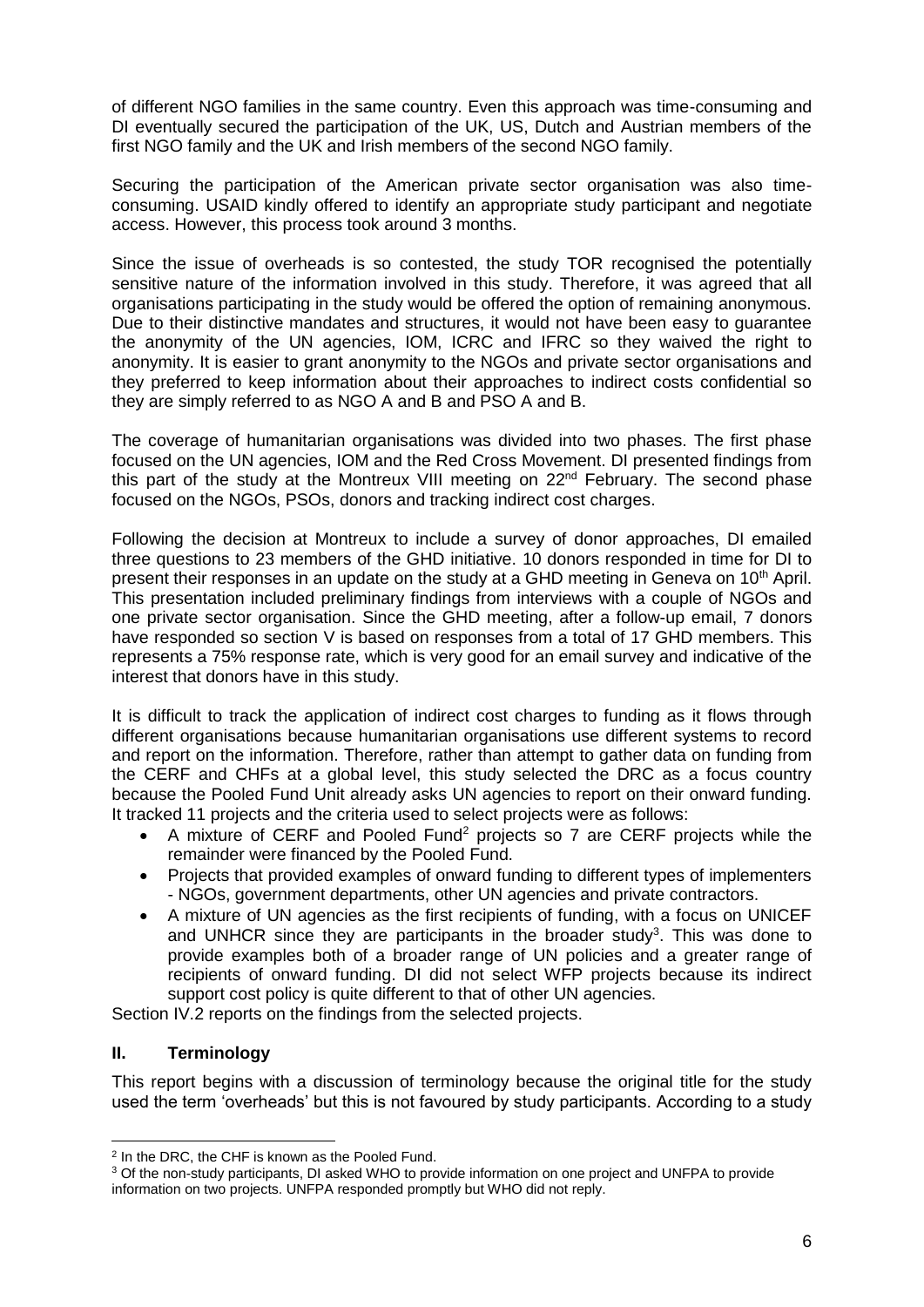for the IFRC, the term overhead is not defined in a UK dictionary of accounting terms because it requires an arbitrary line to be drawn across the continuum of costs between a beneficiary and a 'head office'<sup>4</sup> . Where the line is drawn depends on the viewpoint of those drawing it so it is open to debate.

As Table 1 below shows, the study participants use a range of different terms to describe their overhead or indirect cost charge. In addition to these terms, NGOs and private sector organisations funded by the American government negotiate an indirect cost rate that is organisation-specific. This is known as the NICRA (Negotiated Indirect Cost Rate Agreement). Section V.3 provides further details.

| Organisation  | Term(s) used                                                                        |
|---------------|-------------------------------------------------------------------------------------|
| <b>ICRC</b>   | Overhead                                                                            |
| <b>IOM</b>    | Project related overhead                                                            |
| <b>IFRC</b>   | Programme Support Costs and Programme Support Recovery (for                         |
|               | process of charging costs to programmes)                                            |
| <b>OCHA</b>   | Programme Support Cost                                                              |
| <b>UNHCR</b>  | <b>Support Cost</b>                                                                 |
| <b>WFP</b>    | Indirect Support Cost                                                               |
| <b>UNICEF</b> | Indirect Cost Recovery                                                              |
| <b>UNDP</b>   | <b>General Management Support</b>                                                   |
| NGO A         | ADRET (Administrative Retention) <sup>5</sup> , Shared Cost Recovery, Indirect Cost |
|               | Recovery, Administrative Cost                                                       |
| <b>NGO B</b>  | Administrative costs, PMA (Programme Management and Administration).                |
|               | Other terms vary with donor, e.g. Organisational Management Support                 |
|               | (DFID), Indirect Costs (ECHO), Management Support (DEC).                            |
| <b>PSO A</b>  | Recoverables and non-recoverables <sup>6</sup>                                      |
| <b>PSOB</b>   | Overhead, General and administrative and fringe                                     |

**Table 1: Terms used by participants describe their "overhead" charge**

Given this range of terminology, it would be helpful for the study to adopt a term that is a more accurate reflection of what is in use and to help ensure that donors and funding recipients are talking about the same thing. It is important to note that, even when organisations use very similar words, they may be referring to different things due to the ways in which they classify costs. For example, some organisations refer to programme support costs because the costs are generated by programme activities but others (like NGO B) prefer not to use the word 'programme' when discussing indirect costs because they classify programme support costs (such as financial staff in the field) as direct costs. However, in general, what the terms in Table 1 have in common is that they are referring to the recovery of costs incurred in supporting programme activities, such as staff recruitment and financial reporting, that are over and above the direct costs associated with programme delivery (e.g., transport).

For the purposes of this study, the most appropriate term is "indirect support cost charge". This is defined here as "*a percentage charge applied to an organisation's expenditure for programme-related costs that are not directly attributable to a specific programme*". Programme-related here means costs that would not be incurred unless the organisation was undertaking programme activities (such as financial and narrative programme reporting or monitoring and evaluation).

<sup>1</sup> <sup>4</sup> Pete Ewins – Mango (2007), 'Review of overheads along the Federation value chain and review of Secretariat overhead recovery mechanisms'.

 $5$  This is used by the US member to describe the charge levied on contributions from private donors.

<sup>&</sup>lt;sup>6</sup> The organisation uses the term 'recoverables' for overhead costs that can be recovered directly from the contract and 'non-recoverables' for costs that the organisation recoups from the margin or surplus on the contract. The margin is used partly to cover delivery-associated costs and partly as profit.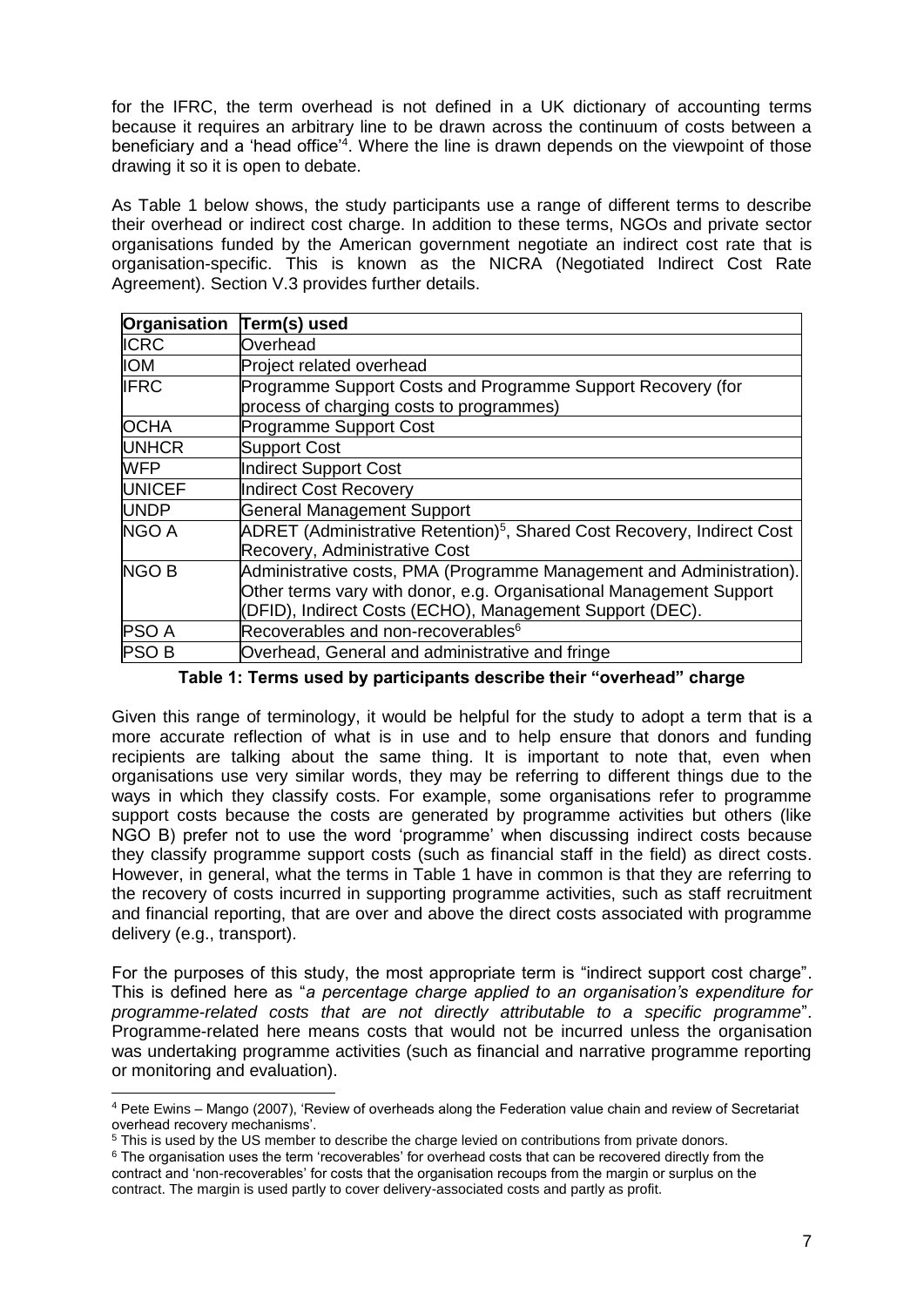### *II.1 UN cost categories*

Over the last few years, within the UN system, the Finance and Budget Network of the High Level Committee on Management (HLCM) has done considerable work on cost recovery policies. Importantly, it has achieved consensus on the definition of the following three cost categories:

- Direct costs: Necessary to achieve the results and objectives of programmes and can be traced in full to activities, projects and programmes. E.g., food or transport.
- Variable indirect costs: Incurred in support of an organisation's activities and programmes but which cannot be traced unequivocally to a specific activity or programme. E.g., staff recruitment or financial reporting services.
- Fixed indirect costs**:** Incurred regardless of the scope and level of activities of an organisation. E.g., senior management, head office costs.

A recent HLCM survey of UN agencies found that they classify costs into these groups in different ways but the agreement on the definitions is an important starting point for the harmonisation of financial policies within the UN system.

Although these cost categories are useful for the UN system and applicable to the ICRC and IFRC, they are not directly applicable to NGOs. This is because they are based on the concept of core mandates, organisational structures to support these mandates and core funding. Since the UN agencies, ICRC and IFRC have legal mandates, they would exist with a basic organisational structure even if they did not undertake programme activities in the field and they have core funding to finance this basic organisational structure at least partly<sup>7</sup>. The NGOs and the British PSO, on the other hand, would have little or no reason to exist without their programme activities. There are some costs that the organisation would incur, regardless of whether it had one programme or hundreds, such as the salary of a chief executive, but these are very limited. Therefore, they do not distinguish between fixed costs for a 'core' organisational structure and the rest of the organisation, even at headquarters level.

The American PSO is like the UN agencies in that it does distinguish between variable indirect costs, called overheads and consisting mainly of staff wages, and general and administrative costs, which are fixed costs like rent and office administration that would not increase if its volume of work increased.

In the UK, research on cost recovery by different types of NGOs (working nationally and internationally) $8$  has identified four types of costs:

- Direct costs
- Direct support costs (usually incurred in-country, for example, a finance officer in a country office but may include a desk-officer at headquarters)
- Indirect costs (incurred at headquarters level)
- Governance costs (to meet legal requirements such as annual audit of accounts, support to governance body)

This highlights the fact that there is a grey area around in-country support costs because, as with UN agencies, some NGOs choose to charge these as direct costs while others treat them as indirect costs and cover both these and support costs incurred at headquarters level from the indirect support cost charge. Also, though governance costs are identified as a distinct category, the NGOs participating in this study did not separate these out from other administrative costs as they are a very small part of their costs.

<sup>-</sup> $7$  WFP is exceptional in that it does not receive core funding but it does have a legal mandate and does distinguish between fixed indirect costs for a core organisational structure and variable indirect costs.

<sup>8</sup> This has been published by the Association of Chief Executives of Voluntary Organisations (ACEVO). See www.acevo.org.uk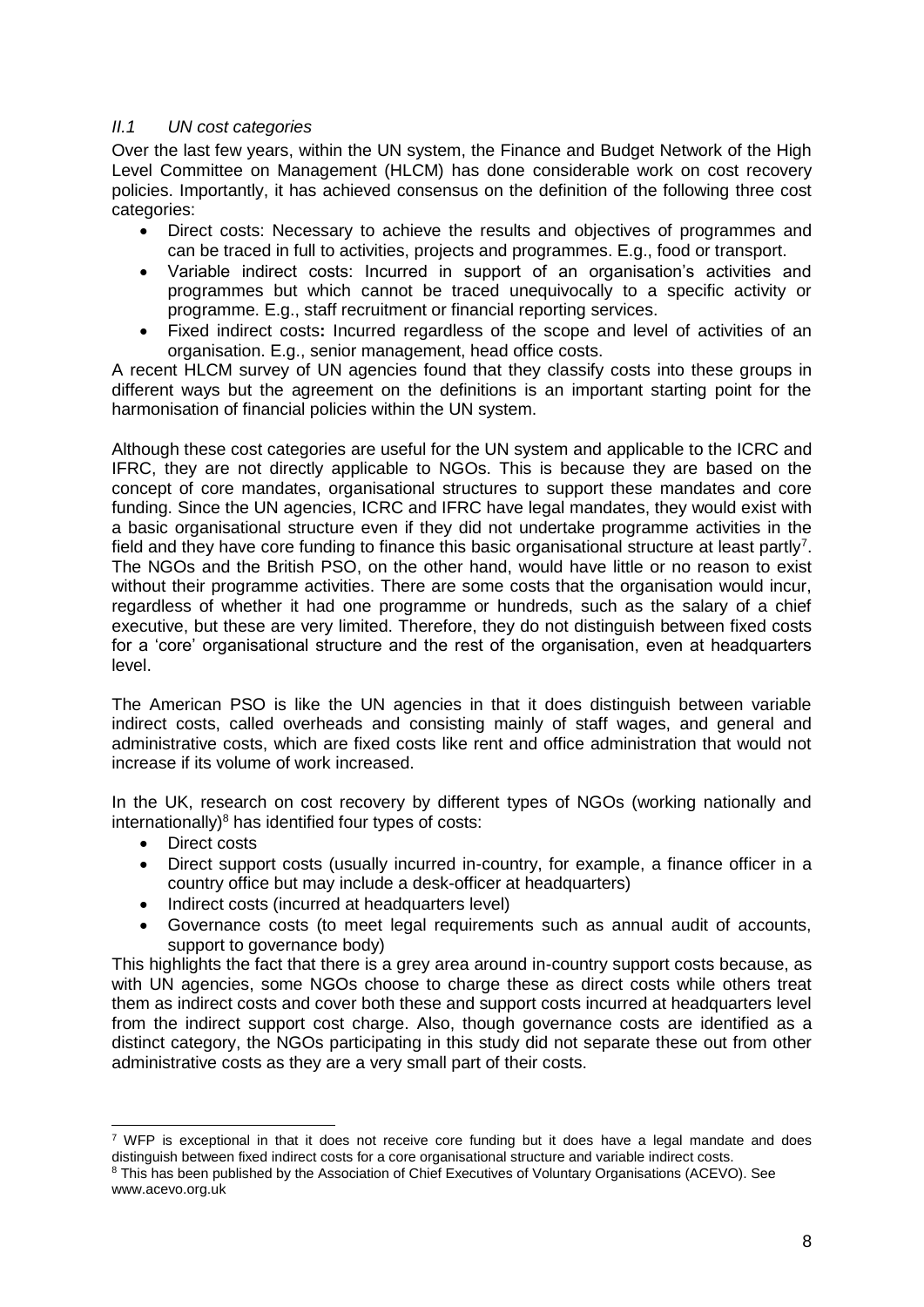The differences between the cost structures of UN agencies and the ICRC and IFRC on one hand, and NGOs and PSOs on the other, highlights the need for donors to agree cost categories with recipient organisations so that there is transparency on which costs have been classified as direct and which as indirect.

# **III. Characteristics of the Indirect Support Cost (ISC) charge**

This section outlines the characteristics of the ISC charge across study participants. It describes how organisations set their rates, their policies for applying the rate and how they use the income from the rate. It provides the factual information that donors can use to understand the differences across humanitarian organisations.

### *III.1 Who sets indirect support cost rates and how are they reviewed?*

Table 2 below lists the body within each organisation that sets the ISC rate and what procedures the organisations have in place for reviewing the rate. It does not list the NGOs or private sector organisations because, as table 3 below demonstrates, unlike the UN agencies and Red Cross Movement, they accept donor rates and do not set their own.

| Org/Fund      | Rate set by:                    | <b>Procedures for review</b>                                               |
|---------------|---------------------------------|----------------------------------------------------------------------------|
| <b>CERF</b>   | UN General Assembly (for        | Controller has put together a Working Group to examine reform              |
|               | Secretariat as a whole)         | of Trust Fund management. WG has made some                                 |
|               |                                 | recommendations relating to direct and indirect costs, which were          |
|               |                                 | being discussed by the Controller's Office.                                |
| <b>ICRC</b>   | Assembly                        | No regular review. Finance department and external resources               |
|               |                                 | would provide analysis to Directorate and Assembly for decision.           |
| <b>IFRC</b>   | <b>General Assembly</b>         | No regular review but IFRC's Finance Commission (comprising a              |
|               |                                 | panel of experts nominated by national societies but who are not           |
|               |                                 | from national societies themselves) considers issue of rates and           |
|               |                                 | proposed changes, then make recommendation to the General                  |
|               |                                 | Assembly.                                                                  |
| <b>IOM</b>    | Council                         | IOM's Administration can put forward proposals to Council for              |
|               |                                 | consideration                                                              |
| <b>MDTFs</b>  | <b>UN Development Group</b>     | Administrative Agent can submit proposals for consideration <sup>9</sup> . |
| <b>OCHA</b>   | <b>UN General Assembly (for</b> | No specific procedure but any proposal to General Assembly to              |
|               | Secretariat as a whole)         | review rates must come from the Controller.                                |
| <b>UNDP</b>   | <b>Executive Board</b>          | Management submits proposal to Board when necessary.                       |
| <b>UNHCR</b>  | <b>Executive Committee</b>      | No specific times for review but Controller needs to make                  |
|               |                                 | recommendation to Executive Board                                          |
| <b>UNICEF</b> | <b>Executive Board</b>          | Management submits proposal to Board when necessary.                       |
| <b>WFP</b>    | <b>Executive Board</b>          | Each biennium, WFP submits a budget with an ISC rate based                 |
|               |                                 | on estimated income from direct operational and direct support             |
|               |                                 | costs.                                                                     |

#### **Table 2: Setting and reviewing ISC rates**

As Table 2 shows, the governance body for each organisation approves the indirect support cost recovery policy and rates. Since donor governments are represented on these bodies (except for the ICRC and IFRC and the UNDG Executive Committee), they are responsible for setting the ISC rates, based on the recommendation of senior management in each organisation.

None of the organisations have procedures to review the ISC rate on a regular basis, except for WFP, so they tend to continue with the same rate unless there is a specific impetus to

1

<sup>9</sup> UNDG MOU in the 2003 UNDG Joint Programming guidance Note allows the Administrative Agent (AA) to charge a higher rate if the UN organisations agree that the AA's role is unusually complex and if donors agree to pay this higher fee or allow it to be charged as a direct cost in the AA's budget.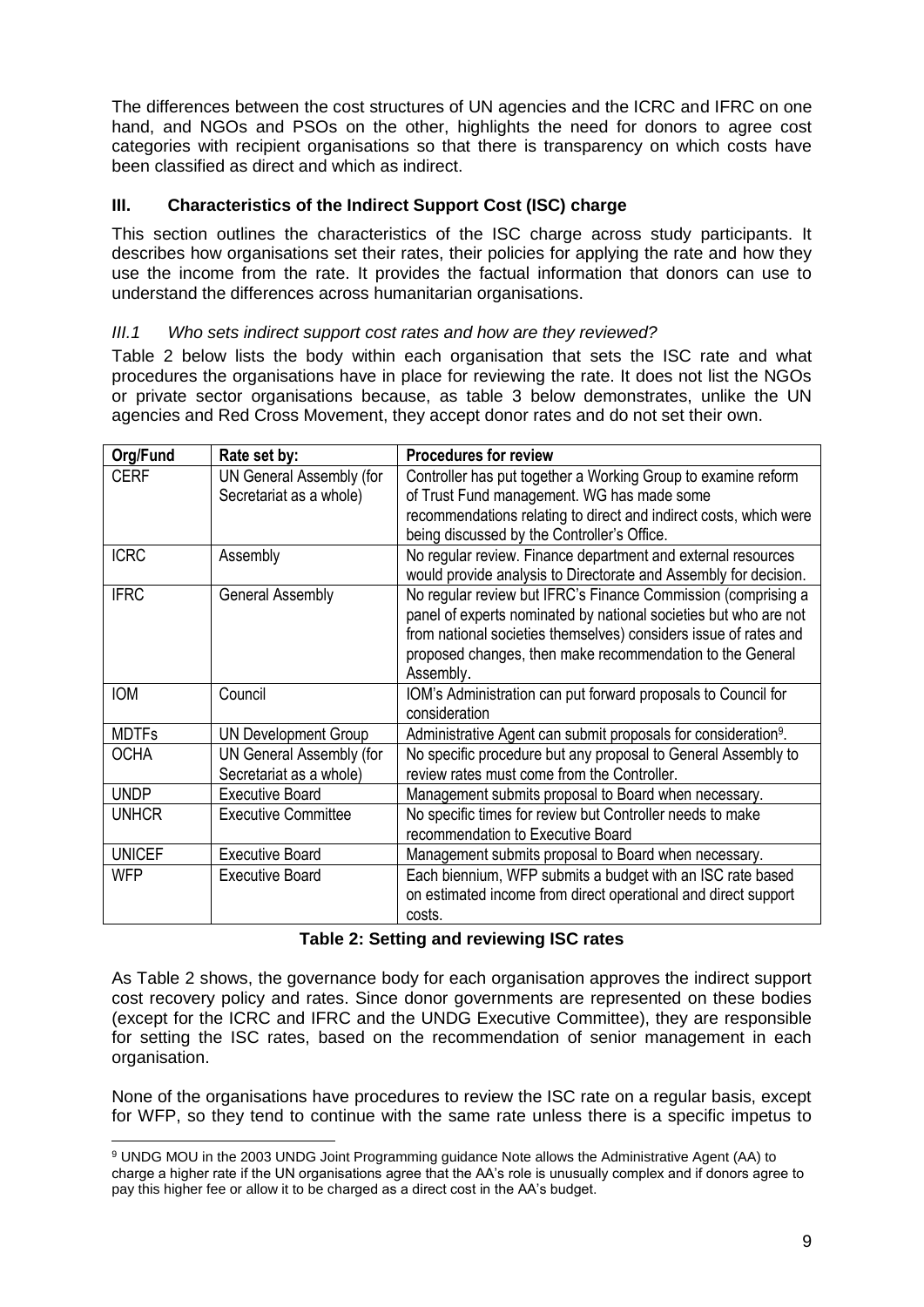change it. IOM, for example, needed to increase the income from its ISC charge to cover a substantial increase in security costs because member states did not want to cover this through their fees. This led to a review of its ISC policy and the organisation decided to charge a lower rate based on its total direct costs instead of a higher rate based on office and staff costs only. Hence, as shown in Table 3 below, some organisations have had the same rate for some time, particularly the UN Secretariat, which has not revised its rates since 1980. This is probably because a change would require consensus in the UN General Assembly.

WFP has a regular review process in place because of its particular funding structure. Since it does not receive core funding, WFP has to cover all its costs from programme funding. Therefore, it has two categories of support costs – direct support costs that are programmerelated (e.g., vehicles, communications equipment) and indirect support costs, defined as the cost of staffing and operating WFP headquarters, regional offices and a standard country-office structure. These two categories broadly correspond to the UN's definitions of variable and fixed indirect costs, described in section II.1. However, in some cases, costs in regional offices and headquarters are categorised as direct support costs since they are incurred in support of activities. This is because it is not the nature of a cost that determines how WFP classifies it (so that, e.g., office rental is always an indirect support cost) but whether or not WFP incurs the cost in implementing a project (so, e.g., if WFP has to rent a larger country office to support a large programme, the cost would be classified as a direct support cost, not an indirect cost). WFP has to ensure that it calculates the correct ISC rate so that it generates sufficient income from programmes to cover its indirect support costs (which are essentially fixed costs), and, therefore, reviews it with each biennial budget.

## *III.2 How, and to what, are ISC rates applied?*

Table 3 below assesses whether each organisation has a fixed ISC rate for all types of income or whether it has different policies for different funding sources. Where feasible, it also indicates when the organisation established its current rate policy.

Table 3 demonstrates the wide variation in ISC rate polices among humanitarian organisations. Of those that can set their own rates, some like the ICRC and WFP, apply a single rate to all types of programmes. Others, such as UNICEF, UNDP's MDTF Office and the UN Secretariat (for CERF and OCHA), apply different rates either by type of programme or by size of contribution or according to the amount of administration required.

| Org/Fund     | Policy on rates                                                                                                                                                                                                                                                                                                                                                                                                                                                                          | Set in      |
|--------------|------------------------------------------------------------------------------------------------------------------------------------------------------------------------------------------------------------------------------------------------------------------------------------------------------------------------------------------------------------------------------------------------------------------------------------------------------------------------------------------|-------------|
| <b>CERF</b>  | UN Secretariat rules apply. Controller has applied low rate applicable for pass-<br>through mechanism, rather than higher rate for trust funds. UN agencies receiving<br>funding are allowed to charge one set ISC rate.                                                                                                                                                                                                                                                                 | 1980        |
| <b>ICRC</b>  | One fixed rate applied only to activities in field budget, which is separate from the<br>HQ budget that covers all costs in Geneva, including field support.                                                                                                                                                                                                                                                                                                                             | Early 1990s |
| <b>IFRC</b>  | Generally one fixed rate but charges donors that require grant-specific reporting<br>1% more to cover extra costs. Donations from companies and related foundations<br>have 5% deducted upon receipt to cover the costs of relationship management.<br>The remaining 95% of the donation incurs the general ISC rate.                                                                                                                                                                    | 2007        |
| <b>IOM</b>   | Generally one rate (applied to total costs) but, for resettlement and return<br>programmes, where international transport costs are a significant part of total<br>costs, a different rate is applied that is calculated on staff and office costs only.                                                                                                                                                                                                                                 | Dec 2005    |
| <b>MDTFs</b> | UNDP used to charge one rate with a minimum charge of \$20,000 for MDTFs of<br>less than \$2 million and a maximum charge of \$100,000 on contributions of over<br>\$10 million. In April 2008, UNDG members removed the minimum and maximum<br>ceilings so one flat rate applies to all MDTFs. The UNDG Iraq Trust Fund applies<br>a sliding scale. UN agencies receiving funding usually apply their own financial<br>rules and ISC rates but Iraq Trust Fund has set a specific rate. | 2003        |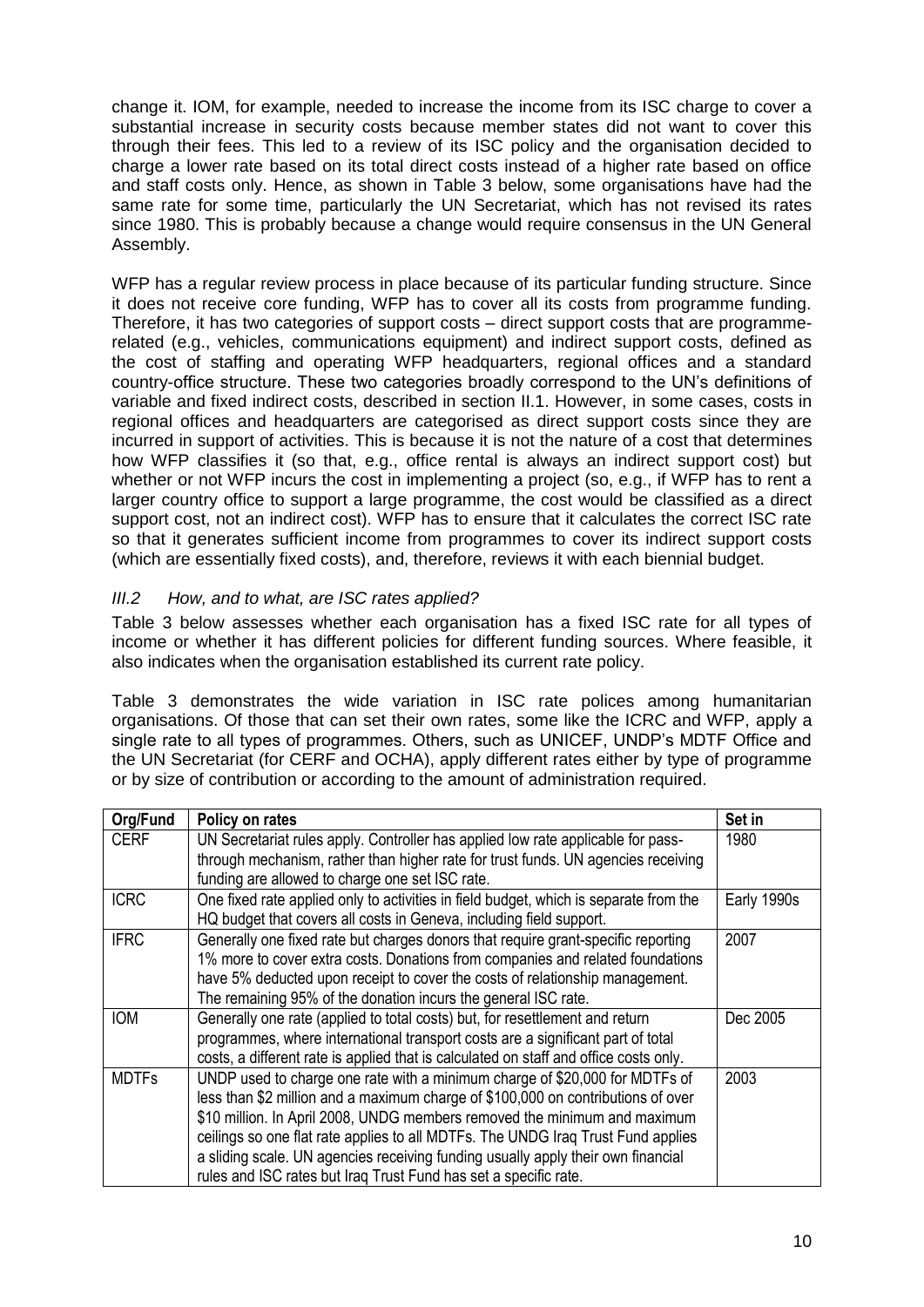| <b>OCHA</b>      | UN Secretariat rules apply so one rate for normal activities that OCHA executes<br>and a 10% lower rate when OCHA passes funds to others for implementation (as<br>with country-level Emergency Response Funds).                                                                                                                                                                                         | 1980                          |
|------------------|----------------------------------------------------------------------------------------------------------------------------------------------------------------------------------------------------------------------------------------------------------------------------------------------------------------------------------------------------------------------------------------------------------|-------------------------------|
| <b>UNDP</b>      | UNDP has adopted a more centralised approach to charging ISC. Two rates apply<br>- one for contributions from beneficiary governments and a higher rate for all other<br>contributions.                                                                                                                                                                                                                  | <b>June 2007</b>              |
| <b>UNHCR</b>     | One fixed rate applied to supplementary programmes and new and mandate-<br>related (NAM) activities but not to programmes in the annual budget (though if an<br>annual programme receives CERF funding, the income from the ISC rate is used<br>to cover the costs of posts where the primary function is the development,<br>formulation, delivery and evaluation of programmes).                       | 2000                          |
| <b>UNICEF</b>    | 3 rates. Contributions over \$40 million and joint programmes (at discretion of<br>Executive Director) are charged 1% less than general rate because of economies<br>of scale. Thematic funding charged 2% less than general rate because UNICEF<br>has discretion over expenditure and pools funds from different donors. 2% less<br>also applies to income from private sector in programme countries. | <b>June 2006</b>              |
| <b>WFP</b>       | WFP has changed its policy of applying different rates to different programme<br>categories and now applies one standard ISC rate to all programmes. Direct<br>support costs are charged on a per tonnage basis.                                                                                                                                                                                         | Reviewed<br>every<br>biennium |
| NGO A            | Variable rate according to what donors allow. US and Austrian members have set<br>a rate that applies to funds raised from the general public.                                                                                                                                                                                                                                                           |                               |
| NGO B            | Variable rate according to what donors allow. UK member does not charge HQ<br>support costs to funds raised from general public for emergency response.                                                                                                                                                                                                                                                  |                               |
| PSO A            | Variable rate according to what client allows.                                                                                                                                                                                                                                                                                                                                                           |                               |
| PSO <sub>B</sub> | Based mainly on cost accounting standards stipulated by US government. NICRA<br>means that organisation provides US government with calculation of ISC rate.<br>Rate used is provisional until organisation submits final accounts. Actual rate is<br>then applied retrospectively.                                                                                                                      |                               |

#### **Table 3: Application of ISC rates**

It should be noted that UNHCR does not levy a support cost fee on programmes in its annual budget because the support costs for these are included in the annual budget. But if it receives CERF funding for a programme in the annual budget, it does apply the indirect support cost charge.

Though the NGOs generally accept the rate allowed by donors, they have different policies relating to funds raised from the general public. So, while the US and Austrian members of NGO A have established a rate to cover support costs at headquarters that applies to funds raised from the general public, the UK member of NGO B does not deduct headquarter support costs from public contributions to emergency appeals.

The study participants also have different ways of calculating the ISC rate. Table 4 below summarises the bases for applying the charge.

| Org/Fund     | <b>Basis for charge</b>                                                                                                                                                                                                               |
|--------------|---------------------------------------------------------------------------------------------------------------------------------------------------------------------------------------------------------------------------------------|
| <b>CERF</b>  | Actual expenditure. Applies only to grant element of CERF, not the loan element.                                                                                                                                                      |
| <b>ICRC</b>  | Actual expenditure. Based on cash and services expenditure in field, i.e., does not apply to in-kind<br>contributions.                                                                                                                |
| <b>IFRC</b>  | Actual expenditure. Based on direct costs. Applied to monetary value of in-kind contributions but<br>not to in-kind staff or transport provided by donors or the value of emergency response units<br>supplied by national societies. |
| <b>IOM</b>   | Actual expenditure. Includes staff security costs as these are not covered by membership fees.                                                                                                                                        |
| <b>MDTFs</b> | Generally applies to expenditure but fee is deducted from contributions to Iraq Trust Fund.                                                                                                                                           |
| <b>OCHA</b>  | Actual expenditure. Applies to OCHA's regular budget (set by UN General Assembly) that covers<br>core activities as well as extra-budgetary resources.                                                                                |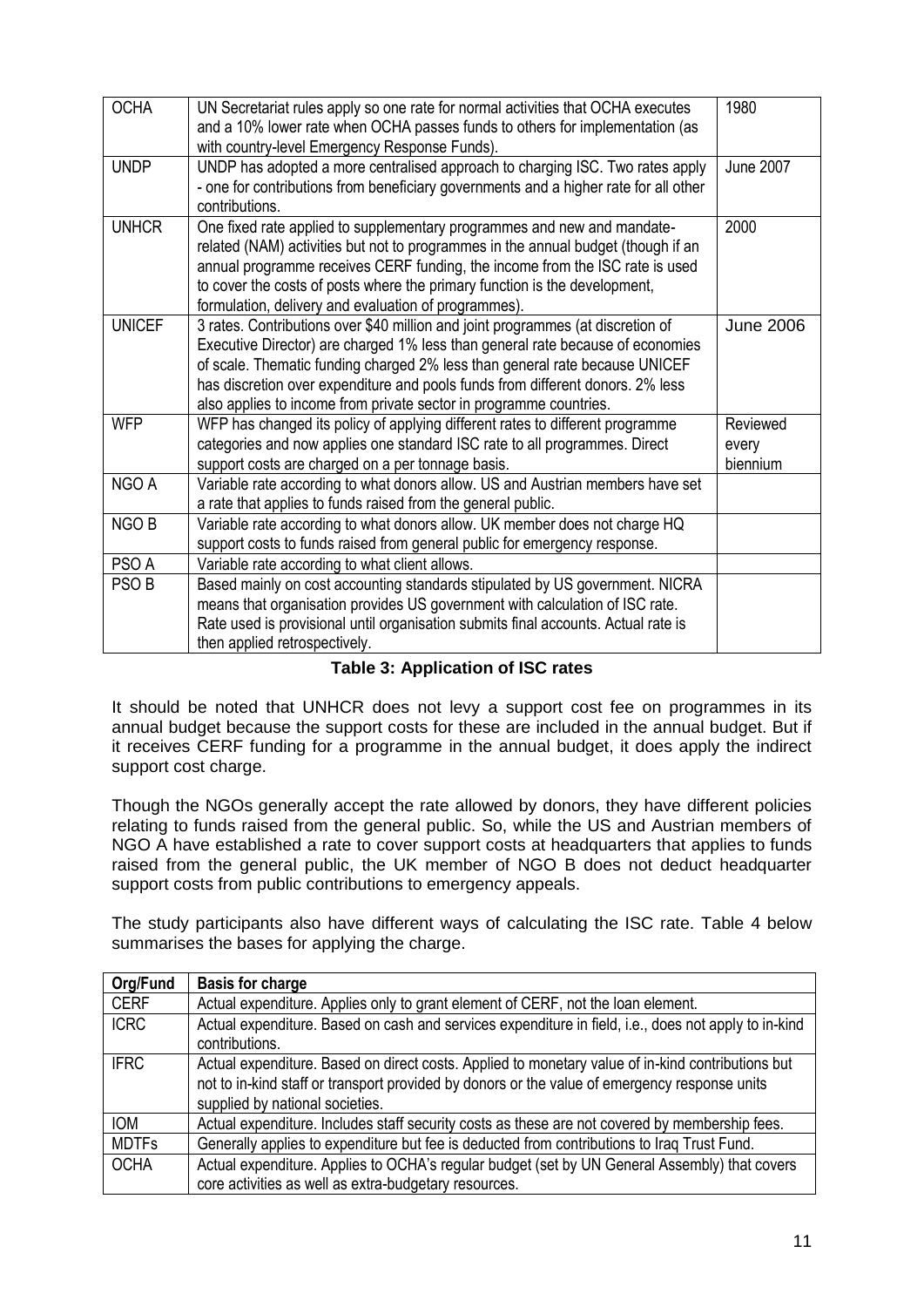| <b>UNDP</b>      | Actual expenditure.                                                                                                                                                                                                                                                                                                                                                                                                           |
|------------------|-------------------------------------------------------------------------------------------------------------------------------------------------------------------------------------------------------------------------------------------------------------------------------------------------------------------------------------------------------------------------------------------------------------------------------|
| <b>UNHCR</b>     | Based on budgeted costs and applied to income. Does not apply to annual budget, which has a                                                                                                                                                                                                                                                                                                                                   |
|                  | separate budget for programme support costs.                                                                                                                                                                                                                                                                                                                                                                                  |
| <b>UNICEF</b>    | Actual expenditure.                                                                                                                                                                                                                                                                                                                                                                                                           |
| <b>WFP</b>       | The ISC rate is determined by dividing the approved Programme Support and Administration<br>(PSA) budget by the projected Direct Operational Costs (DOC) and Direct Support Costs (DSC) of<br>the activities for the biennium. For example, if the approved PSA is US\$100 and the projected<br>activities valued at US\$2000, the ISC rate will be 5%. Direct costs includes the monetary value of<br>in-kind contributions. |
| NGO A            | Actual expenditure. Due to USAID rules, US member excludes fundraising costs from NICRA<br>calculation. NICRA is calculated by dividing administration costs by income.                                                                                                                                                                                                                                                       |
| NGO B            | Actual expenditure. UK member does not levy charge on in-kind contributions (but, if distributing<br>food for WFP, to cash component covering distribution costs).                                                                                                                                                                                                                                                            |
| PSO A            | Actual expenditure. Trying to achieve a margin – part to cover indirect costs and rest as 'profit'.<br>Have costing system to allow allocation of indirect costs to projects and rigorous internal process<br>to ensure that a contract will cover costs (otherwise, unlikely to bid for it).                                                                                                                                 |
| PSO <sub>B</sub> | Actual expenditure. 3 elements – overhead (i.e., variable indirect costs, mainly wages), fringe (i.e.,<br>social benefits like health insurance and pensions) and general and administrative costs (i.e., fixed<br>costs such as cost of Board of Directors and office rent).                                                                                                                                                 |

#### **Table 4: Bases for calculating ISC charge**

Table 4 above highlights some interesting differences in the bases that study participants have for levying their charges. For example, all the organisations, except UNHCR, levy the charge on actual expenditure. So, if a contribution is not spent in the financial year in which it was received, the indirect support cost rate is only applied to the amount that has been spent or allocated. The remainder is deducted in the next financial year, when the funds are actually spent. This also means that, if the organisation does not spend the entire budget for some reason, it only takes the indirect support costs for the amount spent and the rest is returned to the donor. UNHCR, however, deducts the full amount up-front. In rare cases when the full amount is not spent, it returns the relevant "unspent" component of the support costs as well.

While UNHCR does not levy the charge on its annual budget (only to supplementary programmes and new and mandated activities), OCHA applies its ISC charge to both its annual (or 'regular') budget and its extra-budgetary income.

Also, while organisations such as ICRC and the UK member of NGO B do not apply the ISC charge to in-kind contributions, others such as IFRC and WFP apply it to the monetary value of in-kind contributions.

Since WFP reviews its rate every biennium, it has a simple formula for calculating its ISC rate. This involves taking the budgeted costs for programme support and administration and divided this by the costs budgeted as direct costs and direct support costs. This is similar to the calculation for the NICRA used by USAID to finance NGOs (discussed in more detail in section V.3).

#### *III.3 How is income from the ISC charge used?*

This section discusses how the study participants use the income from the ISC charge to cover costs. Table 5 below summarises their approaches.

| Org/Fund    | Use of income from the indirect support cost charge                                               |
|-------------|---------------------------------------------------------------------------------------------------|
| <b>CERF</b> | When the CERF was established in 2005, ISC income was used entirely for UN Secretariat's          |
|             | costs. CERF Secretariat costs were charged as a direct cost to contributions. Following           |
|             | negotiations with donors, the Controller has agreed to finance CERF Secretariat costs from ISC    |
|             | income. However, the ISC charge still does not finance the cost of time spent by OCHA field staff |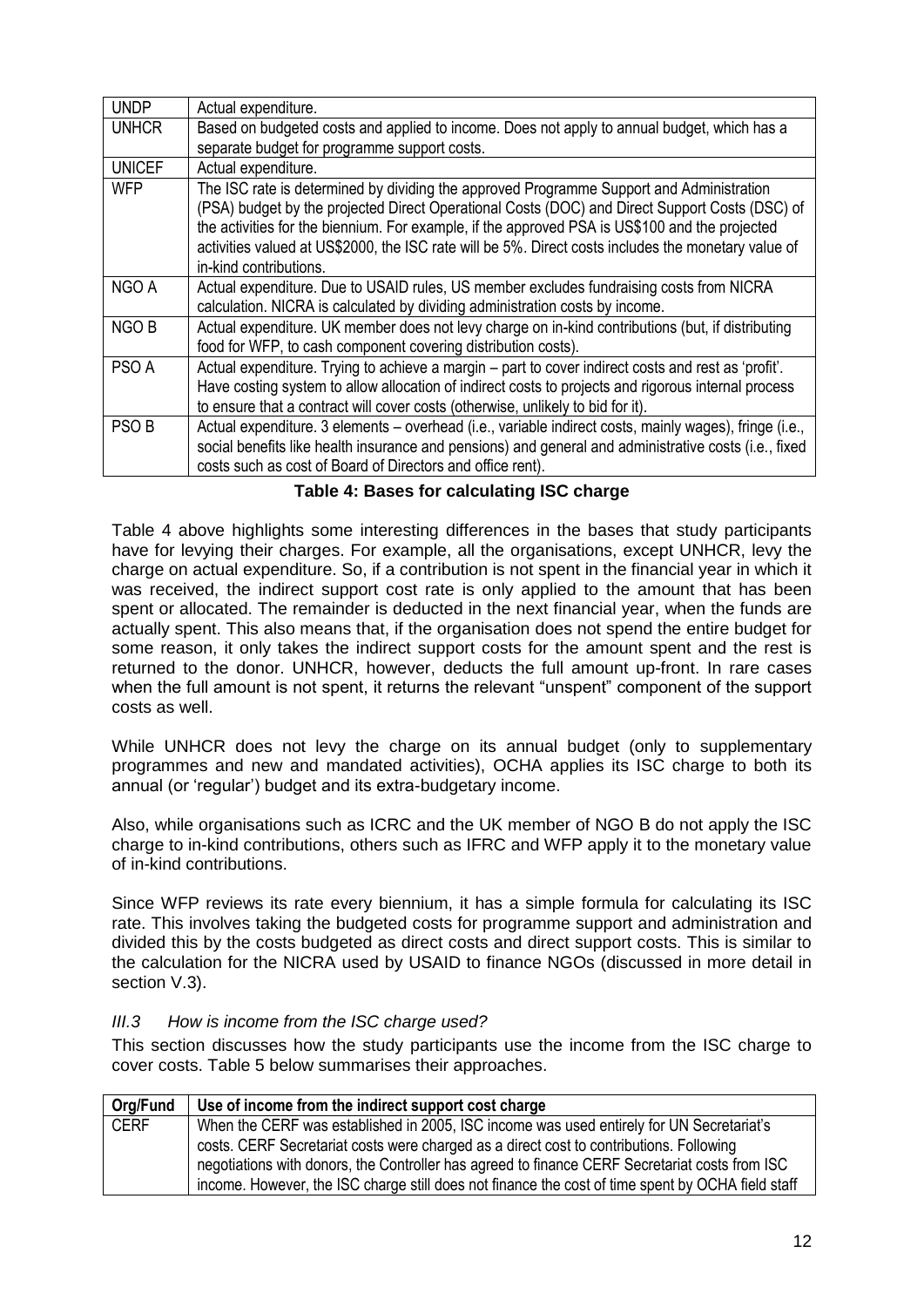| on CERF administration (perhaps because OCHA field costs financed by extra-budgetary                                                                                                                |
|-----------------------------------------------------------------------------------------------------------------------------------------------------------------------------------------------------|
|                                                                                                                                                                                                     |
| Treated as an expense for field operations and as un-earmarked income for headquarters to                                                                                                           |
| support activities in the field and, when possible, build reserves to cover war risk insurance, to pre-                                                                                             |
| finance emergency responses and to ensure that existing operations can continue despite                                                                                                             |
|                                                                                                                                                                                                     |
| IFRC has a core budget and a programme budget. Both have a programme support cost                                                                                                                   |
| component. In-country costs charged as direct costs (programme budget) so ISC income is used                                                                                                        |
| to cover programme support costs in regional offices and at headquarters (core budget).                                                                                                             |
| IOM is a highly projectised organisation since it has very little assessed and un-earmarked                                                                                                         |
| income. It uses activity-based costing so staff time is allocated according to the percentage of time                                                                                               |
| spent on each project. It has a management information system that gives each project a unique                                                                                                      |
|                                                                                                                                                                                                     |
| Income from the Administrative Agent fee is used to cover the costs of the MDTF Office in New                                                                                                       |
| York and UNDP staff in field offices who carry out tasks delegated by the MDTF Office. A portion                                                                                                    |
| of the fee is transferred to UNDP HQ units such as Treasury, Finance, Legal, Audit, IT etc to                                                                                                       |
|                                                                                                                                                                                                     |
| Income from the ISC charge levied by OCHA is transferred to the UN Secretariat, which pools<br>together ISC charge income from all voluntary contributions. It then uses this to finance activities |
|                                                                                                                                                                                                     |
| related to voluntary contributions, e.g., providing financial statements and conducting audits (as                                                                                                  |
| Since UNDP is a decentralised organisation, most of the income from the ISC charge is used for                                                                                                      |
| country office costs. Income is used to cover general oversight and management functions at both                                                                                                    |
| HQ and in-country. These include: Project identification, formulation, and appraisal; determination                                                                                                 |
| of execution modality and local capacity assessment, briefing and de-briefing of project staff and                                                                                                  |
| consultants, general oversight and monitoring, including participation in project reviews; receipt,                                                                                                 |
| allocation and reporting to the donor of financial resources, thematic and technical backstopping                                                                                                   |
|                                                                                                                                                                                                     |
| Treated as un-earmarked income and used to cover costs not covered by earmarked funding.                                                                                                            |
| Income contributes to financing the organisational support budget that covers functions like                                                                                                        |
| finance, administration and fundraising at headquarters and administration, finance and human                                                                                                       |
| resources at field level. It also covers costs such as utilities and the post of representative and                                                                                                 |
|                                                                                                                                                                                                     |
| Since WFP does not get core funding, it uses income from the ISC charge to finance its core                                                                                                         |
| organisational costs (i.e., fixed indirect costs). These include a certain structure for field offices.                                                                                             |
| Treated as un-earmarked income to finance headquarters costs only. All members have adopted                                                                                                         |
| the policy of using ISC income for headquarters only and charging support costs at field level as                                                                                                   |
|                                                                                                                                                                                                     |
| UK member treats ISC income as un-earmarked income and uses it to finance annual budget                                                                                                             |
| approved by Trustees. Since ISC income is combined with other sources of un-earmarked income,                                                                                                       |
| it can be used to finance range of management costs or contribute to a fund that enables                                                                                                            |
|                                                                                                                                                                                                     |
| ISC income termed 'margin'. Mainly used to cover indirect costs but the rest is profit.                                                                                                             |
| Organisation informs US government of which costs are included in each of its 3 categories of                                                                                                       |
| overhead, fringe and general and administrative. It cannot change these categories without the                                                                                                      |
| government's permission. Funding provided for each category has to be used for costs within that                                                                                                    |
| category. In-country costs are charged as direct costs to extent possible so indirect costs are                                                                                                     |
|                                                                                                                                                                                                     |
|                                                                                                                                                                                                     |

#### **Table 5: Use of income from ISC charge**

Table 5 demonstrates that humanitarian organisations use income from the ISC charge in very different ways. For example, some organisations such as UNHCR and most of the NGOs combine ISC income with other forms of un-earmarked income and then use the money to finance an overall operational or administration budget. As a result, they do not make a direct link ISC income and indirect support costs. IOM, the Austrian member of NGO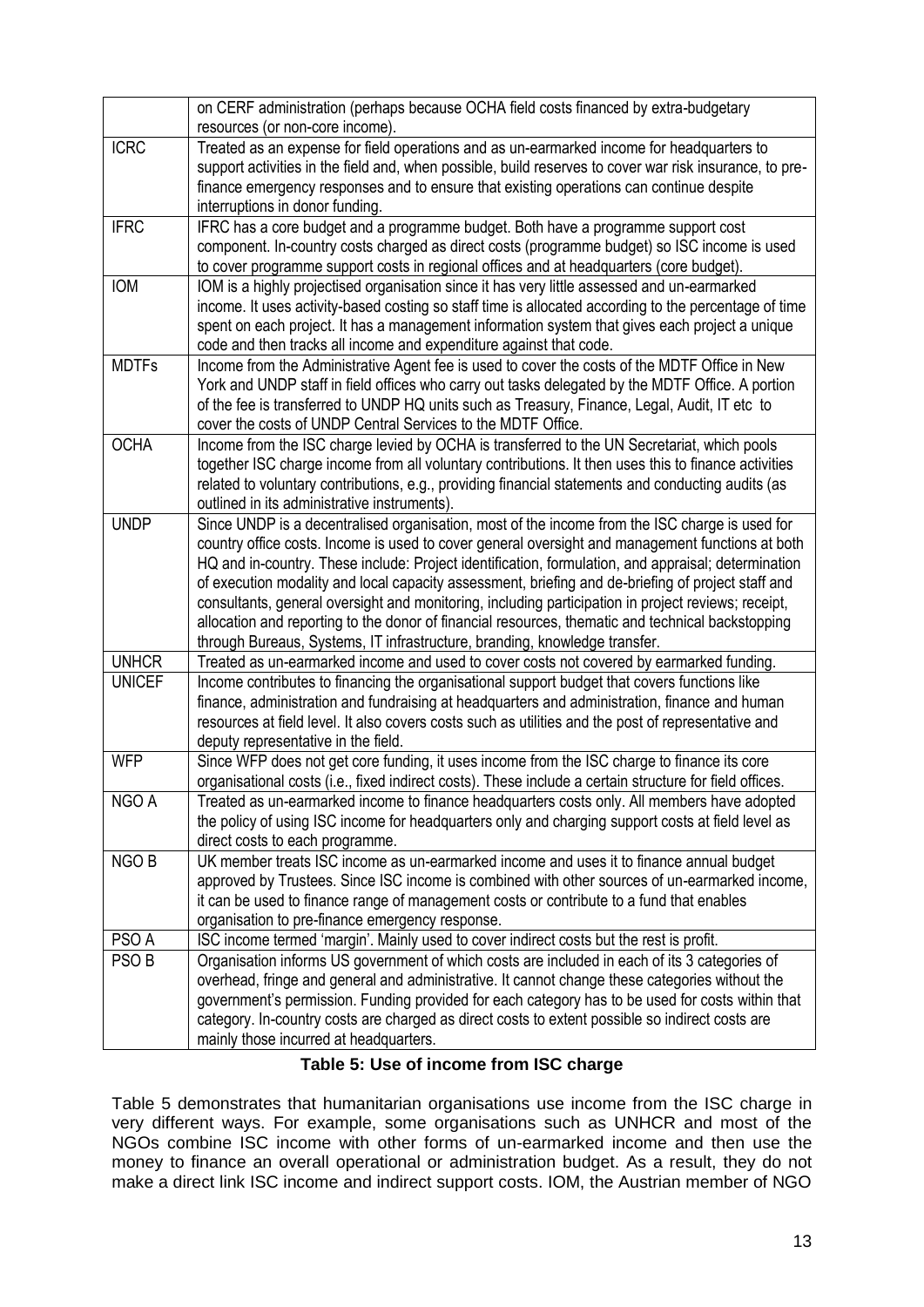A and PSO A, on the other hand, use time-sheets and management information systems to allocate indirect costs to projects.

The table also shows that most participants use the ISC income to finance a mixture of headquarters and field-level costs. NGO A is one exception. All member of NGO A have adopted a policy of funding only headquarters costs through the ISC rate and charging incountry support costs directly to programmes. The US member argued that this is because, without programmes, the NGO would not have country offices. However, it may also be because the NGO family has an arrangement whereby a country office is operated by one member but other members can raise funds for it. In such cases, the member raising the funds keeps the income from the ISC rate for its headquarters costs and the implementing members costs in-country need to be financed directly by the programme.

The UN Secretariat also funds only the headquarters costs of managing CERF grants though OCHA field staff are involved in administrative tasks (e.g., in the DRC, where CERF and Pooled Fund grants are managed by the same team). This is in contrast to UNDPmanaged MDTFs. Since the MDTF Office delegates certain tasks to UNDP field offices, a portion of the ISC income goes to cover their costs.

### *III.4 Why is there so much variation in ISC policies?*

As the previous three sections (particularly tables 3, 4 and 5) have shown, humanitarian organisations have a wide range of policies around their indirect support costs, whether this is in the way they apply ISC rates or the ways in which they use the income from the indirect support cost charge. There are a number of factors that contribute to this variation.

### **BOX 1: Why are ISC rates not comparable?**

Given the wide variation in cost structures and accounting policies across humanitarian organisations, even within the UN system or within the Red Cross Movement, an indirect support cost **rate** is not comparable across humanitarian organisations for the following reasons:

- Same percentages apply to different things: Even two organisations that are similar in purpose and charge the same rate, like the IFRC and the ICRC, have different ways of calculating the charge (the ICRC does not include in-kind expenditure but the IFRC does).
- A lower rate does not mean lower costs: When IOM reduced its indirect support cost rate by 7% in 2005, it changed the basis for calculating the rate. Instead of charging it on field office and staff costs only, it applied the new lower rate to total programme costs. According to its 2006 annual report, its income from the rate was higher than anticipated, despite this reduction in the rate. Also, since NGO A charges in-country costs directly to programmes, its ISC rate (which is for headquarters costs only) may be lower than that of NGOs including both field and headquarters costs. But this does not mean that its total costs are higher or lower than that of other NGOs – only a detailed comparison of costs could determine that (see example 2 in Annex II).
- A percentage rate does not indicate revenue raised: Due to differences in income, an organisation charging 7% on \$1 million will generate \$70,000 in income while another charging 13% on \$250,000 will generate \$32,500. So, a lower rate does not mean that an organisation has lower overall costs.

USAID recognises that indirect cost rates are not comparable so its best practice guidelines on the NICRA warn against using rates to judge an organisation's costeffectiveness. It provides an example to show that a lower ISC rate does not mean lower costs. This is shown as example 1 in Annex II.

To avoid an undue focus on rates, given that they are not comparable, this study has adopted a policy of not stating the indirect support cost rates used by any participant.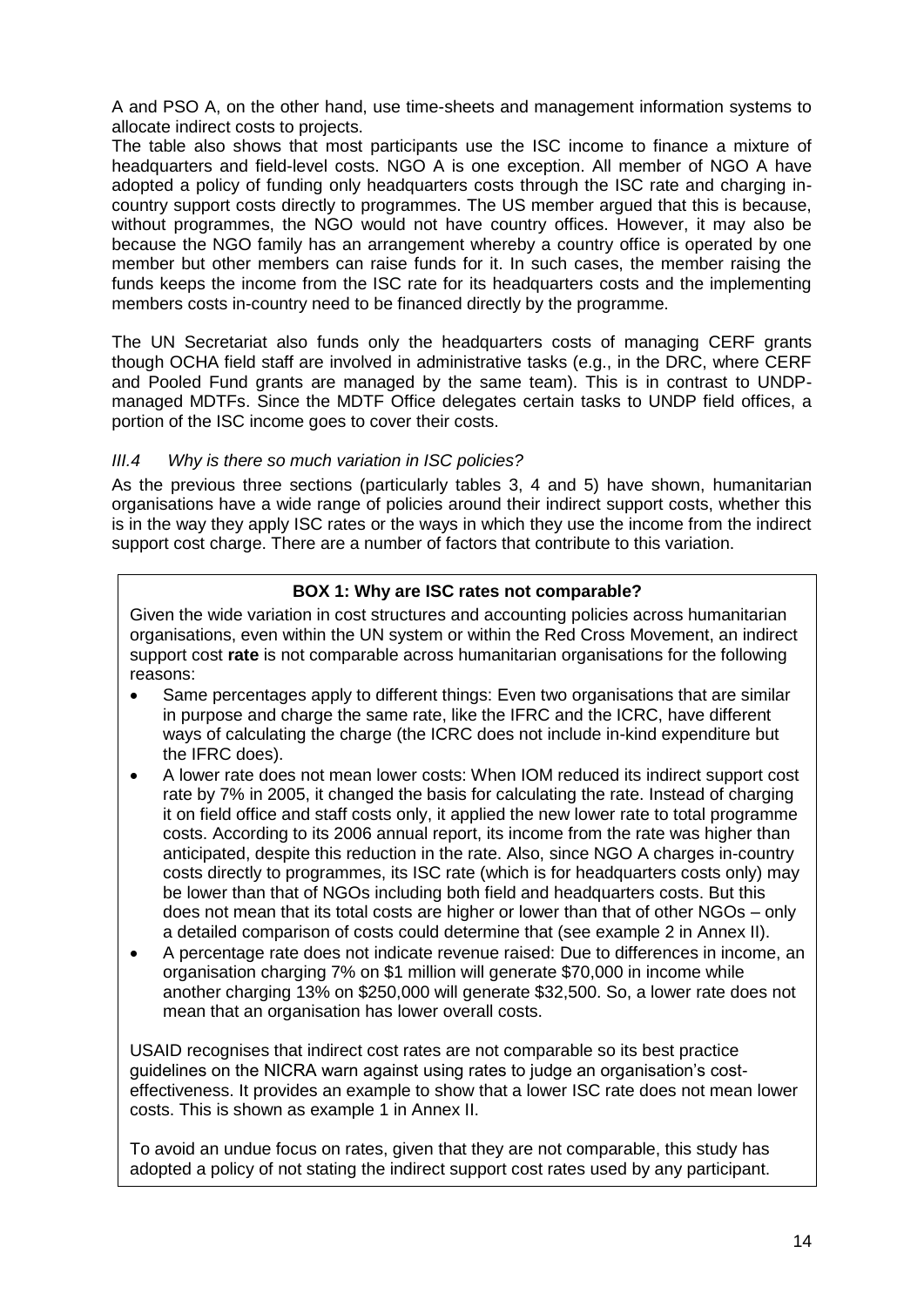One reason is that the organisations have different cost structures. So, some organisations, such as UNICEF and WFP, include the cost of a basic structure in field offices in one central support budget, but NGO A only covers headquarters costs from the ISC income. In some cases, the cost structure is determined by function. For example, the IFRC distinguishes between a core budget and a programme budget because it undertakes two separate functions – providing membership services and implementing programmes. Also, as outlined in the previous section, NGO A separates headquarters and field costs because the member raising funds is not always the member operating the country office and implementing programmes. In other cases, funding determines an organisation's cost structure. Since the ICRC gets substantial core funding for its headquarters costs, it has separate headquarters and field budgets. WFP, on the other hand, does not receive core funding so it has developed two categories of indirect costs that it recovers from programme funding.

Another reason is that organisations apply different accounting standards. General accounting principles in the US are fairly prescriptive so organisations (whether NGOs or PSOs) have less leeway when preparing their accounts. The general accounting principles in other countries, such as the UK, allow organisations more flexibility in defining cost categories and reporting. This means that NGO accounts are more comparable in the US than in other countries.

Historical factors are also a key determinant of variations in ISC policies. For example, accounting policies and procedures within the UN system have developed very differently over time and this is proving to be a real challenge to the attempts of UN organisations to harmonise their financial policies. For example, even with something apparently straightforward like staff costs, one UN organisation may include termination and other costs such as health in one salary cost while another may charge these separately. In the case of UN organisations and the Red Cross Movement, historical factors have also determined the level of an organisation's core and un-earmarked funding. As discussed in the next section, this has a significant impact in shaping an organisation's ISC policies.

#### *III.5 Is income from the ISC charge adequate to cover support costs?*

Two concerns around indirect support cost charges underlie this study – while donors are intent on lowering ISC rates to get value-for-money, humanitarian organisations are concerned that, by reducing ISC rates, donors are forcing them to subsidise these costs from other sources of income. Since many organisations combine income from the ISC charge with other sources of income and use the total to finance overall support costs and the UN Secretariat does not use cost-based accounting, it is not easy to provide a clear answer to the question of whether donors are providing adequate funding to cover the indirect support costs of the programmes they finance. However, this section lays out available evidence.

#### **Box 2: Terms for core and non-core income**

UN agencies use different terms to distinguish core funding from other income.

- UNICEF uses 'regular resources' to describe its core funding and 'other resources' for other income. This is divided into other resources regular (ORR) and other resources emergency (ORE).
- The UN Secretariat uses the terms 'assessed' and 'voluntary' contributions for its core and other funding.
- UNHCR uses the terms 'regular' and 'supplementary' or 'extra-budgetary' income.

To avoid confusion, this study uses the terms core and non-core funding or income.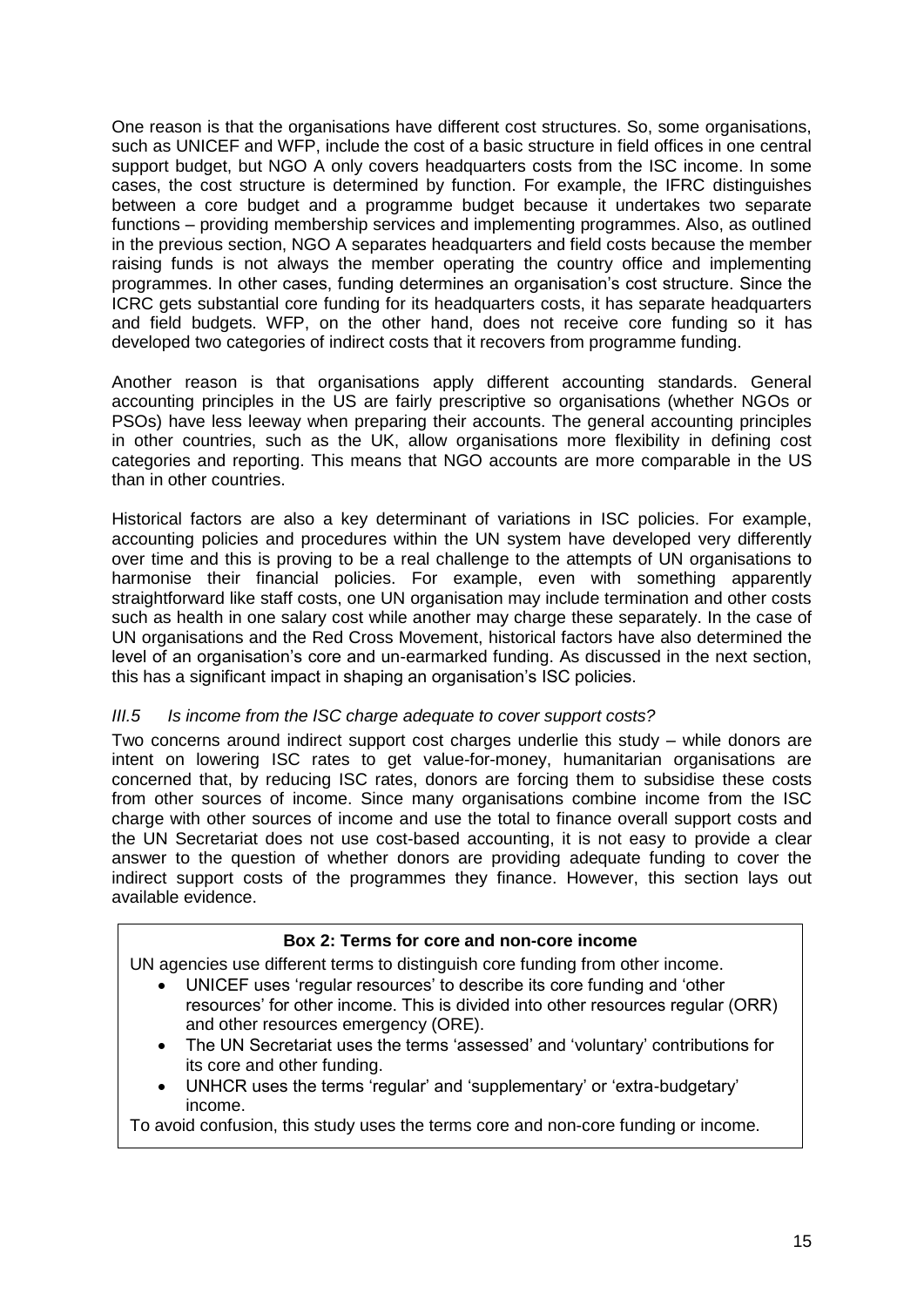Except for WFP, all the UN agencies in the study, IOM, the ICRC and IFRC receive some amount of core funding and this influences the amount of indirect costs that they need to recover through the indirect support cost charge. This is because, if an organisation has substantial core and un-earmarked funding, it can cover some variable indirect costs from this so it has less need for income from the ISC charge. These organisations have found that non-core income has increased substantially in the last few years while core funding has remained stagnant or declined slightly. This has raised concerns within the organisations about whether non-core funding is covering the additional costs generated by the programmes or activities for which it is intended adequately or whether core income is subsidising the true cost of programme delivery.

The ICRC is a case in point. It uses income from the support cost charge as a contribution towards costs at headquarters. Currently, this income covers about 30% of headquarters costs, while the rest is financed by core funding. However, there is a sense within the organisation that, if it was to undertake a detailed cost analysis exercise, it would find that variable indirect costs constitute around 50% of its headquarters costs. So, it is not covering the full extent of its indirect costs through its support cost charge and core funding is making up the shortfall.

An examination of IFRC's budget for 2008/9 provides more concrete evidence of the shortfall. The core budget has a provision of CHF 22 million for programme support costs. Of this, CHF 18 million will be financed by income from the ISC charge and the remaining CHF 4 million is to be covered by direct government contributions to IFRC's core budget. This situation would be worse if the IFRC had not instated a policy that, if a national society in a donor country raises funds from its government for an IFRC-implemented programme, it must cover the IFRC's full indirect support cost charge. If the donor government only allows a lower ISC rate, the national society has to make up the difference from other sources of income.

## **Box 3: Should core funding cover indirect support costs?**

If most UN agencies have core funding, would it make sense for donors to increase their core funding to cover variable indirect costs (i.e., programme-related costs) as well as fixed costs (for the core organisation)? In reality, the two sources of income are covering two different types of costs. Core funding is a set amount that finances costs that are fairly steady or 'fixed' from year to year. Variable indirect costs change with an organisation's activity level so it is more appropriate for them to be financed by a source of income that also varies with activity levels.

WFP is an interesting example of what happens when there is only one type of income. Since it has no core funding, WFP has to cover all its organisational costs, including the cost of its basic organisational structure such as its head and regional offices and its core staffing costs from programme funding. This means that WFP has to use a source of income that varies from year to year to finance costs that are fixed so that there is usually some degree of mismatch between its income from the support cost charge and its core costs. This shows that core funding and support cost charges are complementary.

The issue is slightly different for NGOs because they exist to implement programmes so they would not have a core organisational structure without programme funding. In general, NGOs rely on a mix of continuing funding from the general public and governments to maintain their operational level but this can be a juggling act. The Dutch member of NGO A has had to reduce staff numbers in years when it has received less government funding and take staff on when funding has increased. Due to flexible labour laws in the Netherlands, it has not incurred heavy contract termination costs but it has borne additional recruitment costs.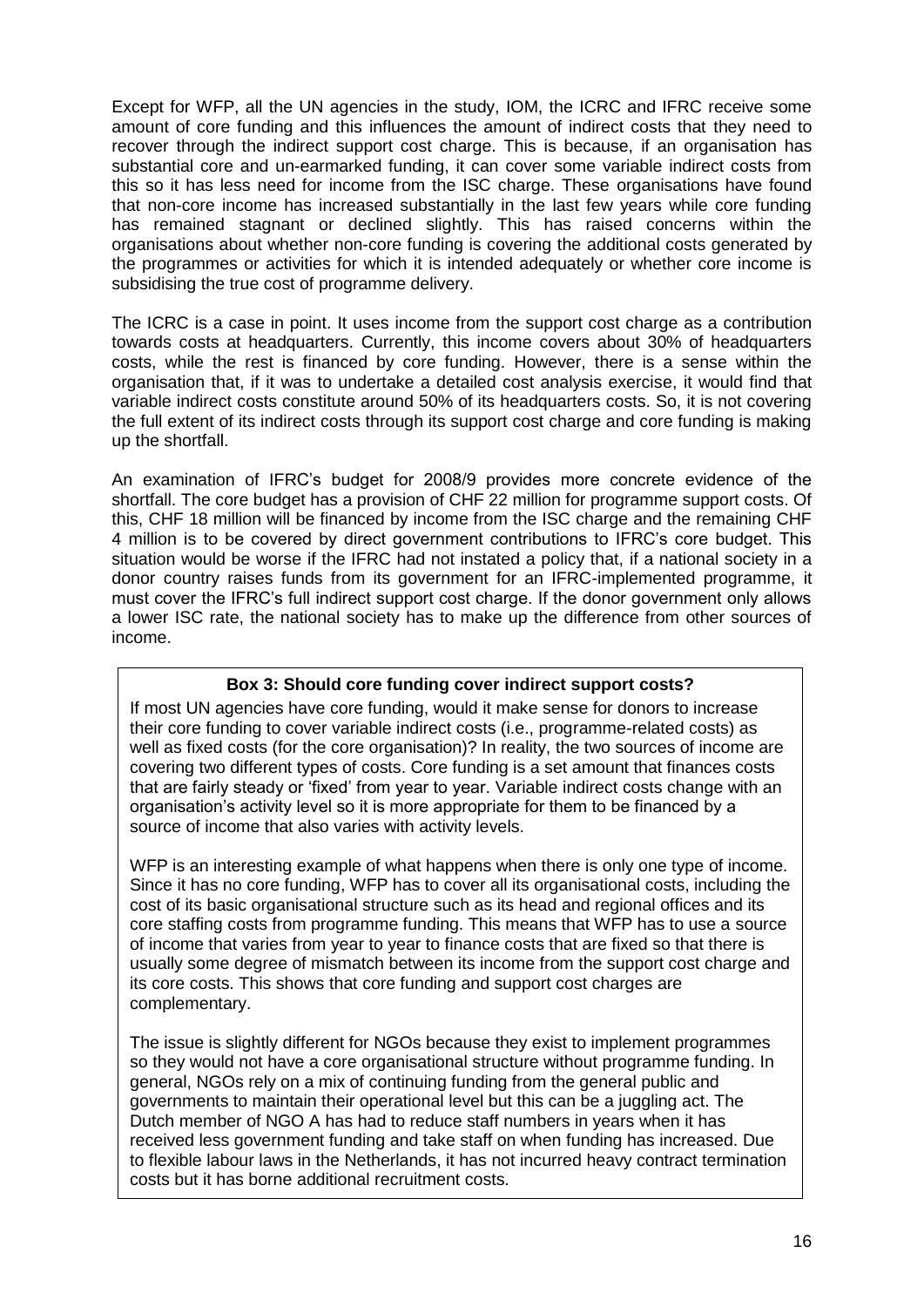UNICEF's administrative and support expenditure is divided into three elements:

- Programme support (which is further divided into two country and regional offices and headquarters)
- Management and administration
- Security

The table below summarises data for 2006 (the most recent year for which UNICEF has financial information available publicly). It shows that UNICEF uses income from the ISC charge to cover both programme support (variable indirect costs in the UN's terminology) and management and administration costs (fixed variable costs). There are no strict rules about whether an organisation classifies a particular cost as a fixed or variable indirect cost but the following analysis focuses on programme support costs (variable indirect costs) because organisations that receive core funding have expressed concern that this is being used to subsidise indirect support costs instead of covering core organisational costs alone.

| <b>Administrative</b><br>element | <b>Expenditure</b> | <b>ISC charge</b><br>income<br>(supplementary<br>projects) | <b>ISC charge</b><br>income<br>(emergency<br>projects) | <b>Total ISC</b><br>income |
|----------------------------------|--------------------|------------------------------------------------------------|--------------------------------------------------------|----------------------------|
| Programme<br>support             | \$228 million      | \$43 million                                               | \$31 million                                           | \$74 million               |
| Management &<br>administration   | \$110 million      | \$20 million                                               | \$15 million                                           | \$35 million               |
| Security                         | \$11 million       |                                                            |                                                        |                            |
| <b>Total</b>                     | \$349 million      | \$63 million                                               | \$46 million                                           | \$109 million              |

UNICEF spent \$228 million on programme support, which is about 65% of its total administrative expenditure. It received \$74 million in income from ISC charges to cover its programme support expenditure. In other words, approximately one-third of its programme support expenditure was covered by income from the ISC charge. UNICEF covered the remaining two-thirds of its programme support costs from core income and other resources. Although income from the ISC charge only covered around one-third of its total programme support costs, in June 2006, UNICEF reduced its ISC charge by 9%. It will be useful to examine the impact of this reduction once its income and expenditure data for 2007 become available.

NGOs do not have core funding so they have to cover all costs from programme income. As highlighted by table 5, NGOs combine income from the ISC charge with other un-earmarked income such as funds raised from the general public, investment income and income from trading activities. They then use this to cover all administrative expenses. This means that it is difficult to link income from the ISC charge and indirect support costs. But the NGOs have some evidence that the income from the ISC rates that donors allow is insufficient to cover the related indirect support costs and the gap in funding has to be covered by other sources of un-earmarked income. This can be problematic when NGOs have to use money raised from the general public because the public wants the funding to go directly to beneficiaries.

Unlike other NGOs in the study, the Austrian member of NGO A has a system to track how much time staff members spend on different projects to track indirect support costs. In 2007, funding from the EU accounted for 68.5% of its total income and it received €809,055 in ISC income. This ISC income covered 54.8% of the organisation's total headquarters expenses of €1,476,244. If the EU was covering its fair share of costs, the ISC income would have covered 68.5% of the NGO's headquarters costs. Instead, the NGO had to cover the shortfall with private fundraising.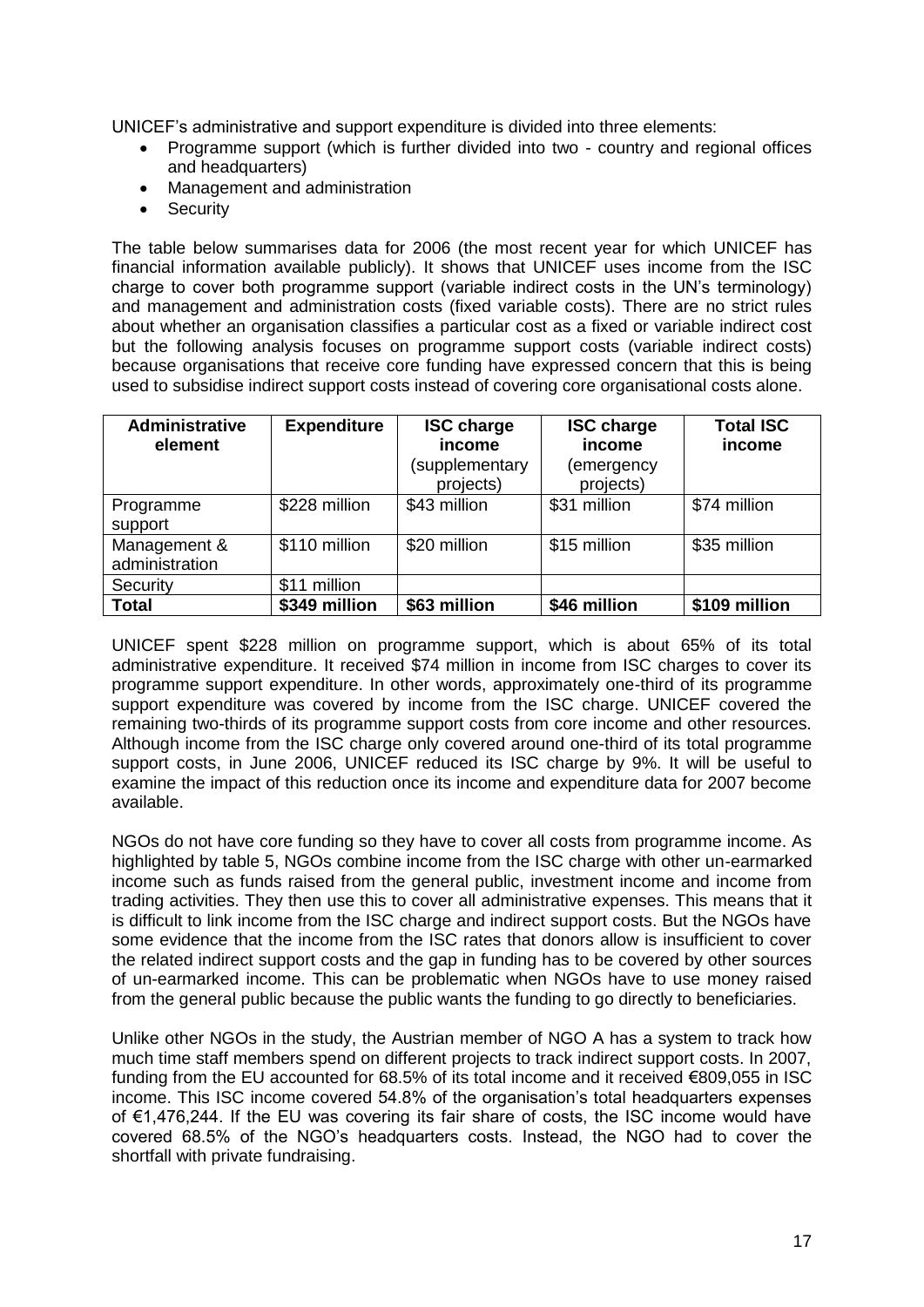The Dutch member of NGO A has estimated that its indirect support costs (calculated by taking total headquarters costs and dividing this by total income) are usually 1-2% more than the rate that the EC allows NGOs to charge. Although this seems like a small percentage difference, since the organisation receives over 90% of its income from official donors, variations in programme income can lead to fluctuations in income to cover administrative costs. In its 2006 financial year, the organisation's actual administrative and support costs exceeded ISC income by €186,053. The following year, ISC income was €71,994 higher than administrative and support costs. Due to these fluctuations and occasional shortfalls in its indirect support cost income, the organisation has found that it cannot invest in staff training and organisational development. Thus, if donors cut back on the ISC rate, they risk undermining the long-term capacity and professionalism of NGOs. It should be noted that NGOs that are newly established or growing rapidly are more likely to be affected by the lack of predictability of programme income than large, well-established NGOs that have been able to secure more predictable sources of income.

Interviewees from NGO A pointed out that donors do not always understand that all the members have a policy of charging only headquarters costs as indirect costs and in-country support costs as direct costs. This means a lower ISC rate (particularly for the US member's NICRA as compared to other US NGOs) but higher direct costs.

Private sector organisations also have to recover all their costs from contracts but they need to make a certain margin or profit in addition. Therefore, if a donor does not allow them to charge indirect costs as a percentage of project costs for any reason, they charge them as direct costs. Also, as noted in table 4, PSO A has a rigorous internal process to decide whether to bid for a contract or not. However, cost is not the sole determining factor in this process. The organisation will accept a contract on which it will make no profit or even lose money if it will position the company to attract other, more profitable, business in the future or if it brings other types of benefits. This is on the understanding that the profit from the organisation's other contracts will cover the costs.

While the private sector organisations have the systems in place to track project-related indirect costs, IOM and the Austrian member of NGO A are the only other organisations to have them. This may be because there are factors that militate against humanitarian organisations tracking costs in detail. One of these is organisational culture. In organisations that are dedicated to providing humanitarian assistance and support, it is difficult to convince staff to spend time on keeping a detailed, quantitative breakdown of support costs. This is even more so if staff members perceive the systems as a way for management to police their time. Due to this, the Dutch member of NGO A encountered some resistance when it recently introduction a time-sheet system, even though staff understood the need for it. Without staff commitment, though, management information systems cannot operate effectively. This is because, as one interviewee pointed out, they become "garbage in, garbage out" systems.

The other factor is the cost-benefit ratio of investing in management information systems that can track and categorise expenditure. If an organisation has reasonable core funding, it has less incentive to invest in systems that may be expensive and time-consuming. NGOs, on the other hand, may not have the spare resources to invest in management systems unless they can clearly see the financial benefits.

#### **IV. ISC charges in funding flows**

One of the issues that prompted this study was donor concern about how indirect support cost charges are levied as humanitarian funding flows through layers of organisations, particularly since the introduction of pooled funding mechanisms like the CERF and the Common Humanitarian Funds has added an extra layer to the system. This section begins by examining what ISC charges the study participants allow when making onward grants or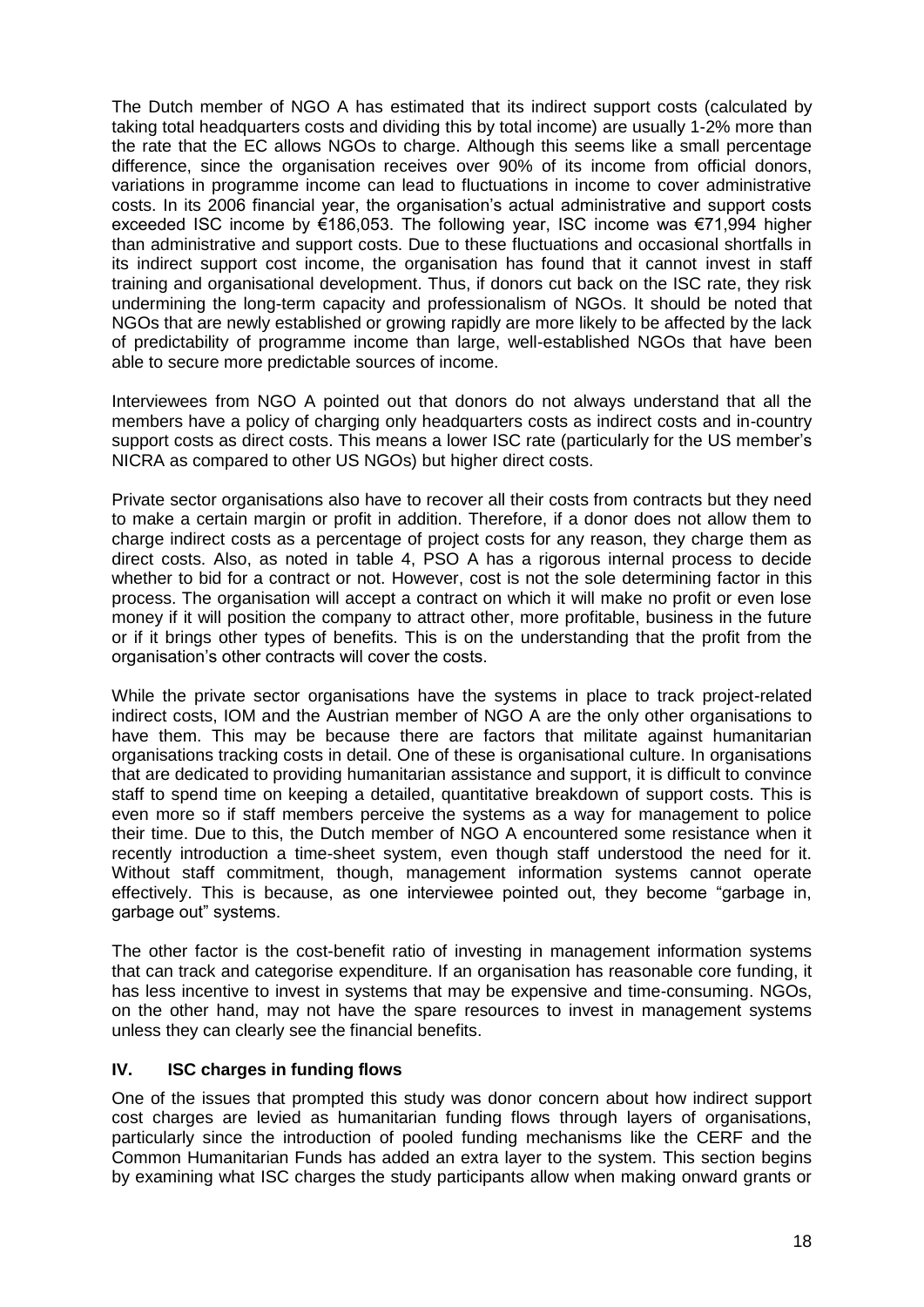sub-contracting organisations. The section then focuses on specific projects in the Democratic Republic of the Congo, financed by the CERF or the Pooled Fund (as the Common Humanitarian Fund is known).

## *IV.1 What ISC charges can sub-grantees or sub-contractors charge?*

All the organisations participating in the study implement programmes with local partners to some extent. In the case of the ICRC and IFRC, these are mainly national societies. Table 6 below summarises what the organisations and fund allow implementing partners to charge to cover indirect support costs.

| Org/Fund         | ISC charges allowed to grant recipients or sub-contractors                                                              |
|------------------|-------------------------------------------------------------------------------------------------------------------------|
| <b>CERF</b>      | UN agencies are allowed to charge 7%                                                                                    |
| <b>ICRC</b>      | If a national society implements, it is not treated as a separate entity so all costs are shown as                      |
|                  | ICRC costs. There is no set fee for other implementing organisations. If NGOs undertake                                 |
|                  | distribution of goods, ICRC covers relevant distribution costs but does not pay an administrative                       |
|                  | fee since it does not charge a service fee for implementation (e.g. distribution of WFP food).                          |
| <b>IFRC</b>      | IFRC implements either directly or through national societies. It finances the actual expenses of                       |
|                  | national societies rather than paying a percentage rate. One exception is when the Secretariat                          |
|                  | agrees a flat rate as a fee for the distribution of relief items. With its HIV/AIDS programme in                        |
|                  | Southern Africa, the IFRC has allocated 10% for indirect costs but implementing partners must                           |
|                  | justify this with actual expenses.                                                                                      |
| <b>IOM</b>       | No set rate. NGOs and other implementing partners usually allowed to charge up to 5%                                    |
| <b>MDTFs</b>     | UN agencies are generally allowed to charge their usual rates but Iraq Trust Fund has set limit of                      |
|                  | 5-9%, with an expected average of 7%. From 2004-2008, the rate was about 6%. In 2008, UNDG                              |
|                  | Organisations agreed to a standard rate of 7% for indirect costs, with all other costs incurred                         |
| <b>OCHA</b>      | charged as direct costs.<br>Does not implement programmes so does not sub-contract. Provides grants when managing funds |
|                  | like ERFs. Rates NGOs allowed to charge set by advisory boards in-country.                                              |
| <b>UNDP</b>      | No set rate. UNDP's cost recovery policy encourages implementing partners to charge direct costs                        |
|                  | in project budgets.                                                                                                     |
| <b>UNHCR</b>     | Used to allow NGOs to charge a 5% overhead fee but increased this to 7% in 2007. This should                            |
|                  | cover in-country costs of partners and, under certain conditions, some international HQ costs. If                       |
|                  | the project is a large one with a lot of procurement, UNHCR removes procurement costs from the                          |
|                  | calculation of the overhead charge. There is a cap on expat staff salaries of INGO partners.                            |
| <b>UNICEF</b>    | Under Project Cooperation Agreement (for amounts over \$10,000), when NGO selected as                                   |
|                  | implementing partner, recipient can charge up to 25% of total funds received. This is to be used to                     |
|                  | resource requirements within the country of assistance and not for the development of elements of                       |
|                  | the NGO located outside the country of assistance. Applies for maximum of 2 consecutive years.                          |
|                  | Special Service Agreement used when NGO selected as sub-contractor by competitive bidding -                             |
|                  | ISC rate should be competitive.                                                                                         |
| <b>WFP</b>       | Allows a standard management service charge of 5%, which is a contribution towards the                                  |
|                  | implementing organisation's headquarters overheads.                                                                     |
| NGO A            | Will allow partners to claim overheads if these are included in project budget and financed by                          |
|                  | donor.                                                                                                                  |
| NGO B            | Partner costs are agreed on a case-by-case basis.                                                                       |
| PSO A            | Negotiated on a case-by-case basis.                                                                                     |
| PSO <sub>B</sub> | Subcontractors are allowed to recover indirect costs if they are an established part of their                           |
|                  | accounting policies.                                                                                                    |

## **Table 6: What ISC charges are implementing partners allowed to levy?**

Table 6 demonstrates that study participants have a wide variety of policies on what subgrantees or sub-contractors are allowed to charge by way of overheads. Since UN agencies usually have international and local NGOs as implementing partners, their policies have implications for the viability of the organisations, particularly local NGOs that cannot easily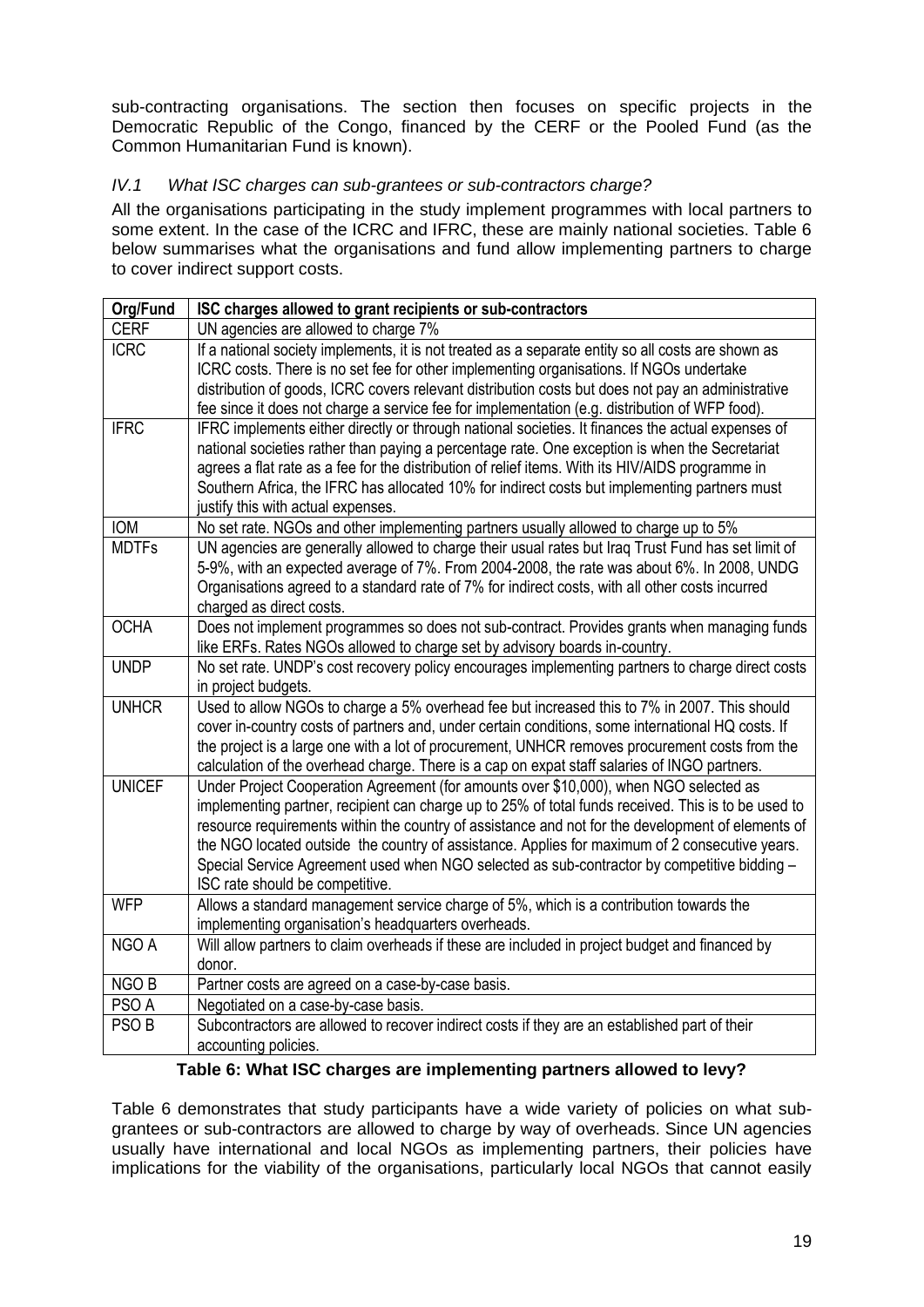cover indirect costs from other sources. The coverage of local NGOs and community groups was beyond the scope of this study but, since international organisations often claim to be building the capacity of local partners, it would be helpful to examine whether their policies on indirect support cost charges support this.

As mentioned earlier, members of NGO A often raise funds which are transferred to other members that have country offices and implement programmes. In these cases, the member raising funds retains the indirect support cost income and the implementing member recovers in-country costs as direct costs. Members of NGO B may also raise funds for other members. Since NGO B members have a different cost structure from NGO A, they tend to split the indirect support cost income equally.

## *IV.2 Tracking ISC charges in CERF and CHF funding flows*

Sections I.3 and I.4 explained that, due to donor concerns, the study TOR were extended to examine what ISC charges organisations levy when funding flows from pooled funds like the CERF and CHFs through layers of organisations. It was more practical to do this through a country case-study than globally so the study selected the DRC. This section presents findings from 11 projects – 7 CERF and 4 Pooled Fund projects. 3 UN agencies were the first recipients of funding for these projects – UNICEF, UNFPA and UNHCR.

Table 7 below shows how much each UN agency received for the project, how much it charged for indirect support costs and then the organisations that it funded as implementing organisations. The DRC offices provided the data. The amount retained by the UN agency for its activities is calculated by subtracting all indirect costs and contributions to partners from the project amount. In some cases, the international organisations or government departments listed in the table may have funded local NGOs or PSOs but, within the timeframe available for the study, it has not been possible to check if this is the case and what, if any, indirect support costs the local organisations were allowed to charge.

| Table 7: Tracking ISC charges through funding flows                |                   |                                                       |                                   |  |       |  |  |
|--------------------------------------------------------------------|-------------------|-------------------------------------------------------|-----------------------------------|--|-------|--|--|
|                                                                    |                   |                                                       |                                   |  |       |  |  |
|                                                                    |                   | <b>Project 1: Pooled Fund financed UNICEF project</b> |                                   |  |       |  |  |
| Project Amount                                                     | 1,803,809         | UNICEF ISC charge                                     | 117,969                           |  |       |  |  |
| Save the Children UK                                               | 1,086,326         | ISC charge                                            | 92,216                            |  |       |  |  |
| Bureau Int'l Catholique de<br>l'Enfance<br><b>COOPI</b>            | 90,452<br>119,093 | ISC charge<br>ISC charge                              | 0<br>19,692                       |  |       |  |  |
| <b>Total to partners</b>                                           | 1,295,871         | <b>Total ISC charge</b>                               | 229,877                           |  |       |  |  |
| <b>Total to UNICEF</b>                                             | 278,061           |                                                       | <b>Total ISC rate for project</b> |  | 17.7% |  |  |
|                                                                    |                   |                                                       |                                   |  |       |  |  |
|                                                                    |                   | Project 2: Pooled Fund financed UNICEF project        |                                   |  |       |  |  |
| Project Amount                                                     | 1,485,554         | UNICEF ISC charge                                     | 97,155                            |  |       |  |  |
| <b>Govt Departments</b><br>(Inspections Medicales<br>Provinciales) | 157,903           | ISC charge                                            | 0                                 |  |       |  |  |
| <b>Total to partners</b>                                           | 157,903           | <b>Total ISC charge</b>                               | 97,155                            |  |       |  |  |
| <b>Total to UNICEF</b>                                             | 1,230,496         |                                                       | <b>Total ISC rate for project</b> |  | 6.5%  |  |  |
|                                                                    |                   |                                                       |                                   |  |       |  |  |
| <b>Project 3: CERF financed UNICEF project</b>                     |                   |                                                       |                                   |  |       |  |  |
| Project Amount                                                     | 4,044,600         | UNICEF ISC charge                                     | 264,517                           |  |       |  |  |
| <b>Catholic relief Services</b><br>(CRS)                           | 100,000           | ISC charge                                            | 0                                 |  |       |  |  |
| <b>ACF Equateur</b>                                                | 300,000           | ISC charge                                            | 26,893                            |  |       |  |  |
|                                                                    |                   |                                                       |                                   |  |       |  |  |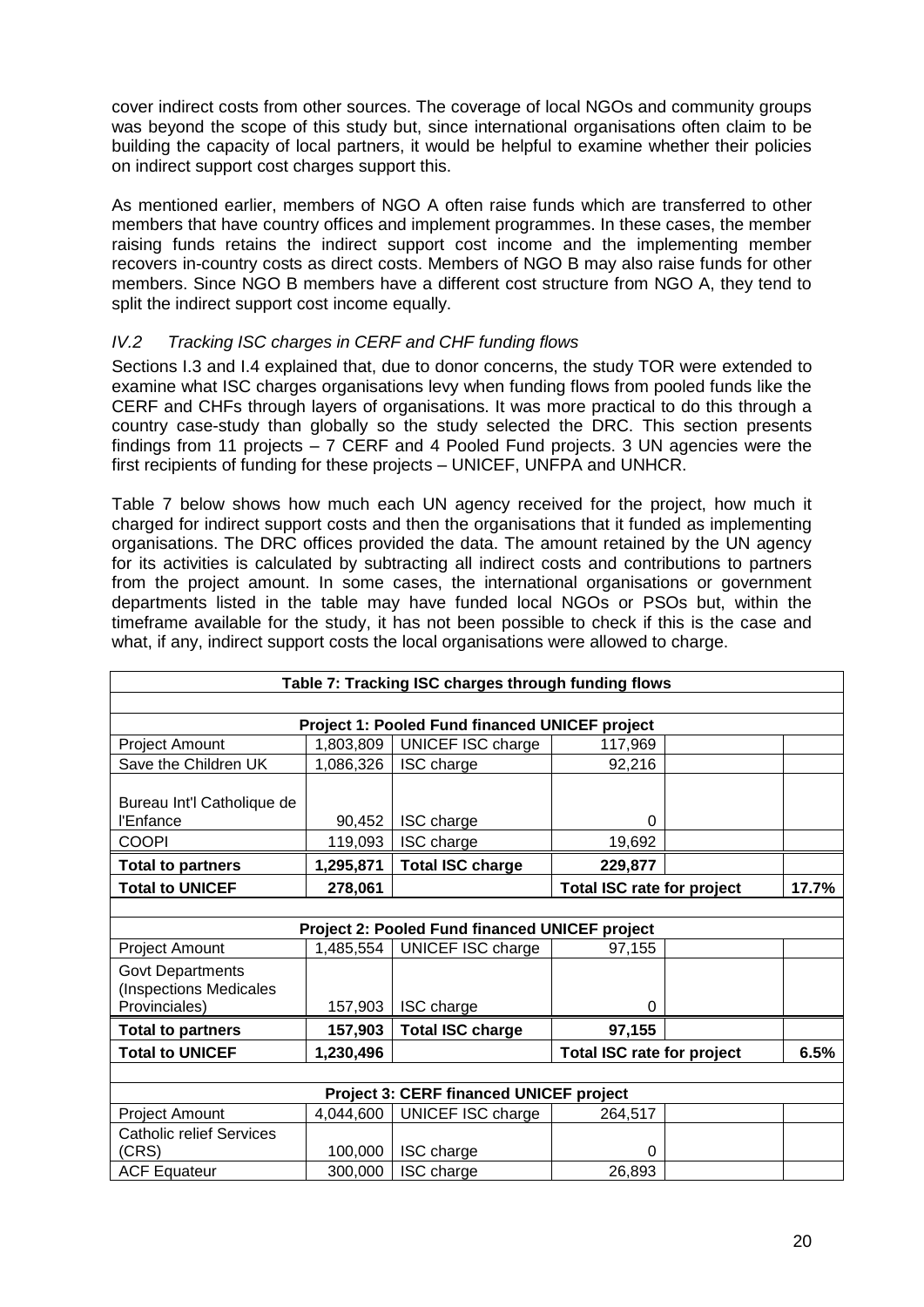| <b>Tear Fund</b>                                    | 14,533            | ISC charge                                     | $\Omega$                          |      |
|-----------------------------------------------------|-------------------|------------------------------------------------|-----------------------------------|------|
| <b>ACF Bukavu</b>                                   | 428,810           | ISC charge                                     | 18,466                            |      |
| OXFAM GB/Goma                                       | 319,389           | ISC charge                                     | 32,574                            |      |
| <b>AVSI</b>                                         | 54,544            | ISC charge                                     | 0                                 |      |
| <b>Action Development</b>                           |                   |                                                |                                   |      |
| <b>Integral Kivu</b>                                | 109,561           | ISC charge                                     | 0                                 |      |
| Antenna Technologies                                |                   |                                                |                                   |      |
| <b>Grands Lacs</b><br><b>MERLIN</b>                 | 19,570<br>200,000 | ISC charge<br>ISC charge                       | 0<br>17,229                       |      |
| <b>ACF Lubumbashi</b>                               | 334,000           | ISC charge                                     | 32,095                            |      |
| <b>Total to partners</b>                            | 1,880,407         | <b>Total ISC charge</b>                        | 391,774                           |      |
| <b>Total to UNICEF</b>                              |                   |                                                |                                   | 9.7% |
|                                                     | 1,772,419         |                                                | <b>Total ISC rate for project</b> |      |
|                                                     |                   | <b>Project 4: CERF financed UNICEF project</b> |                                   |      |
| Project Amount                                      | 1,642,450         | UNICEF ISC charge                              | 117,416                           |      |
| Save The Children UK                                | 337,944           | ISC charge                                     | 16,463                            |      |
| Croix Rouge Belgique                                | 151,893           | ISC charge                                     | 7,595                             |      |
| <b>IFESH</b>                                        | 281,374           | ISC charge                                     | 14,069                            |      |
| <b>SIMAMA Development</b>                           |                   |                                                |                                   |      |
| Bas-Congo                                           | 46,375            | ISC charge                                     | 0                                 |      |
| Les Aiglons Equateur                                | 6,912             | ISC charge                                     | $\overline{0}$                    |      |
| <b>CARITAS Molegbe</b>                              |                   |                                                |                                   |      |
| Equateur                                            | 20,000            | ISC charge                                     | 0                                 |      |
| Min. Affaires Sociales/                             |                   |                                                |                                   |      |
| Direction Etudes &<br>Planification                 | 34,052            | ISC charge                                     | 0                                 |      |
| <b>Bureau Volontaires</b>                           |                   |                                                |                                   |      |
| Service Enfance / BVES                              |                   |                                                |                                   |      |
| Sud Kivu                                            | 59,745            | ISC charge                                     | 0                                 |      |
| <b>CAJED Nord Kivu</b>                              | 83,094            | ISC charge                                     | $\Omega$                          |      |
| Govt Dept/Division Info &                           |                   |                                                |                                   |      |
| Presse Nord-Kivu                                    | 1,920             | ISC charge                                     | 0                                 |      |
| <b>Total to partners</b>                            | 1,023,309         | <b>Total ISC charge</b>                        | 155,543                           |      |
| <b>Total to UNICEF</b>                              | 463,598           |                                                | <b>Total ISC rate for project</b> | 9.5% |
|                                                     |                   |                                                |                                   |      |
|                                                     |                   | <b>Project 5: CERF financed UNICEF project</b> |                                   |      |
| <b>Project Amount</b>                               | 1,332,150         | UNICEF ISC charge                              | 87,123                            |      |
| <b>AVSI</b>                                         | 526,844           | ISC charge                                     | $\mathbf 0$                       |      |
| Govt Dept/Division<br><b>Provinciale EPSP North</b> |                   |                                                |                                   |      |
| Kivu                                                | 70,134            | ISC charge                                     | 0                                 |      |
| <b>World Vision</b>                                 | 380,499           | ISC charge                                     | $\Omega$                          |      |
| Save The Chidren UK                                 | 141,270           | ISC charge                                     | 7,064                             |      |
| <b>Total to partners</b>                            | 1,118,747         | <b>Total ISC charge</b>                        | 94,186                            |      |
| <b>Total to UNICEF</b>                              | 119,217           |                                                | <b>Total ISC rate for project</b> | 7.1% |
|                                                     |                   |                                                |                                   |      |
|                                                     |                   | Project 6: Pooled Fund financed UNFPA project  |                                   |      |
| Project Amount                                      | 428,535           | UNFPA ISC charge                               | 29,997                            |      |
| NGO Synergie                                        |                   |                                                |                                   |      |
| provinciale                                         | 8,592             | ISC charge                                     | 0                                 |      |
| Government                                          | 7,500             | ISC charge                                     | $\mathbf 0$                       |      |
| <b>Total to partners</b>                            | 16,092            | <b>Total ISC charge</b>                        | 29,997                            |      |
| <b>Total to UNFPA</b>                               | 382,446           |                                                | <b>Total ISC rate for project</b> | 7%   |
|                                                     |                   |                                                |                                   |      |

a k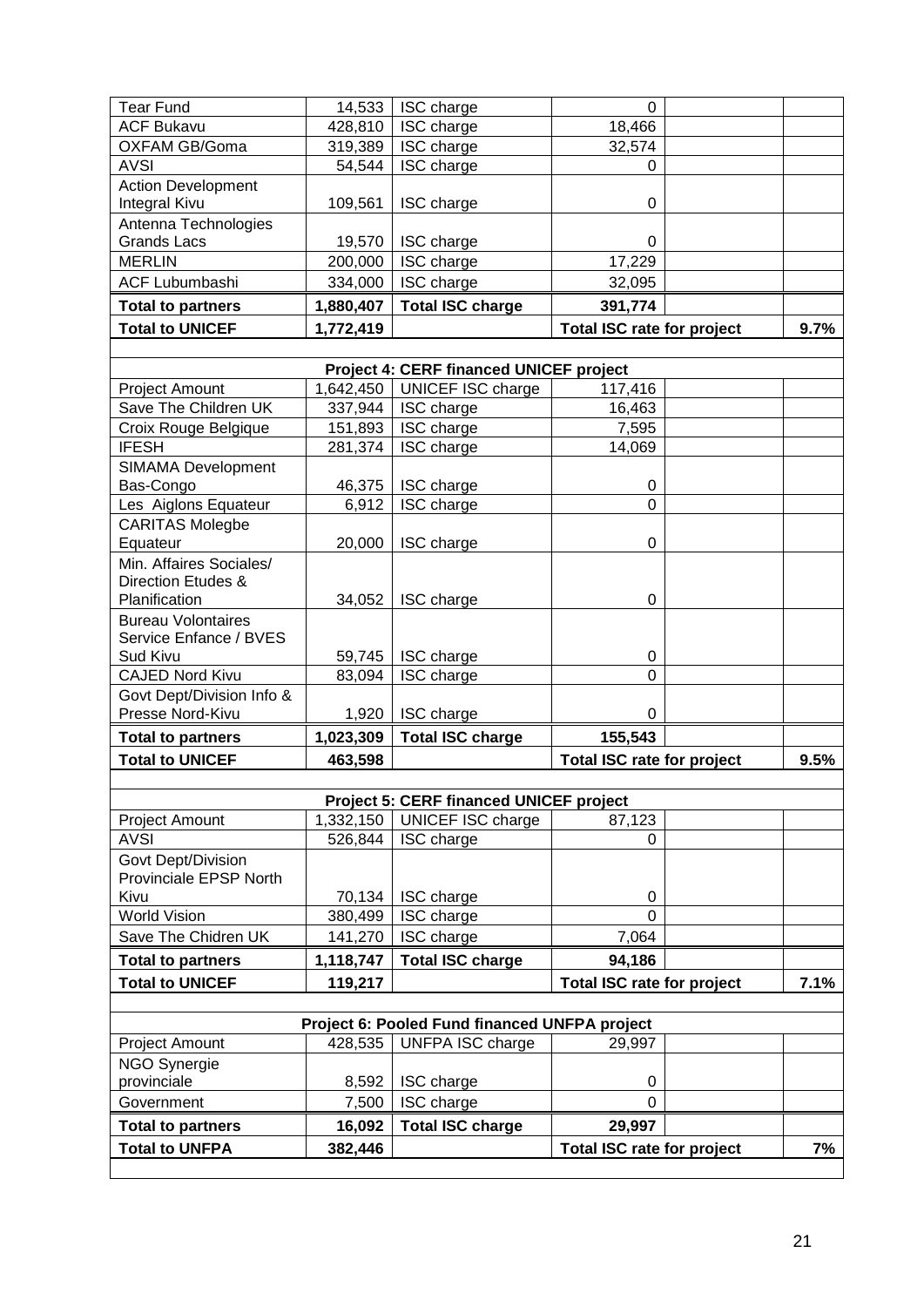|                                                   |                    | Project 7: CERF financed UNFPA project               |                                              |  |         |  |
|---------------------------------------------------|--------------------|------------------------------------------------------|----------------------------------------------|--|---------|--|
| <b>Project Amount</b>                             | 684,465            | UNFPA ISC charge                                     | 44,778                                       |  |         |  |
| Government                                        | 192,500            | ISC charge                                           | 0                                            |  |         |  |
| PSO Ets Me Luboya                                 | 150,000            | ISC charge                                           | $\overline{0}$                               |  |         |  |
| <b>Total to partners</b>                          | 342,500            | <b>Total ISC charge</b>                              | 44,778                                       |  |         |  |
| <b>Total to UNFPA</b>                             | 297,187            |                                                      | <b>Total ISC rate for project</b>            |  | 6.5%    |  |
|                                                   |                    |                                                      |                                              |  |         |  |
|                                                   |                    | <b>Project 8: Pooled Fund financed UNHCR project</b> |                                              |  |         |  |
| <b>Project Amount</b>                             | 1,300,000          | <b>UNHCR ISC charge</b>                              | 85,047                                       |  |         |  |
| <b>ACTED Equateur</b>                             | 277,956            | ISC charge                                           | 17,609                                       |  |         |  |
| <b>ACTED Katanga</b>                              | 581,114            | ISC charge                                           | 14,971                                       |  |         |  |
| <b>CARITAS Uvira</b>                              | 147,915            | ISC charge                                           | 0                                            |  |         |  |
| <b>CARITAS Kalemie</b>                            | 128,660            | ISC charge                                           | $\mathbf 0$                                  |  |         |  |
| <b>AIDES</b>                                      | 46,728             | ISC charge                                           | $\overline{0}$                               |  |         |  |
| <b>Total to partners</b>                          | 1,182,373          | <b>Total ISC charge</b>                              | 117,627                                      |  |         |  |
| <b>Total to UNHCR</b>                             | 0                  |                                                      | <b>Total ISC rate for project</b>            |  | $9.0\%$ |  |
|                                                   |                    |                                                      |                                              |  |         |  |
|                                                   |                    | <b>Project 9: CERF financed UNHCR project</b>        |                                              |  |         |  |
| <b>Project Amount</b>                             | 2,343,887          | <b>UNHCR ISC charge</b>                              | 153,338                                      |  |         |  |
| <b>ADSSE</b>                                      | 200,587            | ISC charge                                           | $\Omega$                                     |  |         |  |
| <b>ATLAS/HI</b>                                   | 547,106            |                                                      | 20,232                                       |  |         |  |
| <b>IOM</b>                                        | 229,998            |                                                      | 17,312                                       |  |         |  |
| <b>GTZ</b>                                        | 327,746            |                                                      | 29,592                                       |  |         |  |
| <b>ACTED</b>                                      | 75,203             |                                                      | 5,660                                        |  |         |  |
| <b>Total to partners</b>                          | 1,380,640          | <b>Total ISC charge</b>                              | 226,133                                      |  |         |  |
| <b>Total to UNHCR</b>                             | 737,114            |                                                      | <b>Total ISC rate for project</b>            |  | 9.6%    |  |
|                                                   |                    | Project 10: CERF financed UNHCR project              |                                              |  |         |  |
| <b>Project Amount</b>                             | 3,251,654          | <b>UNHCR ISC charge</b>                              | 212,725                                      |  |         |  |
|                                                   |                    |                                                      |                                              |  |         |  |
|                                                   |                    |                                                      |                                              |  |         |  |
| Women for Women                                   | 470,211            | ISC charge                                           | 19,592                                       |  |         |  |
| Arche d'Alliance                                  | 259,147            | ISC charge                                           | 0                                            |  |         |  |
| Search for Common                                 |                    |                                                      |                                              |  |         |  |
| Ground                                            | 402,278            | ISC charge                                           | 24,473                                       |  |         |  |
| Save the Children                                 | 386,199            | ISC charge                                           | 0                                            |  |         |  |
| Centre for Victims of<br>Torture                  | 120,504            | ISC charge                                           | 10,728                                       |  |         |  |
| <b>ASADHO</b>                                     | 175,256            | ISC charge                                           | $\Omega$                                     |  |         |  |
| <b>NRC</b>                                        | 494,971            | ISC charge                                           | 30,045                                       |  |         |  |
| <b>Total to partners</b>                          | 2,308,566          | <b>Total ISC charge</b>                              | 297,562                                      |  |         |  |
| <b>Total to UNHCR</b>                             | 645,526            |                                                      | <b>Total ISC rate for project</b>            |  | 9.2%    |  |
|                                                   |                    |                                                      |                                              |  |         |  |
|                                                   |                    | <b>Project 11: CERF financed UNHCR project</b>       |                                              |  |         |  |
| Project Amount                                    | 1,626,709          | <b>UNHCR ISC charge</b>                              | 106,420                                      |  |         |  |
| <b>GNK</b>                                        | 29,447             |                                                      | 0                                            |  |         |  |
| <b>VSF</b>                                        | 65,261             |                                                      | 4,568                                        |  |         |  |
| Mercy Corps                                       | 194,514            |                                                      | 13,617                                       |  |         |  |
| <b>SLAO</b>                                       | 249,831            |                                                      | 17,460                                       |  |         |  |
| <b>CARE</b> International                         | 24,094             |                                                      | 1,687                                        |  |         |  |
| <b>Total to partners</b><br><b>Total to UNHCR</b> | 563,147<br>919,810 | <b>Total ISC charge</b>                              | 143,751<br><b>Total ISC rate for project</b> |  |         |  |

The table does not show the first ISC charge against a donor's contribution, made by the pooled fund itself. As noted in table 3, the UN Secretariat levies the rate for a pass-through mechanism for the CERF. Similarly, as Administrative Agent for the Pooled Fund, UNDP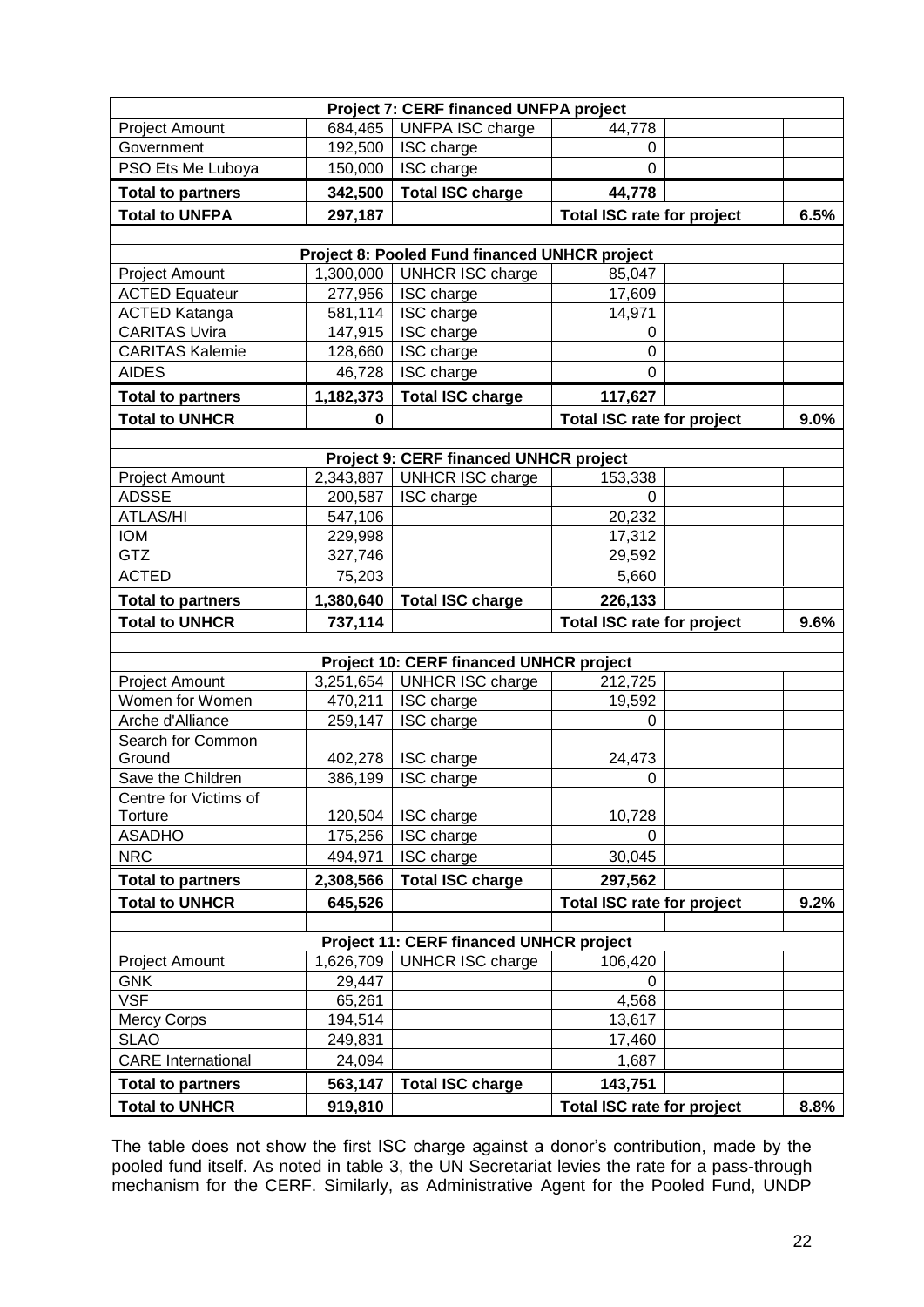charges its standard fee for UN participating organisations. For grants to NGOs, it charge 4% more because it remains financially responsible for the grant and is not simply passing funds on to NGOs.

It should be noted that UNFPA did not pay indirect support costs to the NGO listed under project 6 because UNFPA covers its management costs. The PSO listed under project 7 also did not charge for indirect costs separately because the organisation is a construction company that included all its costs as direct costs. UNHCR, too, did not pay the local NGO AIDES for indirect costs for project 8.

More generally, table 7 highlights the following points:

- UN agencies levy their indirect support cost charge on the total grant that they receive, not just the funds that they retain for their own actions. This is because they remain financially liable for the total amount and are responsible for managing grants made to implementing organisations.
- Government departments do not levy a charge for indirect costs.
- Contrary to expectations, in some cases, UNICEF and UNHCR did not pay international NGOs for indirect support costs. In UNICEF's case, this may be because it does not finance support costs outside the country of assistance (table 6).
- The fact that not every implementing partner charges for indirect support costs means that the total indirect support costs charged for each project are lower than might be expected (with the exception of project 1, total indirect costs for the projects reviewed were less than 10%).
- The indirect support cost rate that UNICEF allows international NGOs to charge varies across projects. For example, though Save the Children UK was able to charge just over 8% for project 1, it received just under 5% for project 4 (which is in line with what the other NGOs charged for project 4).

### **V. Donor approaches to ISC charges**

As described in section I.4, DI emailed a survey of three questions to 23 GHD members. Of these, 17 responded and this section provides a summary of and analysis of their answers. The complete answers are presented in a table in Annex III.

#### *V.1 Do donors distinguish between direct and indirect costs?*

The first question that the survey asked was whether donors used the terminology of direct and indirect costs. The aim was to understand whether the UN's categories of direct, variable indirect and fixed indirect costs is useful for donors and whether donors could use an adapted version of this classification for all humanitarian organisations.

Donors were fairly equally divided on this question. 9 either have official definitions of direct and indirect costs or are familiar with the terminology while 8 do not use these terms or did not respond to the question. Of the 9 that do use the terms, France applies them only to NGOs (not the UN) and Switzerland has 4 categories of costs: a) salaries b) running costs c) projects costs d) contributions to partners.

Amongst the donors that use the direct/indirect cost terminology, definitions vary slightly but there is a general understanding that direct costs are deliverables and other costs without which a project cannot be implemented while indirect costs are those that cannot be attributed specifically to one project but are necessary for the organisation to operate.

*V.2 How do donors finance the administrative costs of their humanitarian aid sections?*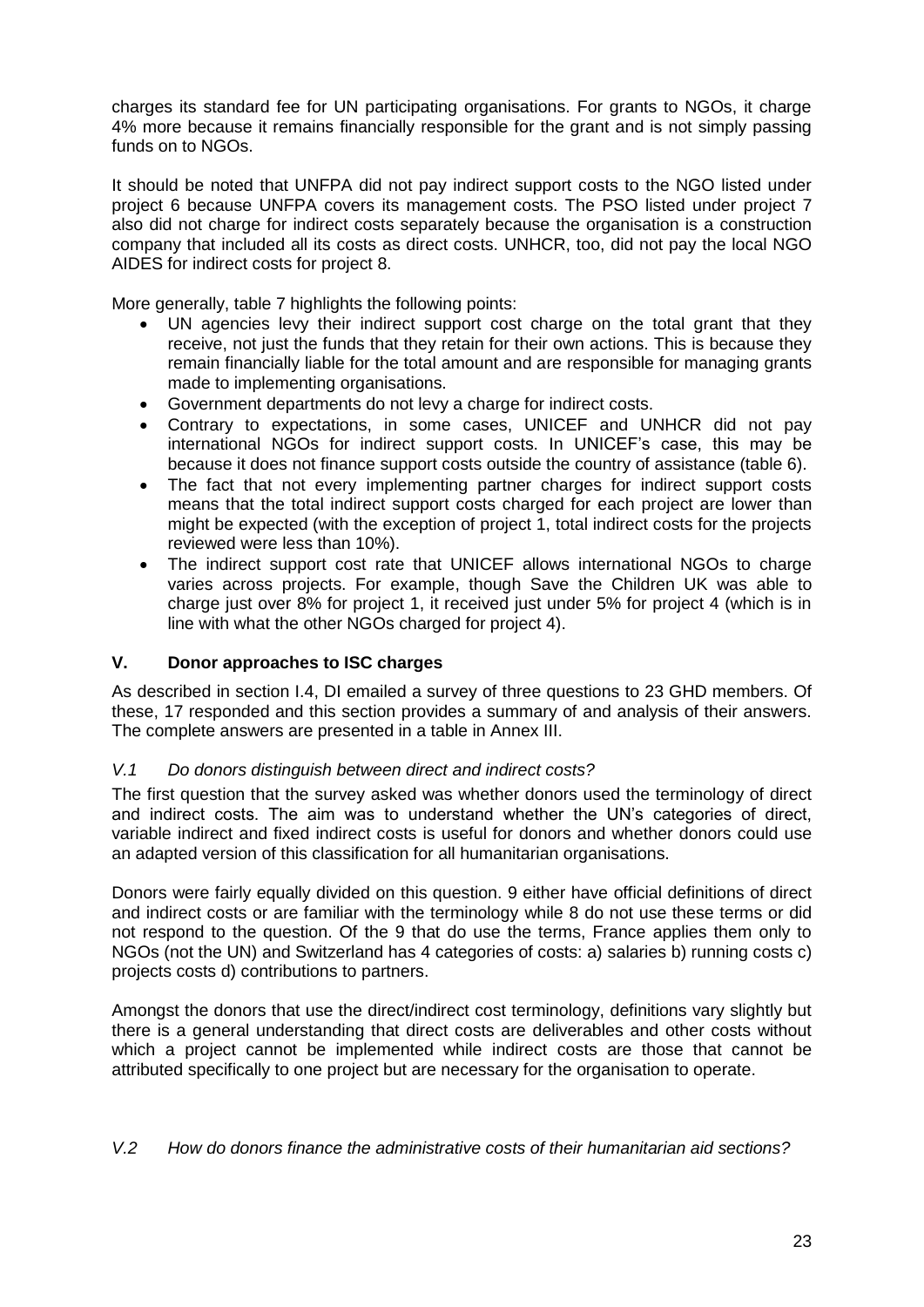This question was raised by a participant at the Montreux VIII meeting, who wanted to know if donors finance their own administrative costs from the overseas aid budget or from separate government budget lines. Some donors were also interested to know if practice was consistent across GHD members.

One donor did not respond to this question but, of the 16 that did, 9 finance the administrative costs of the humanitarian aid section from overseas development assistance (ODA). This is consistent with DAC rules. 4 donors have separate budget lines for this and three donors use ODA to cover some costs of the humanitarian aid section. So, ECHO finances the costs of technical assistance in the field from the operational humanitarian budget but its other administrative costs are covered by a separate budget line. Germany uses ODA to finance (rare) official trips by members of the humanitarian aid section to evaluate aid projects funded by the government. All other administrative costs are covered by other budget lines of the Federal Foreign Office. Switzerland covers about 90% of salaries for the humanitarian aid section from ODA.

#### *V.3 Do donors have policies on the indirect costs that fund recipients can charge?*

One of the aims of GHD members in commissioning this study was to achieve greater harmonisation around indirect support costs in the humanitarian aid field. As table 3 showed, the UN agencies, IOM, ICRC and IFRC set their own rates but NGOs accept what donors allow. Therefore, as a starting point, this study has sought to establish what ISC charge policies donors already have in place for NGOs.

All 17 donors responded to this question. Of them, 5 do not have any set policies about what NGOs can charge as indirect support costs although Ireland generally pays around 7%. Of the remaining 12 donors, 8 donors set a specific rate. These can range from 3-15% although most donors set their rates at 5-7%. Belgium applies a sliding scale of charges, with maximum amounts, based on the size of the grant. So, for example, NGOs with projects of over €495,787 can apply a 10% ISC charge up to a maximum of €74,368 (see Annex III for full details). Norway generally allows NGOs that are directly implementing projects to charge 5% but NGOs that are raising funds for others to implement (as might be the case with NGO A) can charge 3% for projects of up to NOK 5 million and 1% for projects over this limit.

Of the 12 donors that have ISC charge policies, 6 provide an indication of what costs are eligible as direct or indirect costs. These are listed in the table in Annex III. ECHO provides some indication of eligible direct costs in the general conditions for its Framework Partnership Agreement. However, one member of NGO A argued that it would be helpful if ECHO specified more clearly what can and cannot be charged as indirect costs. This is because the interpretation of rules varies across individual staff members and also between Brussels and the field.

The US has a very different approach to indirect support cost charges for NGOs and private sector organisations since it uses the NICRA. Recognising that aid agencies have different cost structures and accounting policies, the US government has adopted a customised system. The government department that has the largest dollar volume of contracts with the recipient organisation negotiates the rate and the rest of the government accepts it. The US government expects the recipient organisation to calculate the rate and provide documentation to justify this rate (including audit reports). It then investigates before agreeing the rate. Organisations calculate the rate by taking administrative costs and dividing this by programme income. Some costs, such as the cost of fundraising from the general public, are not eligible. But the rate remains fair because income from the general public is also excluded from the denominator. The rate is reviewed annually so that each organisation initially uses a provisional rate. At the end of the financial year, the government establishes a final rate, based on the organisation's financial status. This is then applied retrospectively to all government contracts in the preceding financial year. Revising the rate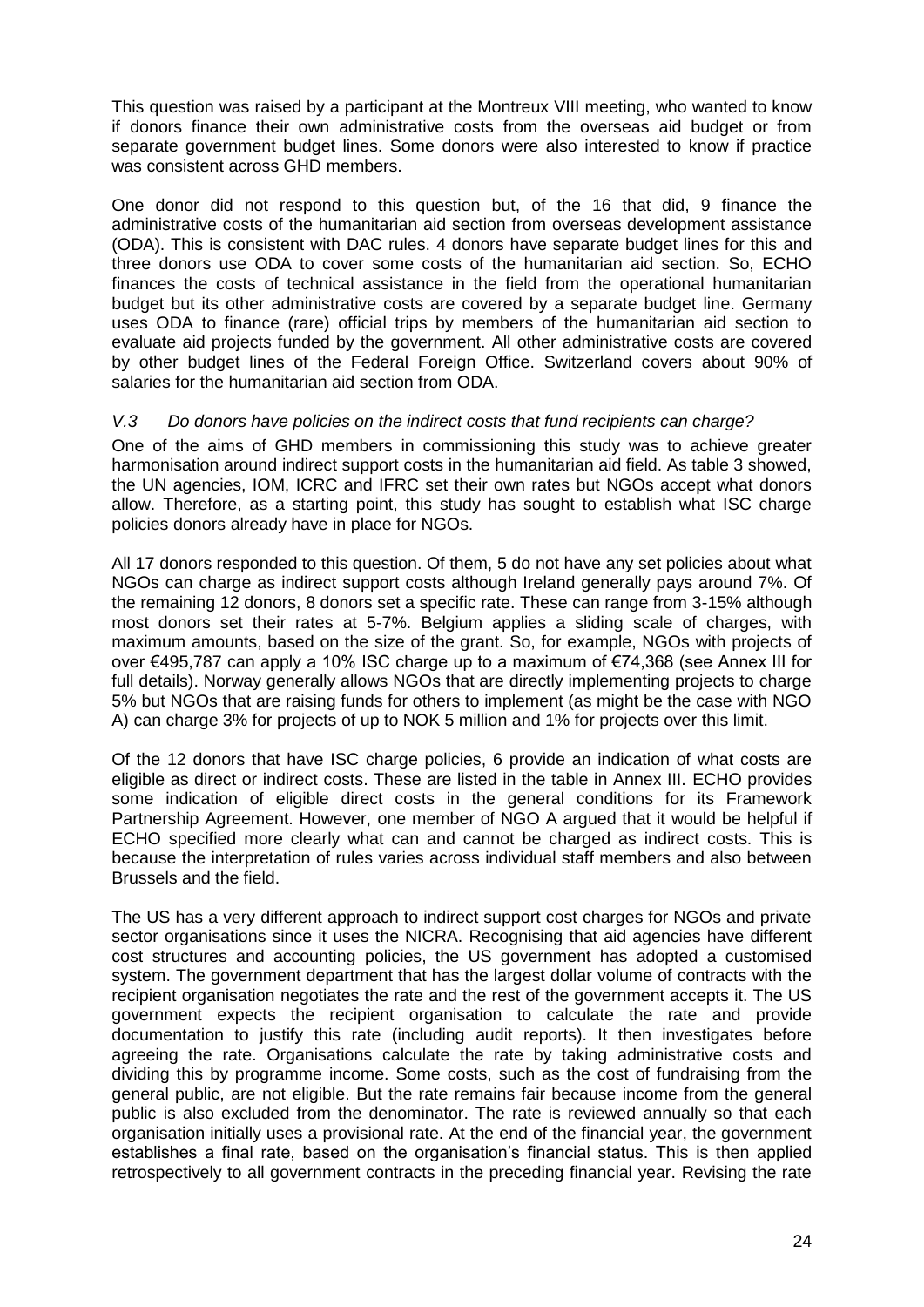annually may be a time-consuming process but organisations with NICRAs believe it is a fair system.

This section has demonstrated that there is a lot of variation in donors' approaches to indirect support costs, particularly in the charges that NGOs are allowed to apply. This suggests that this is one area where GHD members could harmonise their practice.

### **VI. Conclusions and Recommendations**

This section briefly outlines the key findings from the study and lists recommendations under each finding. It makes the point that it is more appropriate for donors to use clear and harmonised cost classifications to assess whether indirect costs are justifiable than to use percentage rates. Donors still need to take a view on whether the costs in each category are reasonably budgeted but standard, uniformly applied definitions and cost categorisations can lead to greater transparency and give them a better base for comparing costeffectiveness.

One question underlying this study that needs to be made more explicit is  $-$  who is responsible for financing indirect support costs? This section is based on the assumption that donors are willing to fund fully their fair share of indirect costs, i.e. to cover the costs associated with the programmes they finance. By their very nature, indirect support costs cannot be linked to a specific programme but it is possible to allocate the costs across a range of programmes. So, for example, if donor X finances 25% of an organisation's programmes, it might be expected to cover 25% of the organisation's indirect support costs. At present there is limited evidence that donors do not always cover their fair share of costs (the case of NGO A in section III.5) so that funding recipients subsidise the costs generated by donor-funded programmes from other income sources. This is probably because donors are unclear about what costs they are being charged for and recipient organisations do not analyse their costs so as to be able to make a clear case to donors.

If, for whatever reason, donors do not expect to cover fully their share of indirect costs (for example, because they expect recipient organisations to make a contribution from own resources), this will limit progress on the recommendations below because donors and recipients will be operating according to different expectations. Therefore, donors and humanitarian organisations should make their expectations clear. If there is agreement that some donors will not cover their share of costs in full, other donors can compensate by providing more generous funding or recipients can make provision to cover the costs from other sources of income. While it is important for humanitarian organisations to cover their costs, predictability (knowing who will cover what) is also important.

**Key finding 1:** A percentage rate does not provide a true picture of indirect costs (Box 1). An ISC charge is the product of an organisation's cost structure and other factors such as levels of core or unrestricted funding, not an indication of its performance on delivery or its cost-effectiveness. Donor pressure to reduce the rate does not necessarily cause humanitarian organisations to lower costs. Instead, it may lead to less transparency because the organisations will look for other ways to cover existing costs. In the past, organisations have lowered their rates by changing the way in which they calculate the rate or reclassifying indirect costs as direct costs but they have not decreased income from the ISC rate.

**Recommendation 1**: Donors need to have a much more thorough understanding of the cost structures of humanitarian organisations so that they can assess their cost-effectiveness more accurately. Humanitarian organisations have a reciprocal responsibility to make it clear what costs they are including as indirect costs so that donors can make a more informed judgement.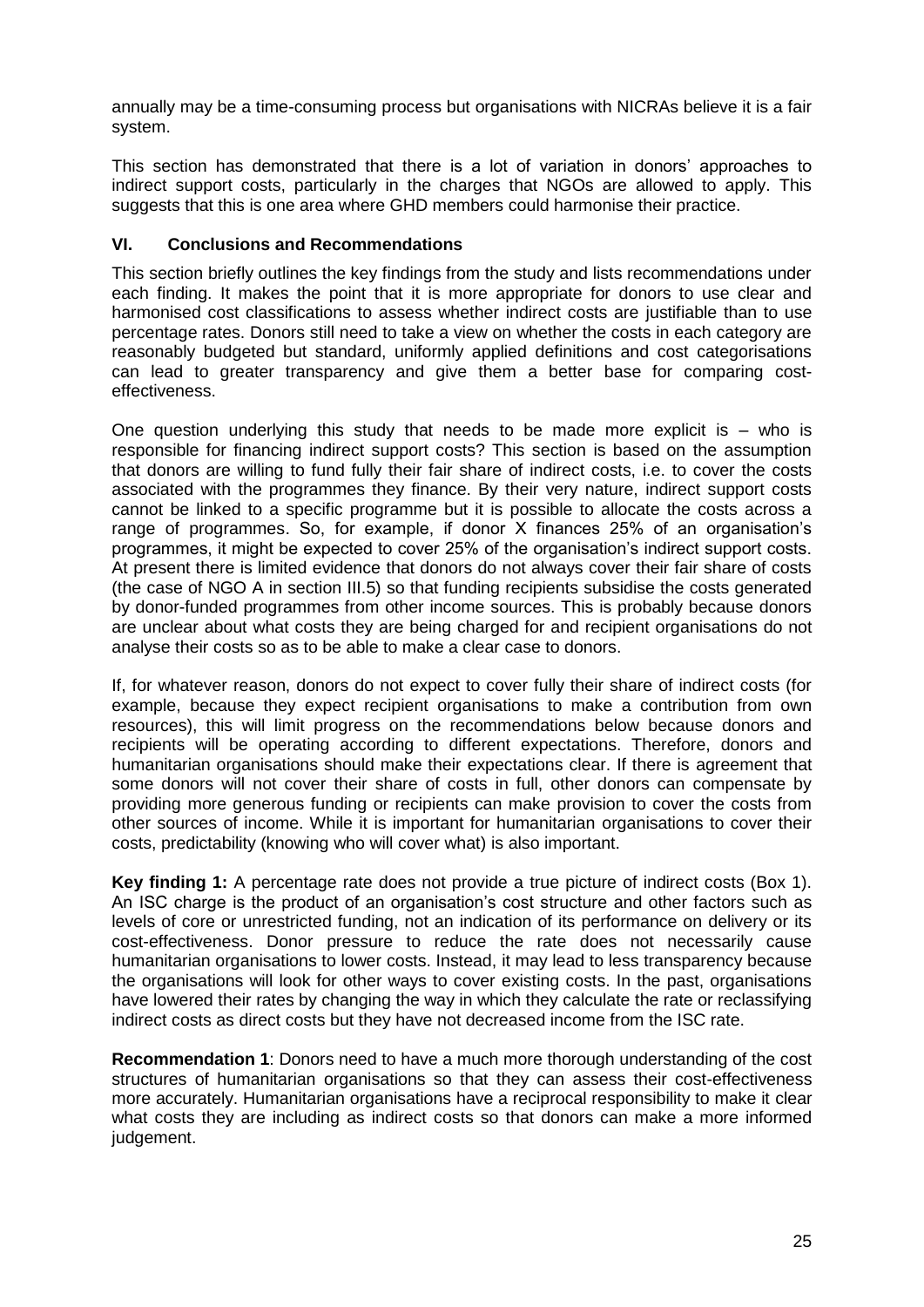**Key finding 2:** There is considerable variation in the terminology that humanitarian organisations use to describe their indirect support costs (section II). While it would be helpful to narrow down the range of terms used within the humanitarian aid field, the UN system has found that agreeing the names and definitions of different categories of costs is insufficient. This is because organisations continue to classify costs into these categories in different ways. Under the auspices of the UN's Finance and Budget Network, efforts are already under way to reach agreement on harmonising practice.

**Recommendation 2**: Donors should encourage the UN system to come to an agreement on the definitions of indirect support costs and what expenditures should be included as soon as possible and to adapt its accounting policies and practices accordingly. This will give donors a much clearer idea of how UN agency costs compare.

**Key finding 3:** Table 5 on the use of income from the ISC charge shows that some organisations, such as the UN Secretariat, UNHCR, the ICRC and some NGOs, do not have a separate calculation of indirect support costs because they combine ISC income with other types of income and use this as a contribution towards total administrative costs. At present, for the reasons outlined in section III.5, they do not have an obvious incentive to track indirect costs.

**Recommendation 3**: Donors need to make it clear to humanitarian organisations that they understand that ISC rates are not comparable and they will not use the ISC rate as a major factor in assessing an organisation's performance or eligibility for funding. However, donors clearly need a system for assessing whether an ISC charge is reasonable so humanitarian organisations need to reciprocate by analysing their costs more explicitly and making the case for their indirect cost charges.

Donors could promote greater clarity in cost analysis by adopting a more harmonised approach to the types of costs that qualify as direct and those that qualify as indirect. Very specific lists of costs would reduce the flexibility of humanitarian organisations but, if donors can reach agreement on sub-categories of costs and get humanitarian organisations to indicate what costs they are claiming, this would give donors better information and a clearer base for comparison across organisations. Some donors already have lists of eligible costs and these could be the starting point for discussions (Annex IV provides a comparative table of these lists). Even if all donors do not eventually adopt their own definitions of direct and indirect costs, they need to understand how organisations are classifying costs into these two categories.

**Key finding 4:** There are a much larger number of NGOs than UN agencies involved in humanitarian assistance, most with different cost structures, working to different national accounting standards and in different national legal frameworks. This means that it is likely to be even more difficult to achieve standard cost classifications for NGOs. Also, the fact that NGO A classifies in-country costs as direct costs while NGO B classifies some in-country costs as indirect costs makes it clear that one flat ISC rate does not work for all NGOs.

This suggests that a flexible approach, as taken by the US with the NICRA (see section V.3), is more appropriate. This also has the advantage of applying to all grants within a year so, where donors do not specify a rate, there is no need to negotiate the rate for each project. The drawback of the NICRA is that it can be time-consuming if donors review the rate annually. However, it is possible to adapt this approach if donors are willing to coordinate. So, each donor could negotiate a rate with its own NGOs, based on common principles, and other donors could agree to accept this rate. Also, instead of reviewing the rate annually, donors could review the rate every 2-3 years as long as NGOs provided audited accounts to justify the continued use of the rate.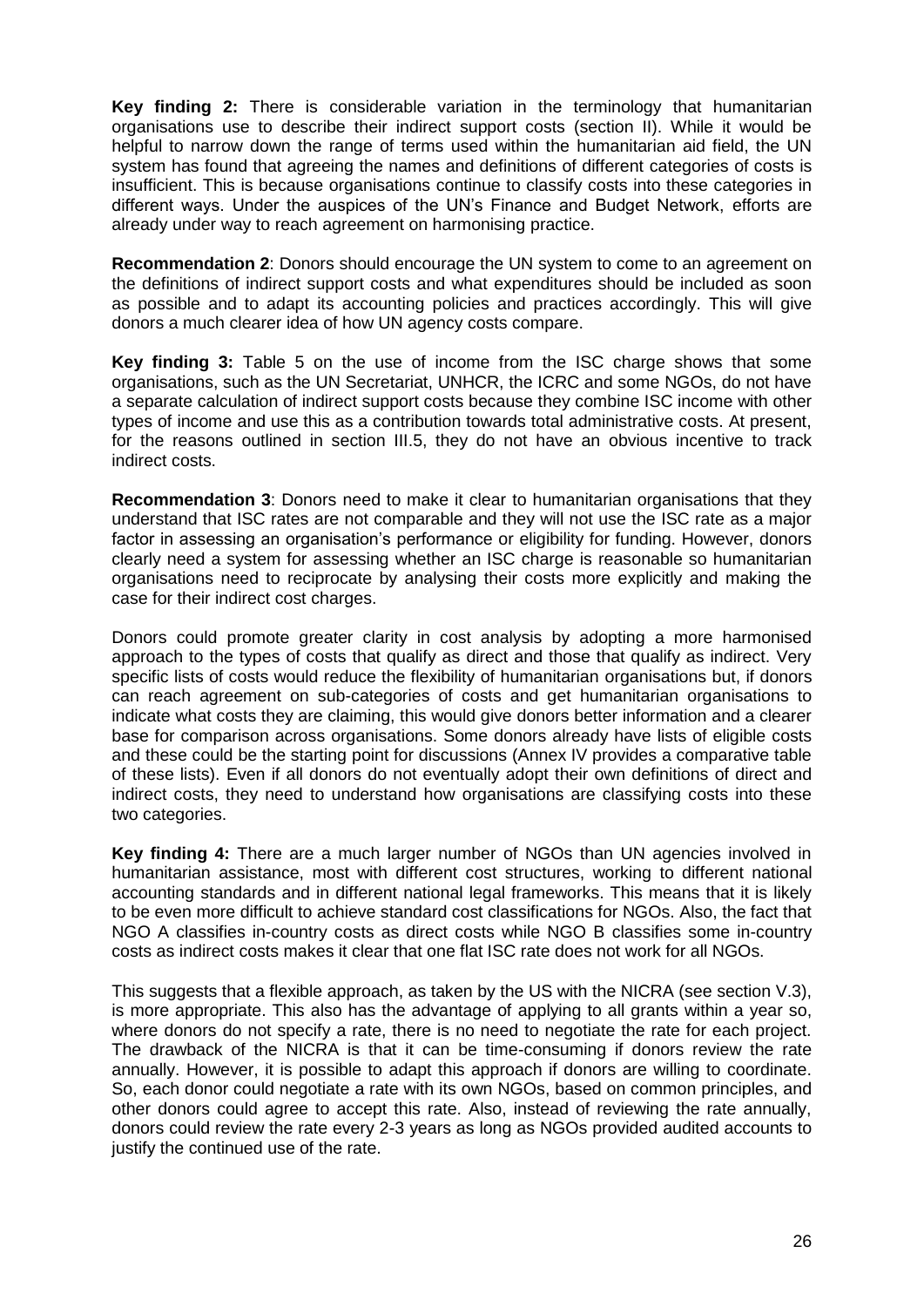**Recommendation 4**: Donors should explore the feasibility of a more flexible approach to financing the indirect support costs of NGOs, that takes account of their different cost structures and accounting standards, such as an adapted version of the NICRA. If donors find that adopting an approach like the NICRA is not possible, they should explore the option of allowing NGOs to charge within a percentage range. They could also consider applying a sliding scale based on the size of a project, as the Belgian government does.

**Key finding 5:** Organisations with core funding have different needs to recover indirect support costs, depending on the level of core funding (section III.5). Since the relationship between core and non-core income differs across UN and Red Cross organisations, it does not make sense to talk about a standard support cost charge.

**Recommendation 5**: Donors should not apply pressure on UN and Red Cross organisations to achieve one standard rate because this will penalise some and favour others. However, they can use their position on the boards of UN agencies to better understand cost structures and push for greater clarity in cost analysis. Agencies should show clearly what costs are already covered by core funding and what costs are eligible for funding from ISC income.

**Key finding 6**: The evidence from ICRC, IFRC and some of the NGOs shows that they have to supplement income from the ISC charge with other sources of unrestricted income in order to cover their costs fully (section III.5). This poses a problem for NGOs because the general public wants its contributions to assist beneficiaries directly rather than to be used to cover the costs of supporting government programmes.

The UK Treasury has argued that government bodies financing NGOs "must recognise that it is legitimate for third sector organisations to recover the appropriate level of overhead costs associated with the provision of a particular service"<sup>10</sup>. In fact, in 2002, the Treasury recommended that all statutory donors should implement full cost recovery by April 2006 and accept "a legitimate portion of overheads"<sup>11</sup>.

**Recommendation 6**: GHD members may want to consider the pros and cons of making a commitment to full cost recovery as statutory donors in the UK have done.

**Key finding 7**: Contrary to expectations, table 7 showed that when funding flows from pooled funding mechanisms through different organisations, not all of them charge for indirect costs and this lowers the overall indirect cost rate for projects (to less than 10% in almost all the projects reviewed above). Due to time constraints, it was not possible for the study to track funding to the next level down to examine what international NGOs who used local implementing partners paid them for indirect support costs.

**Recommendation 7**: Donors may want to consider tracking further the indirect costs paid to international and local NGOs when funding flows from pooled funding mechanisms in order to examine the impact on their income and organisational capacity. This would add valuable information because it would track the humanitarian dollar through from donor to beneficiary.

<sup>1</sup> <sup>10</sup> HM Treasury (2006) "Improving Financial Relationships with the Third Sector: Guidance to Funders and Purchasers". Available from: http://www.hm-

treasury.gov.uk/spending\_review/spend\_ccr/spend\_ccr\_guidance.cfm

<sup>11</sup> HM Treasury (2002) The Role of the Voluntary and Community Sector in Service Delivery - A Cross Cutting Review. Available from: http://www.hm-

treasury.gov.uk/spending\_review/spend\_ccr/spend\_ccr\_voluntary/ccr\_voluntary\_report.cfm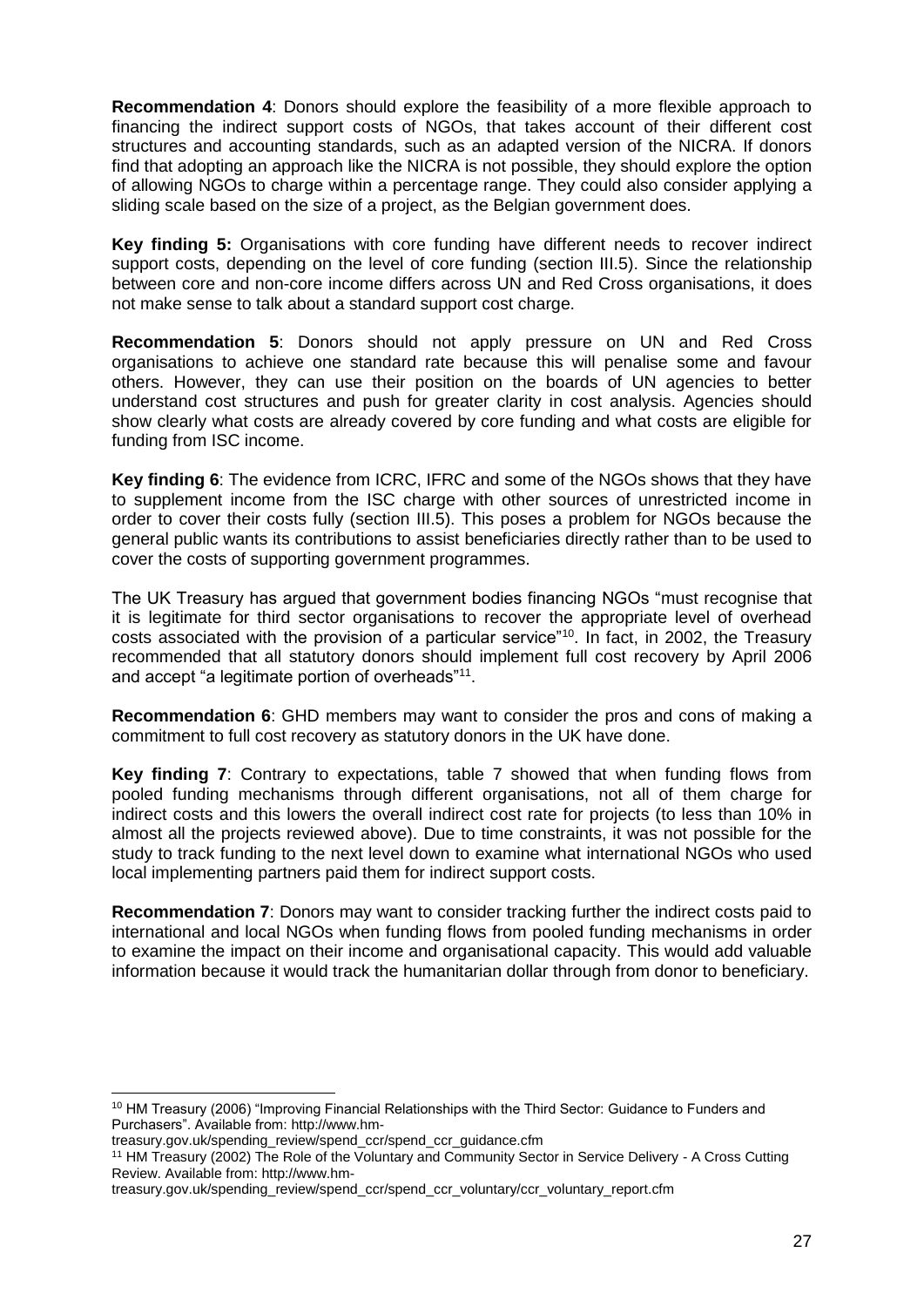#### **Annex I: Terms of Reference**

### Study on overhead charges in humanitarian assistance For Ministry of Foreign Affairs, Sweden

Terms of Reference 21 November 2007

#### **Why do we need a study on overheads?**

Humanitarian aid flows through a number of layers on its way from donor to recipient – bilateral donors disburse funds to UN agencies, the Red Cross and Red Crescent Movement, NGOs and commercial service providers. Recently humanitarian reform has resulted in increased pooling of funding through the CERF and various country-level mechanisms. In effect this creates an additional layer through which funding is filtered.

When funding flows through an organisation it is often subject to an overhead charge. These charges are often contested: some stakeholders question the value for money arising from the charges and seek to reduce them to the bare minimum; others see overheads as a way of financing the basic capacity needed for humanitarian response in the absence of other resources to finance core organisational needs.

Because of the lack of documented knowledge about overheads it is difficult to resolve these differences.

This study will seek out and document basic information on overhead charges in the context of the cost structures of the organisations concerned. Based on the data gathered, it will review the implications of the current approach to overheads and identify possible recommendations for consideration by the Good Humanitarian Donorship Initiative.

#### **Process and approach**

Because overheads are such a contested issue, it will be extremely important to ensure that the study is, and is perceived to be, independent and objective.

Secondly, we anticipate that much of the literature on overheads will be in the form of internal, confidential reports and that the detail of setting, applying and managing overheads will be complicated and differ between agencies. We will therefore need to work closely with finance managers and they will need to be confident in the value and objectivity of the study and that confidentiality will be respected.

Therefore the first stage of the study should be dialogue with the IASC and a series of oneto-one meetings with UN agencies and other international organisations to brief them on the purpose of the study and to get their input. This will mean that the study should be prepared to adapt the terms of reference if necessary.

#### **Scope**

The study should address a limited number of organisations. We propose that this includes:

UN OCHA (including the CERF, and country level pooled funds) UNDP (including country level pooled funds and, as far as possible within the time available, Multi-Donor Trust Funds) UNICEF UNHCR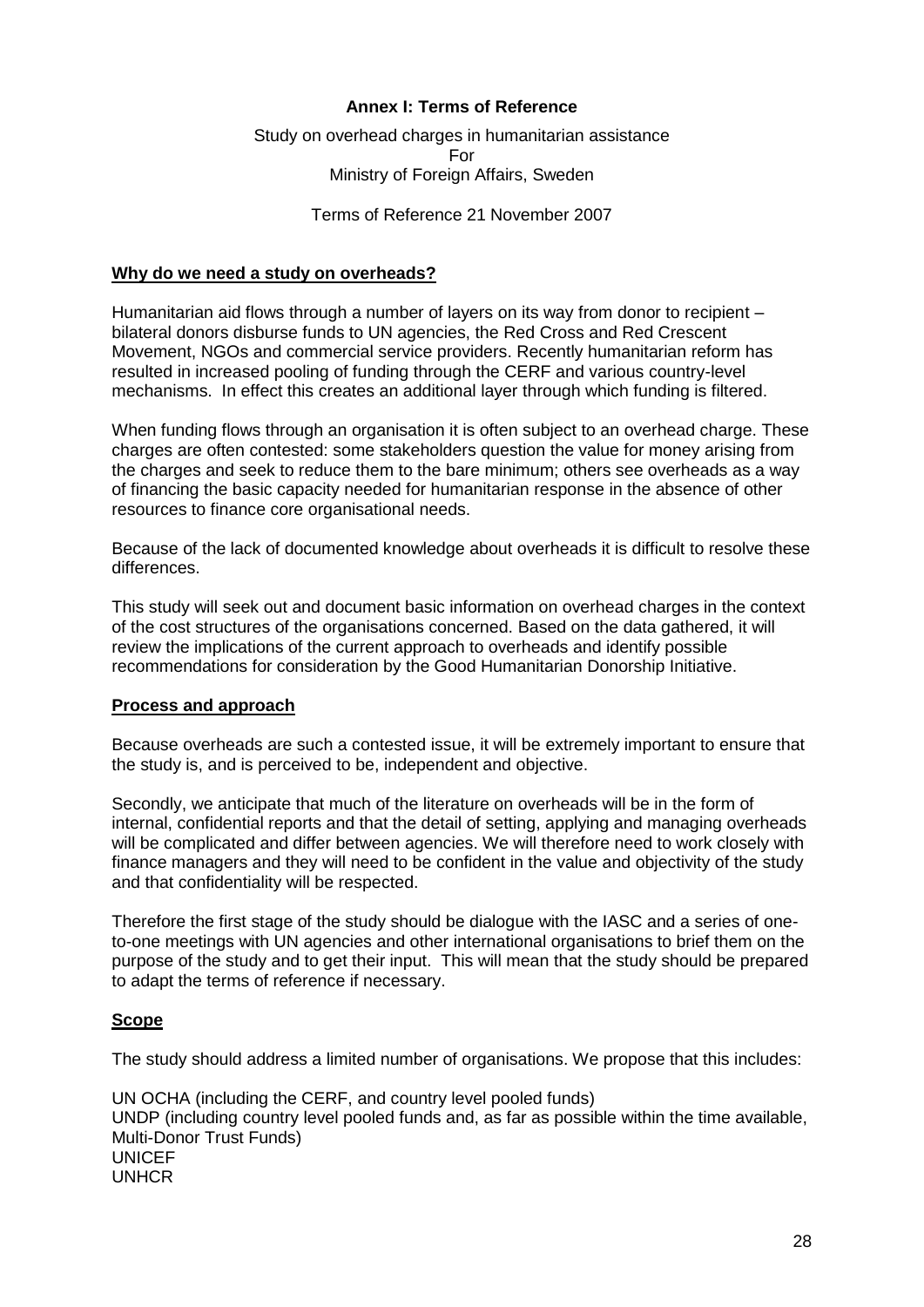**WFP** IOM ICRC IFRC 2 NGOs 2 private sector organisations 1 foundation Selected donors and funders

### **What issues will it seek to analyse?**

Based on the data gathered above, the study will review the implications of overhead charges, focusing, among other things, on issues like

- 1. Comparisons of overhead charges between different categories of organisation: multilateral and international organisations, NGOs and private sector
- 2. Analysis of the relationship between overhead charges and core funding exploring the extent to which overhead charges finance humanitarian capacity
- 3. The extent to which overhead charges reflect administrative or other transaction costs
- 4. The process for review of overhead charges to reflect, for instance, changes in technology or other ways of working

Some of the newer financing mechanisms such as the CERF and Common Humanitarian Funds add a level of overhead to the funding flows. The study will comment on the extent to which this is related to the benefits and efficiencies of such harmonised funding, recognising however that the benefits are difficult to measure in concrete terms.

The purpose of this study is to develop an information base on overhead polices that will help to build trust and transparency between donors and agencies. This will provide a foundation for consensus on recommendations for policies that are acceptable to both donors and agencies.

Following this review, DI will seek to draw out recommendations for consideration by GHD donors, agencies and other stakeholders. These recommendations will try to identify areas where improvements can be made in the short and medium term and map out possible ways of moving forward.

#### **Timing**

The work needs to start on 1 January 2008.

An interim report, documenting the basic information on overheads, along with bullet points on the implications of current approaches, will be presented at the Montreux meeting on 22 February 2008.

A final report, including recommendations and options for ways forward will be submitted on 25 April 2008 and discussed at the July 2008 GHD Meeting.

**Development Initiatives** Tel + 44 1749 831141 Email [di@devinit.org](mailto:di@devinit.org) [www.devinit.org](http://www.devinit.org/) [www.globalhumanitarianassistance.org](http://www.globalhumanitarianassistance.org/)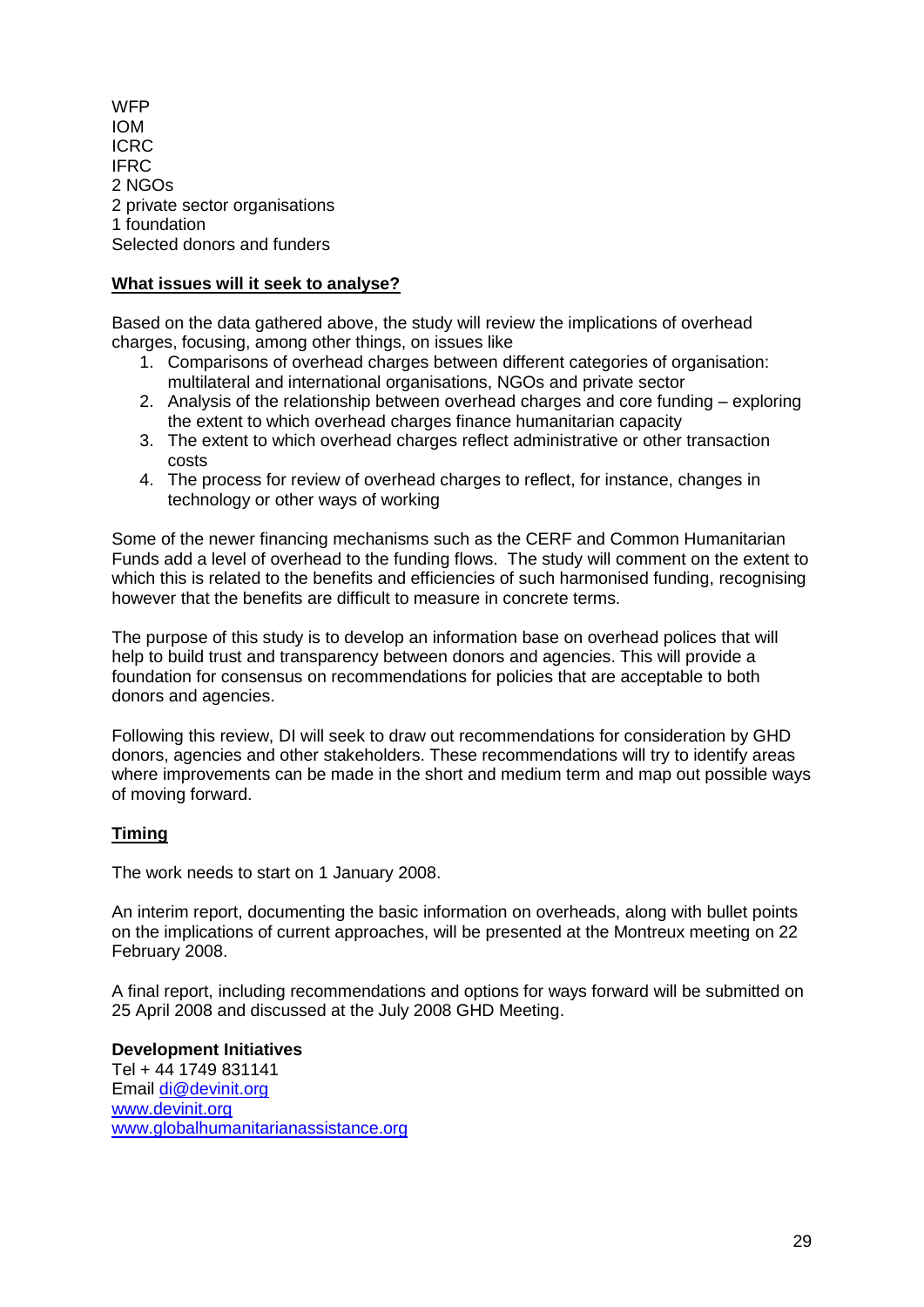### **Annex II: Cost Rate Comparisons**

### **Example 1: From USAID best practice guidelines on the NICRA**

| <b>Cost Elements</b>                |           | <b>Organisation ABC Organisation XYZ</b> |
|-------------------------------------|-----------|------------------------------------------|
| <b>Direct Labour</b>                | \$100,000 | \$100,000                                |
| <b>Fringe Benefits</b>              | \$25,000  | \$25,000                                 |
| Subtotal                            | \$125,000 | \$125,000                                |
| Travel/Per Diem                     | \$80,000  | \$80,000                                 |
| <b>Other Direct Cost</b>            | \$200,000 | \$200,000                                |
| Equipment                           | \$40,000  | \$40,000                                 |
| Subcontracts                        | \$50,000  | \$50,000                                 |
| <b>Total Direct Program</b><br>Cost | \$495,000 | \$495,000                                |
| <b>Indirect Cost</b>                |           |                                          |
| at 75%                              | \$75,000  |                                          |
| at 25%                              |           | \$123,750                                |
| <b>Total Cost</b>                   | \$570,000 | \$618,750                                |

Organisation ABC's rate applies to direct labour only Organisation XYZ's rate applies to total direct costs

#### **Example 2: Comparison of rates based on different direct and indirect costs**

| <b>Cost Elements</b>         | <b>Organisation ABC</b> | <b>Organisation XYZ</b> |
|------------------------------|-------------------------|-------------------------|
| Programme deliverables       | \$100,000               | \$100,000               |
| Transport costs              | 50,000<br>\$.           | \$50,000                |
| Other direct costs           | 50,000<br>\$.           | \$35,000                |
| <b>ISC</b> rate              | 5% (\$10,000)           | 13.5% (\$25,000)        |
| <b>Total Programme Costs</b> | \$210,000               | \$210,000               |

Organisation ABC charges more in-country costs as direct costs than Organisation XYZ but a lower indirect cost rate

Organisation XYZ charges fewer in-country costs as direct costs than Organisation ABC but a higher indirect cost rate

Both organisations have the same total costs, just different ways of classifying costs and different ISC rates.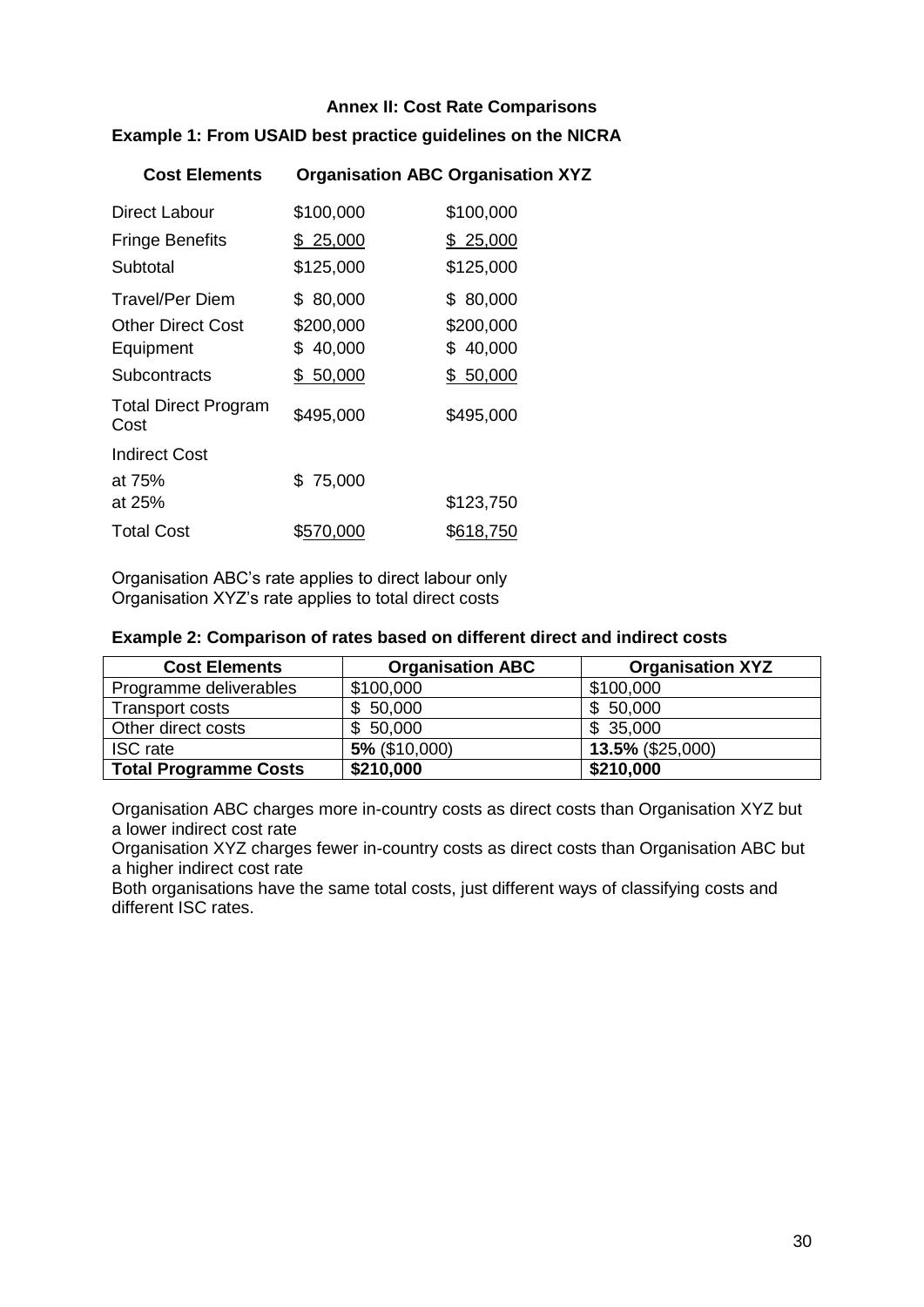### **Annex III: Details of donor approaches to indirect support costs**

The table below lists the responses from the 17 GHD donors. The names of those that did not respond have been left in the table in case they want to provide information when the report is circulated to GHD members for the 18<sup>th</sup> July meeting.

| Donor                                                                                                    | <b>Direct/Indirect costs</b>                                                                                                                                                                                                                                                                                                                                                                                                                                                | <b>Administrative cost</b><br>funding                                                                                                                                                                                                     | Policies on recipient support cost<br>charges                                                                                                                                                                                                                                                                                                                                                                                                |
|----------------------------------------------------------------------------------------------------------|-----------------------------------------------------------------------------------------------------------------------------------------------------------------------------------------------------------------------------------------------------------------------------------------------------------------------------------------------------------------------------------------------------------------------------------------------------------------------------|-------------------------------------------------------------------------------------------------------------------------------------------------------------------------------------------------------------------------------------------|----------------------------------------------------------------------------------------------------------------------------------------------------------------------------------------------------------------------------------------------------------------------------------------------------------------------------------------------------------------------------------------------------------------------------------------------|
| Austria<br>(response<br>from<br>Humanitarian<br>Aid Section of<br>the Austrian<br>Development<br>Agency) | Direct costs are the<br>costs of the project/<br>intervention itself and<br>indirect costs are the<br>costs reimbursed to the<br>executing agency for its<br>services in implementing,<br>monitoring, etc. the<br>intervention                                                                                                                                                                                                                                              | The budget for operative<br>measures is budget line<br>7421 under 1/20096. The<br>ADA humanitarian aid<br>section's personnel and<br>general administrative<br>costs are financed from a<br>separate budget line -<br>7420 under 1/20096. | In the case of emergency projects or<br>projects 1 year or more in duration,<br>indirect costs must not exceed 10% of<br>the direct project costs financed by the<br><b>Austrian Development Cooperation</b><br>(based on actual expenditure) or the<br>maximum amount of EUR 160,000.<br>The list of eligible indirect costs is in<br>Annex IV.                                                                                             |
| Australia<br>Belgium                                                                                     |                                                                                                                                                                                                                                                                                                                                                                                                                                                                             | The administrative costs                                                                                                                                                                                                                  |                                                                                                                                                                                                                                                                                                                                                                                                                                              |
|                                                                                                          |                                                                                                                                                                                                                                                                                                                                                                                                                                                                             | of the humanitarian aid<br>section are financed by<br>the overseas aid budget<br>line (the section is part of<br>the overseas aid<br>administration)                                                                                      | 15% of the operational cost, with a<br>maximum of 37,184 euros, for<br>operations for which the total cost<br>does not exceed 297,472 euros;<br>- 12.5% of the operational cost, with a<br>maximum of 49,578 euros, for<br>operations with a total cost between<br>297,472 euros and 495,787 euros;<br>- 10% of the operational cost, with a<br>maximum of 74,368 euros, for<br>operations for which the total cost<br>exceeds 495,787 euros |
| Canada                                                                                                   | Direct program/project<br>costs: Direct<br>program/project costs<br>are those costs, which<br>are actually disbursed<br>and are directly related<br>and considered a<br>necessary expenditure in<br>executing the<br>program/project.<br>Indirect/overhead<br>costs: Indirect costs are<br>those costs that cannot<br>be obviously traced to a<br>specific program/project.<br>This means all indirect<br>costs associated with the<br>organization's Canadian<br>offset(s) | Administrative costs<br>included in ODA (based<br>on 1979 DAC<br>agreement)                                                                                                                                                               | Humanitarian Assistance, Peace and<br>Security (HAPS) Directorate will<br>approve up to 7.5% of total cost of<br>project for HQ admin costs for<br>international humanitarian assistance<br>projects. No cap on local admin costs.<br>Applicable to NGOs.<br>The list of possible direct and indirect<br>costs is in Annex IV.                                                                                                               |
| <b>Denmark</b>                                                                                           |                                                                                                                                                                                                                                                                                                                                                                                                                                                                             | Administrative costs<br>financed by the overseas<br>aid budget.                                                                                                                                                                           | Flat rate administrative fee of 5% of<br>total actual expenditure (including<br>administration) to cover administrative<br>expenses.<br>NGOs need not specify how they have                                                                                                                                                                                                                                                                  |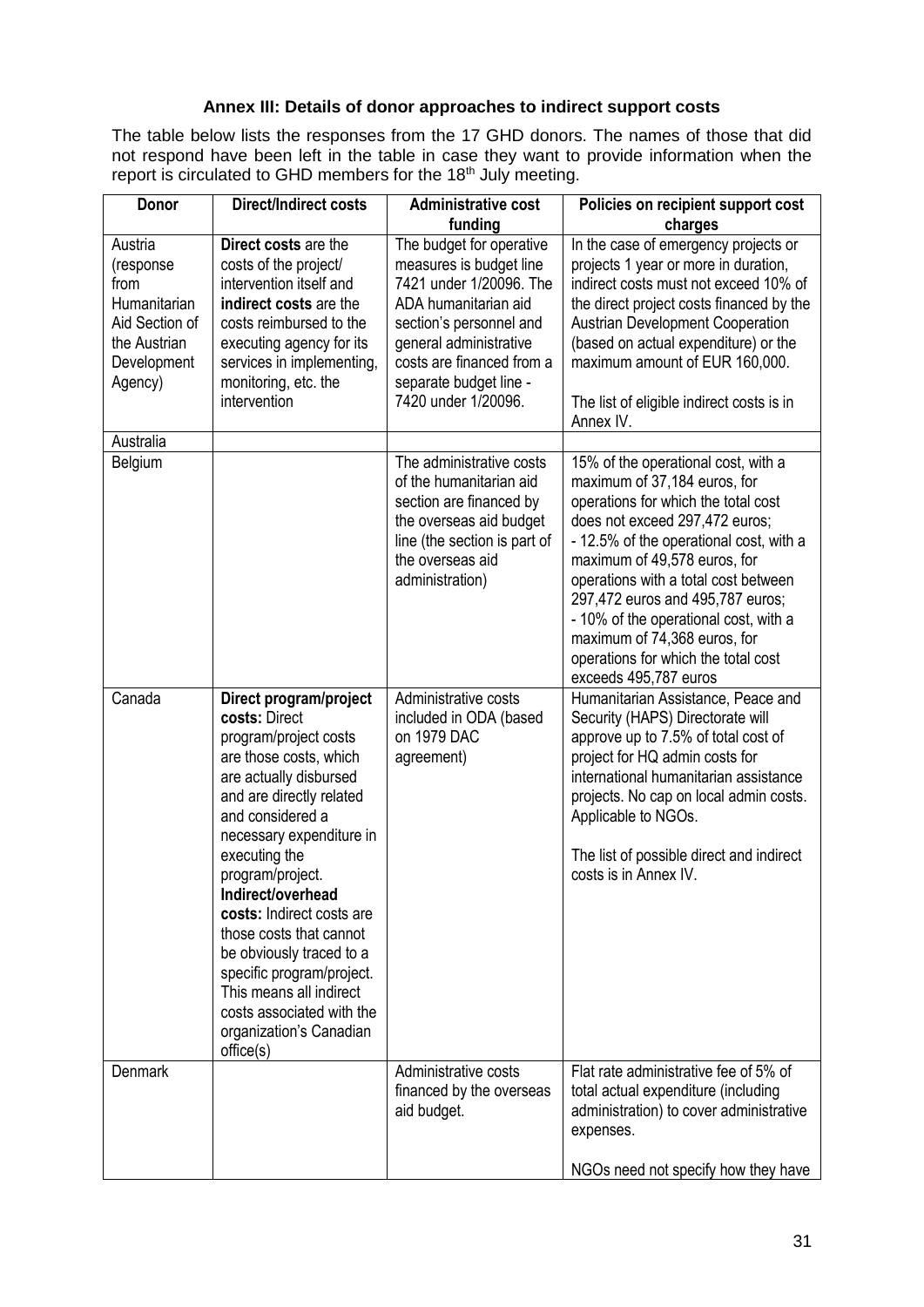|         |                                                                                                                                                                                                                                                                                                                     |                                                                                                                                                                                                                                                                                                                            | utilised the administration fee, either in<br>the budget or in the auditing phase.<br>The list of eligible expenses is in<br>Annex IV.                                                                                                                                                                                                                                                                                                                                                                                                                                                                                                                                                                                                                                                                                                                                                                           |
|---------|---------------------------------------------------------------------------------------------------------------------------------------------------------------------------------------------------------------------------------------------------------------------------------------------------------------------|----------------------------------------------------------------------------------------------------------------------------------------------------------------------------------------------------------------------------------------------------------------------------------------------------------------------------|------------------------------------------------------------------------------------------------------------------------------------------------------------------------------------------------------------------------------------------------------------------------------------------------------------------------------------------------------------------------------------------------------------------------------------------------------------------------------------------------------------------------------------------------------------------------------------------------------------------------------------------------------------------------------------------------------------------------------------------------------------------------------------------------------------------------------------------------------------------------------------------------------------------|
| EC      | Direct Costs: any<br>expenditure directly<br>linked to the<br>implementation of the<br>Project<br><b>Indirect Costs: costs</b><br>necessary for the<br>functioning of the<br>organisation which<br>cannot be directly linked<br>to the implementation of<br>the Project.                                            | Only costs for the<br><b>Technical Assistance in</b><br>the field are financed by<br>the operational<br>humanitarian aid budget.<br>Administrative costs of<br>DG ECHO's<br>headquarters are<br>financed by the separate<br>budget line 23 01.                                                                             | According to ECHO's terminology<br>"support costs" are direct costs<br>incurred when carrying out<br>humanitarian aid operations by<br>supporting activities linked to the<br>specific results (e.g. transport costs<br>linked to the distribution of food,<br>depreciation costs of a car used by the<br>implementing partner for monitoring a<br>nutrition programme). The criteria for<br>eligibility of these costs are detailed in<br>articles 18.1 to 18.5 and 18.8 of the<br>General Conditions applicable to the<br>Grant Agreement that are part of the<br>Framework Partnership Agreement<br>with Humanitarian Organisations (see:<br>http://ec.europa.eu/echo/partners/fpa<br>en.htm).<br>Regarding "indirect costs", a<br>percentage of direct eligible costs of<br>the Project, not exceeding 7%, may be<br>claimed as indirect costs (see article<br>18.7 of the General Conditions of the<br>FPA) |
| Finland | Do not have written<br>definitions but do<br>examine project<br>proposals to see how<br>costs apportioned.                                                                                                                                                                                                          |                                                                                                                                                                                                                                                                                                                            | No specific policy or guidelines.                                                                                                                                                                                                                                                                                                                                                                                                                                                                                                                                                                                                                                                                                                                                                                                                                                                                                |
| France  | No definition applied to<br>UN agencies but, for<br>NGO projects, direct<br>costs are for items going<br>to beneficiaries and all<br>others (salaries,<br>administration, rent) are<br>indirect costs.                                                                                                              | Administrative costs of<br>humanitarian section<br>financed from separate<br>budget line.                                                                                                                                                                                                                                  | No specific policy – rates set on a<br>case-by-case basis, depending on the<br>nature of the project.                                                                                                                                                                                                                                                                                                                                                                                                                                                                                                                                                                                                                                                                                                                                                                                                            |
| Germany | Direct costs are those<br>that are inextricably<br>linked to the<br>implementation of the<br>measure. For example,<br>costs that arise when<br>purchasing items such<br>as food or non-food<br>items which are then<br>distributed to the<br>beneficiaries. Similarly, if<br>personnel is hired<br>specifically and | Administrative costs of<br>the humanitarian aid<br>section are generally<br>financed from other<br>budget lines which<br>assure the daily<br>operations of the<br>headquarter of the<br>Federal Foreign Office.<br>The only costs financed<br>by the overseas aid<br>budget are such of (rare)<br>official trips abroad by | Generally, the German government<br>does not pay for indirect costs,<br>although exceptions are possible, for<br>example in the case of international<br>organisations.                                                                                                                                                                                                                                                                                                                                                                                                                                                                                                                                                                                                                                                                                                                                          |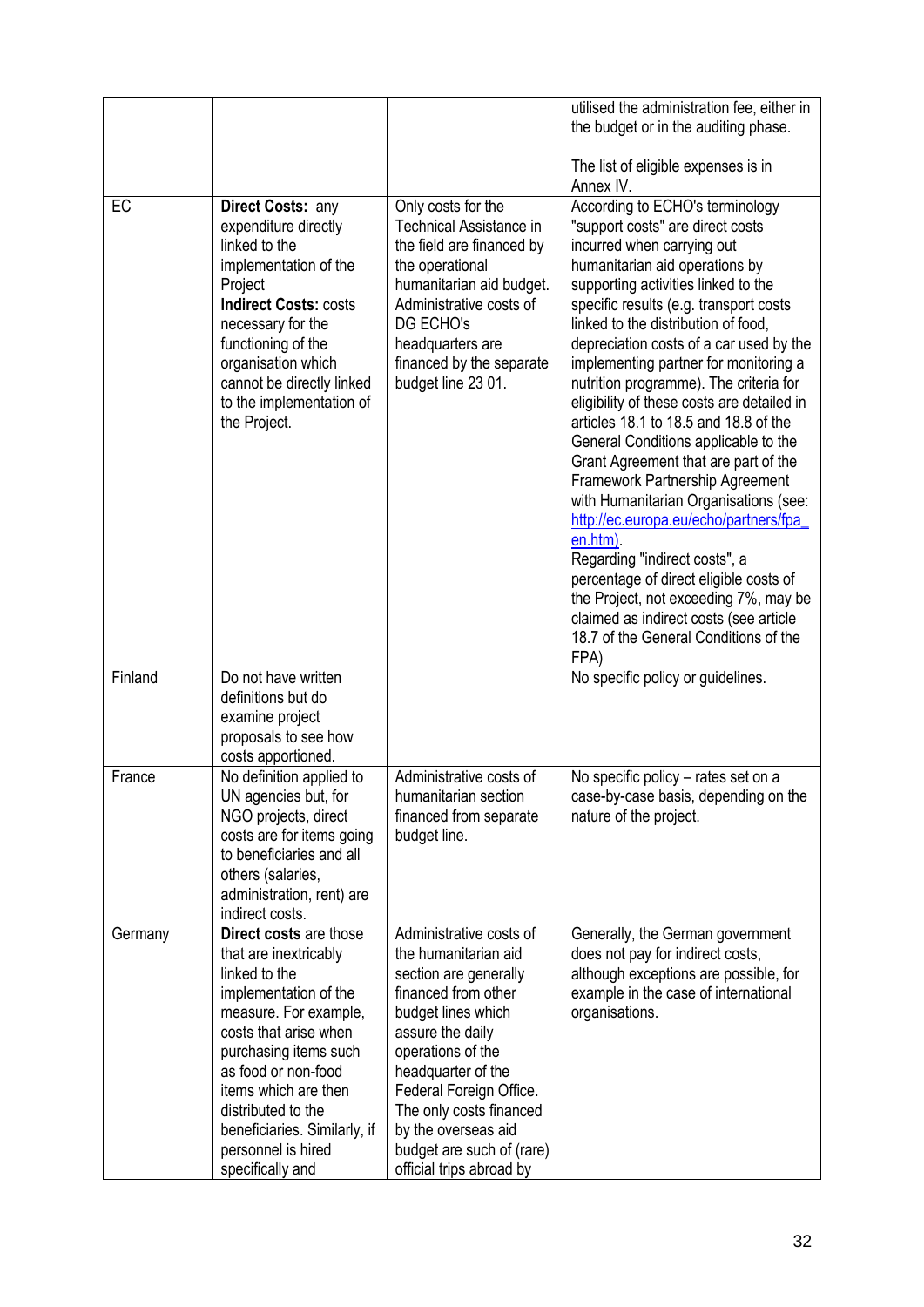|             | exclusively for the<br>purposes of<br>implementing a particular<br>project.<br>Indirect (i.e.<br>"Administrative" or<br>"support") costs are<br>those that arise<br>independently of the<br>implementation of a<br>specific project, for<br>example headquarter | members of the<br>humanitarian aid section<br>with the intention of<br>evaluating the progress<br>of aid projects funded by<br>Germany                                                                                                     |                                                                                                                                                                                                                                                                                                                                                                                                                                                                             |
|-------------|-----------------------------------------------------------------------------------------------------------------------------------------------------------------------------------------------------------------------------------------------------------------|--------------------------------------------------------------------------------------------------------------------------------------------------------------------------------------------------------------------------------------------|-----------------------------------------------------------------------------------------------------------------------------------------------------------------------------------------------------------------------------------------------------------------------------------------------------------------------------------------------------------------------------------------------------------------------------------------------------------------------------|
|             | costs or the costs of<br>establishing or running<br>field offices (unless<br>caused by a particular<br>project).                                                                                                                                                |                                                                                                                                                                                                                                            |                                                                                                                                                                                                                                                                                                                                                                                                                                                                             |
| Greece      |                                                                                                                                                                                                                                                                 |                                                                                                                                                                                                                                            |                                                                                                                                                                                                                                                                                                                                                                                                                                                                             |
| Ireland     |                                                                                                                                                                                                                                                                 | Administration costs<br>financed by ODA.                                                                                                                                                                                                   | No specific guidelines on what<br>recipients can charge. No set<br>programme support costs rate but,<br>in practice, allow 7%. If an<br>organisation requests a higher level, it<br>will only be accepted if there is very<br>good justification. Ireland has<br>guidelines on things that it won't cover<br>(primarily international travel and<br>insurance) but these are not very<br>extensive and it does not set out what<br>it will cover as an administrative cost. |
| Italy       |                                                                                                                                                                                                                                                                 |                                                                                                                                                                                                                                            |                                                                                                                                                                                                                                                                                                                                                                                                                                                                             |
| Japan       |                                                                                                                                                                                                                                                                 |                                                                                                                                                                                                                                            |                                                                                                                                                                                                                                                                                                                                                                                                                                                                             |
| Luxembourg  |                                                                                                                                                                                                                                                                 |                                                                                                                                                                                                                                            |                                                                                                                                                                                                                                                                                                                                                                                                                                                                             |
| Netherlands | No actual definition but<br>direct costs are project<br>costs which actually<br>have to be made to<br>execute a project.<br>Indirect costs are<br>support/ administrative<br>costs                                                                              | We do not have a<br>separate budget line for<br>administrative costs as<br>such. Administrative<br>costs and direct<br>programme costs come<br>from the same budget<br>line for humanitarian<br>assistance.<br>This budget line is part of | At the moment applying organisations<br>receive 3% over the actual project<br>costs to cover indirect support costs.<br>Since the executing organisation(s)<br>also incorporate indirect costs into<br>their budgets, the Netherlands is now<br>reviewing the current system to<br>prevent duplication of indirect costs. It<br>is also considering an increase from<br>3% to 6% or 8%.                                                                                     |
|             |                                                                                                                                                                                                                                                                 | the overseas aid budget.<br>Non-ODA costs are<br>financed from the non-<br>ODA part of the MFA's<br>budget                                                                                                                                 | Organisations that qualify for a<br>contribution agreement are not eligible<br>for full compensation of their<br>administrative costs but only for an<br>allowance towards them.                                                                                                                                                                                                                                                                                            |
| New Zealand | NZAID does not<br>differentiate between<br>direct and indirect costs                                                                                                                                                                                            | NZAID finances all<br>humanitarian aid out of<br>the New Zealand                                                                                                                                                                           | While we have no specific policy on<br>the rate/level of support costs<br>humanitarian agencies charge, we are                                                                                                                                                                                                                                                                                                                                                              |
|             | either in its core                                                                                                                                                                                                                                              | Government ODA                                                                                                                                                                                                                             | interested to see some consistency                                                                                                                                                                                                                                                                                                                                                                                                                                          |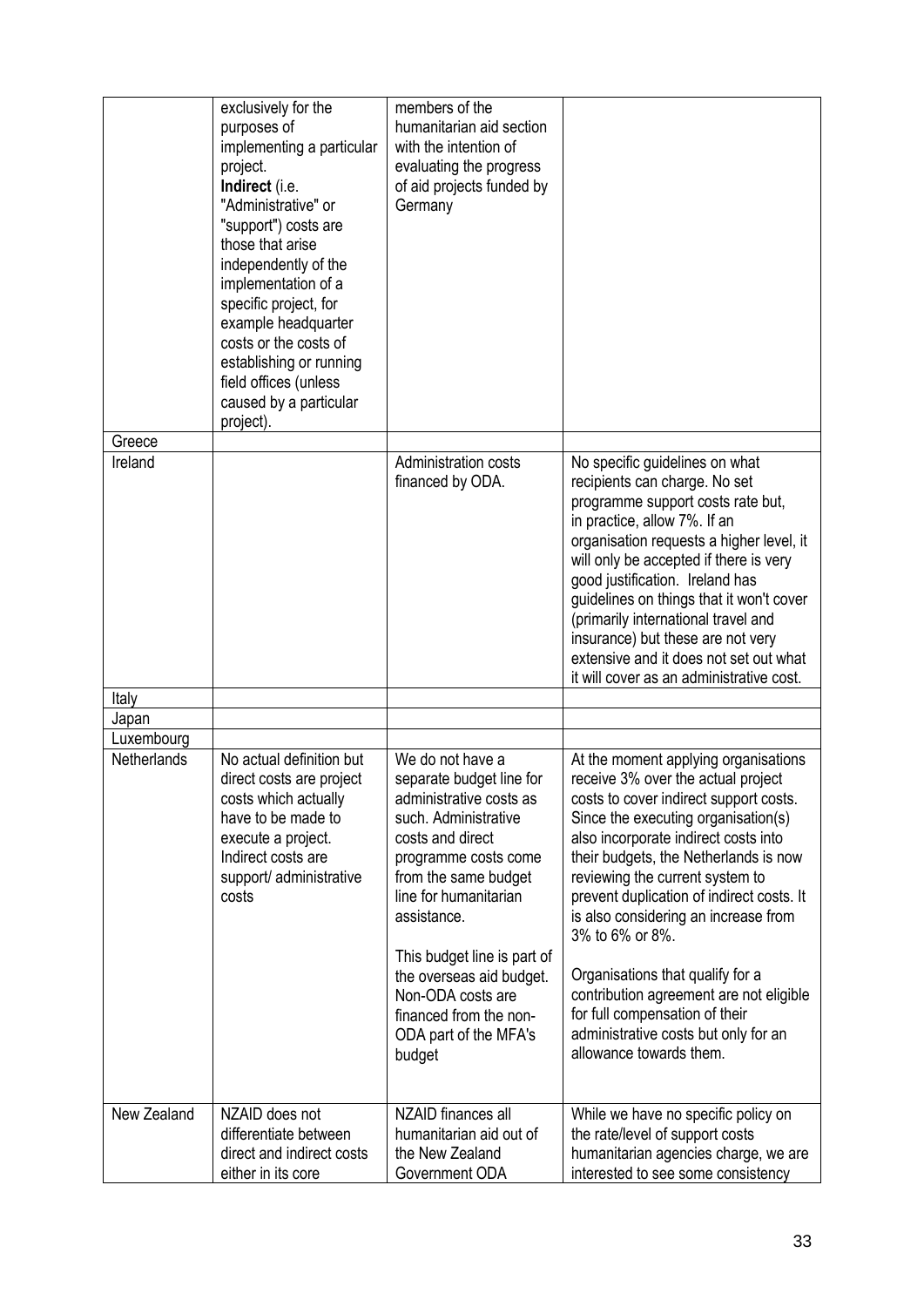|          | contributions to agencies<br>or through its responses<br>to emergency appeals.<br>Funding is provided<br>untagged so that it can<br>be used by agencies to<br>meet their priority needs<br>(which may include<br>support costs).                                                                                                                                                                                                                                                                                                                                                                                                                                                                                                                                                                                                                                             | allocation. The overall<br>ODA allocation is split<br>into 2 budget lines - that<br>which funds actual<br>programming (crown<br>budget) and that which<br>supports<br>programming/admin<br>costs (departmental<br>budget). | across the UN and are in favour of<br>agencies setting rates which are<br>transparent, cost effective, and<br>mainstreamed to support the effective<br>and efficient functioning of the agency.                                                                 |
|----------|------------------------------------------------------------------------------------------------------------------------------------------------------------------------------------------------------------------------------------------------------------------------------------------------------------------------------------------------------------------------------------------------------------------------------------------------------------------------------------------------------------------------------------------------------------------------------------------------------------------------------------------------------------------------------------------------------------------------------------------------------------------------------------------------------------------------------------------------------------------------------|----------------------------------------------------------------------------------------------------------------------------------------------------------------------------------------------------------------------------|-----------------------------------------------------------------------------------------------------------------------------------------------------------------------------------------------------------------------------------------------------------------|
| Norway   | No distinction between<br>direct and indirect costs                                                                                                                                                                                                                                                                                                                                                                                                                                                                                                                                                                                                                                                                                                                                                                                                                          | Administrative costs of<br>the humanitarian aid<br>section are financed by<br>the overseas aid budget                                                                                                                      | NGOs and private partners directly<br>implementing projects can charge 5%.<br>Other organisations (e.g., those<br>raising funds for others to implement)<br>can usually charge 3% for projects up<br>to NOK 5 million and 1% on projects<br>over NOK 5 million. |
| Portugal | Direct costs are the costs<br>directly spent on the<br>project. Indirect costs are<br>the associated costs that<br>contribute to the<br>implementation of a<br>project.<br>Example 1: Donation of<br>equipment – the direct<br>cost is the price of the<br>equipment, the indirect<br>cost is the amount spent<br>in transportation, border<br>taxes, etc.<br>Example 2: A technical<br>cooperation project that<br>implies the presence of<br>experts in the beneficiary<br>country (TC mission).<br>The direct costs are the<br>journey price (plane<br>ticket), accommodation<br>and the per diem. The<br>indirect cost is the<br>expert's wage during the<br>mission time.<br>The administrative costs<br>- administrative budget of<br>the central aid agency<br>and of the executing<br>ministries concerned with<br>ODA delivery - are also<br>called indirect costs. | Administrative costs of<br>the humanitarian aid<br>section are financed by<br>the overseas aid budget                                                                                                                      | No specific rules for humanitarian<br>projects.                                                                                                                                                                                                                 |
| Spain    |                                                                                                                                                                                                                                                                                                                                                                                                                                                                                                                                                                                                                                                                                                                                                                                                                                                                              |                                                                                                                                                                                                                            |                                                                                                                                                                                                                                                                 |
| Sweden   | Terminology of direct<br>and indirect costs not<br>used.                                                                                                                                                                                                                                                                                                                                                                                                                                                                                                                                                                                                                                                                                                                                                                                                                     | Administrative costs of<br>humanitarian section<br>covered by separate<br>budget line.                                                                                                                                     | SIDA guidelines on funding to NGOs<br>for humanitarian activities provide<br>examples of eligible direct costs.<br>These are listed in Annex IV.                                                                                                                |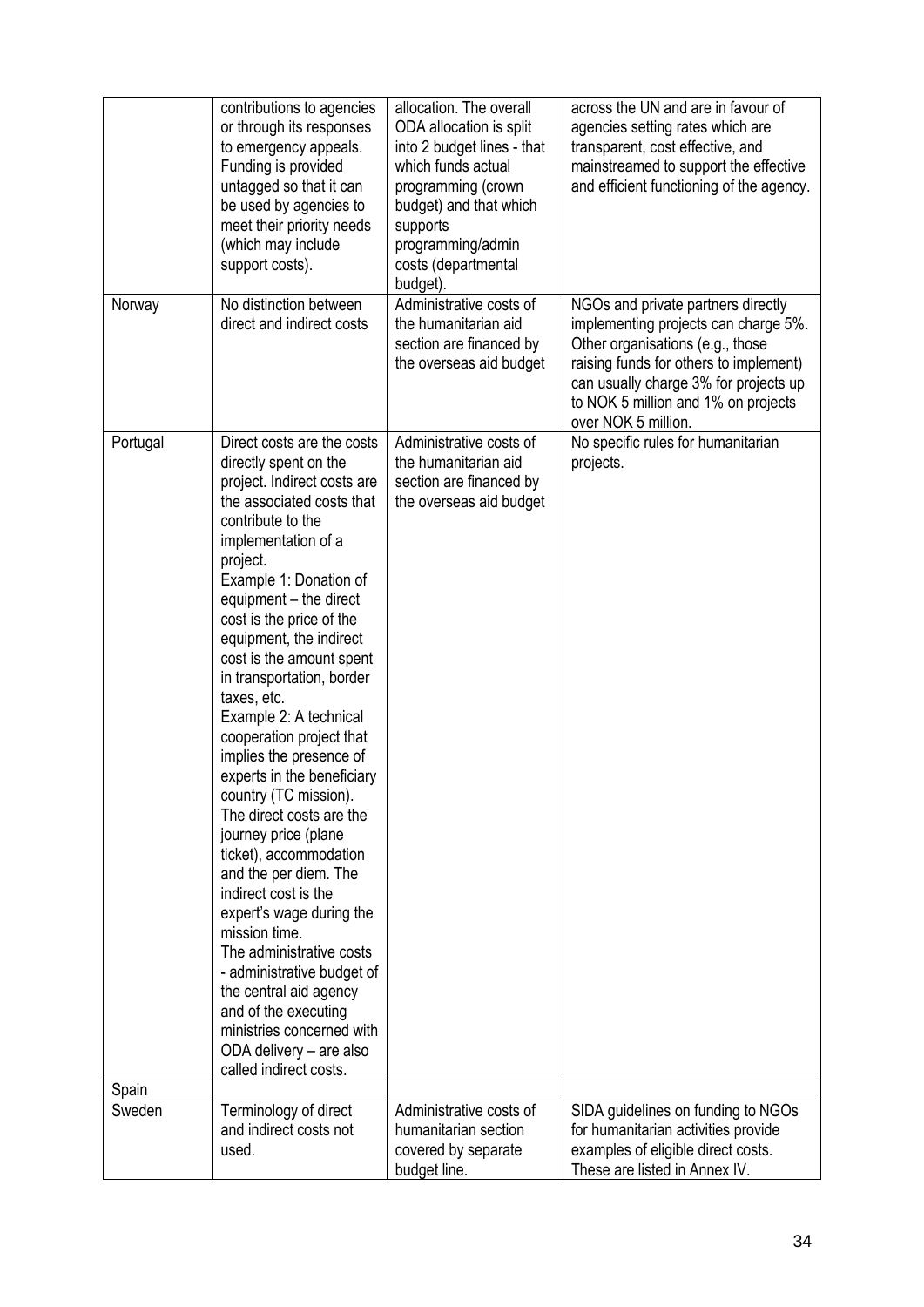| Switzerland | Total costs of overseas<br>aid are divided into 4<br>categories:<br>a) salaries, b) running<br>costs, c) projects costs,<br>d) contributions to<br>partners                                                                                                                                                                                                                                                                                                                                                                                                                 | The administrative costs<br>of the humanitarian aid<br>Department are financed<br>partially (salaries only) by<br>the overseas aid budget.<br>Total salaries constitute<br>around 10% of yearly<br>total overseas aid<br>budget. Of this 10 %, 90<br>% are paid by the<br>overseas aid budget and<br>10 % are paid by the<br>general budget of the<br>Ministry for Foreign<br>Affairs. | Swiss NGOs can use 10 % of SDC<br>contributions for their administrative<br>costs. Guidelines on this issue are in<br>place. Non-Swiss NGOs should inform<br>SDC about their administrative costs.                                                                                                                                                                                                                                                                                                                                                                                                                                                                                                                                                                                                                                                                                                                                                                                                                                                                                             |
|-------------|-----------------------------------------------------------------------------------------------------------------------------------------------------------------------------------------------------------------------------------------------------------------------------------------------------------------------------------------------------------------------------------------------------------------------------------------------------------------------------------------------------------------------------------------------------------------------------|----------------------------------------------------------------------------------------------------------------------------------------------------------------------------------------------------------------------------------------------------------------------------------------------------------------------------------------------------------------------------------------|------------------------------------------------------------------------------------------------------------------------------------------------------------------------------------------------------------------------------------------------------------------------------------------------------------------------------------------------------------------------------------------------------------------------------------------------------------------------------------------------------------------------------------------------------------------------------------------------------------------------------------------------------------------------------------------------------------------------------------------------------------------------------------------------------------------------------------------------------------------------------------------------------------------------------------------------------------------------------------------------------------------------------------------------------------------------------------------------|
| UK          | DFID does not use the<br>terminology of direct and<br>indirect costs in the<br>management of its own<br>programmes and<br>projects. But it<br>recognises that these<br>costs, as variously<br>defined by different<br>organisations, may be<br>reimbursable.                                                                                                                                                                                                                                                                                                                | Development and<br>administration budgets<br>are completely separate.                                                                                                                                                                                                                                                                                                                  | The rate is set by recipient<br>organisations but is subject to<br>negotiation. NGOs can charge<br>'Organisation Management Support'<br>costs, which should not normally<br>exceed 7%.                                                                                                                                                                                                                                                                                                                                                                                                                                                                                                                                                                                                                                                                                                                                                                                                                                                                                                         |
| US          | Indirect costs are those<br>which cannot be directly<br>identified with a single<br>contract or grant.<br>Indirect costs are applied<br>equitably across all of<br>the business activities of<br>the organization,<br>according to the benefits<br>each gains from them.<br>Examples: office space<br>rental, utilities, and<br>clerical and managerial<br>staff salaries. To the<br>extent that indirect costs<br>are reasonable,<br>allowable and allocable<br>they are a legitimate cost<br>of doing business<br>payable under a U.S.<br>Government contract or<br>grant |                                                                                                                                                                                                                                                                                                                                                                                        | Responsibility for negotiating indirect<br>cost rates with organizations doing<br>business with the U.S. Government is<br>specifically assigned. Each<br>organization negotiates its indirect<br>cost rates with one government<br>agency which has been assigned<br>cognizance. Usually the cognizant<br>government agency is that agency<br>which has the largest dollar volume of<br>contracts with the firm or organization.<br>The resulting Negotiated Indirect Cost<br>Rate Agreement (NICRA) is binding<br>on the entire government. The NICRA<br>contains both final rates for past<br>periods and provisional (billing rates)<br>for current and future periods.<br>The responsibility for the issuance of<br>NICRAs for non-U.S. based<br>organizations rests with the mission<br>providing the preponderance of<br>funding.<br>An indirect cost rate by itself has very<br>little meaning so indirect costs must be<br>compared at the cost level. The use of<br>allocation bases is not uniform and<br>varies greatly among organizations.<br>Thus, it is not possible to compare |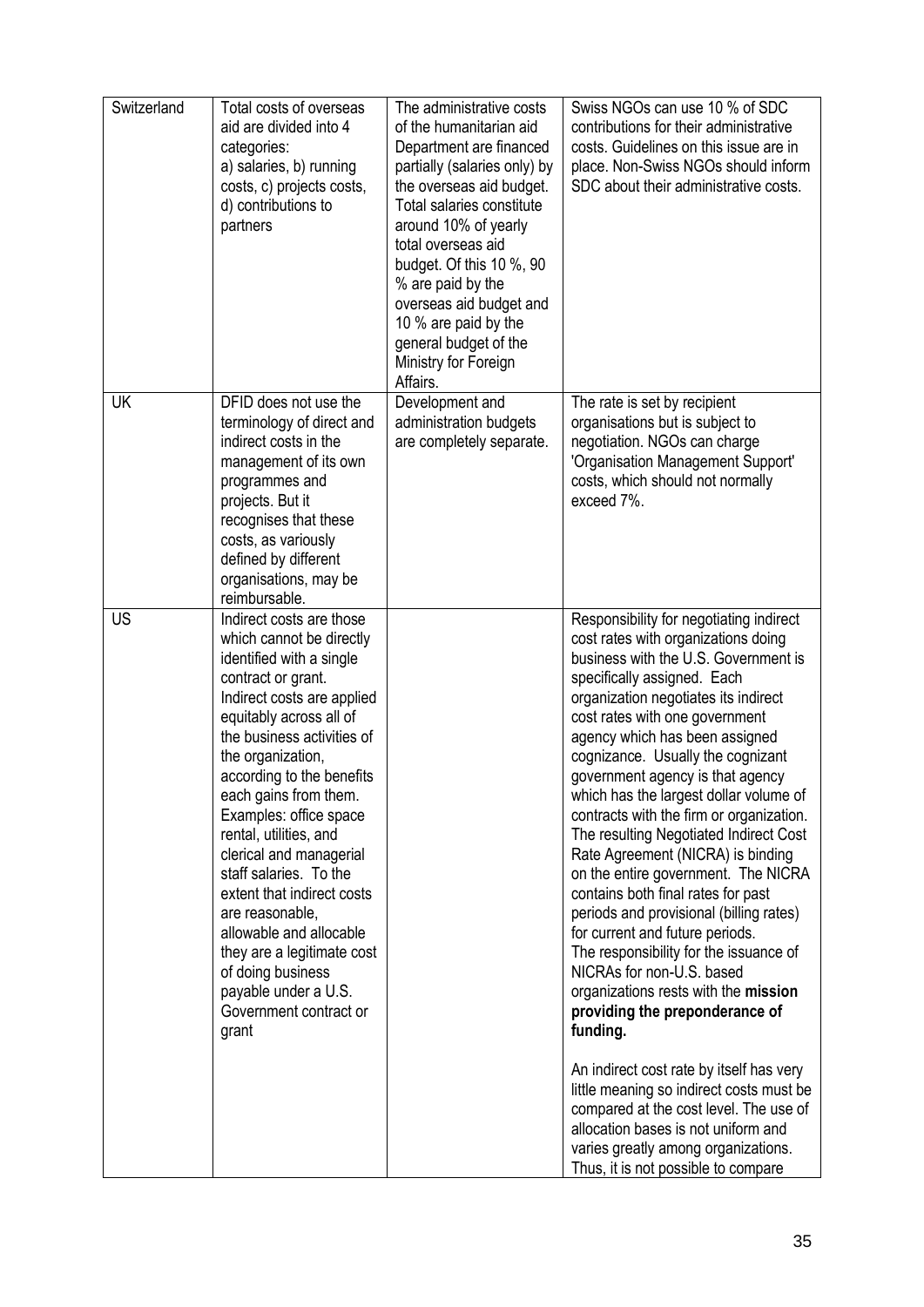|  | indirect costs at the rate level between<br>any two vendors, unless their<br>allocation bases are the same, which<br>is rare.                                                                                                                                                                                                                                                                                                                                                                                                                                                                                                                                                                     |
|--|---------------------------------------------------------------------------------------------------------------------------------------------------------------------------------------------------------------------------------------------------------------------------------------------------------------------------------------------------------------------------------------------------------------------------------------------------------------------------------------------------------------------------------------------------------------------------------------------------------------------------------------------------------------------------------------------------|
|  | Indirect cost rates <b>should not</b> be<br>considered in award decisions or<br>negotiations since indirect cost rates<br>do not compare across organizations,<br>given the diverse accounting practices<br>and methods for determining rates.<br>For example: one company may have<br>a large labour overhead ratio to direct<br>labour because it includes vacation<br>and sick leave along with other types<br>of overhead costs directly related to<br>labour, while another organization will<br>have a lower ratio because they direct<br>charge vacation and sick leave.<br>Neither practice is preferred over the<br>other and both are equally acceptable.<br>They are merely different. |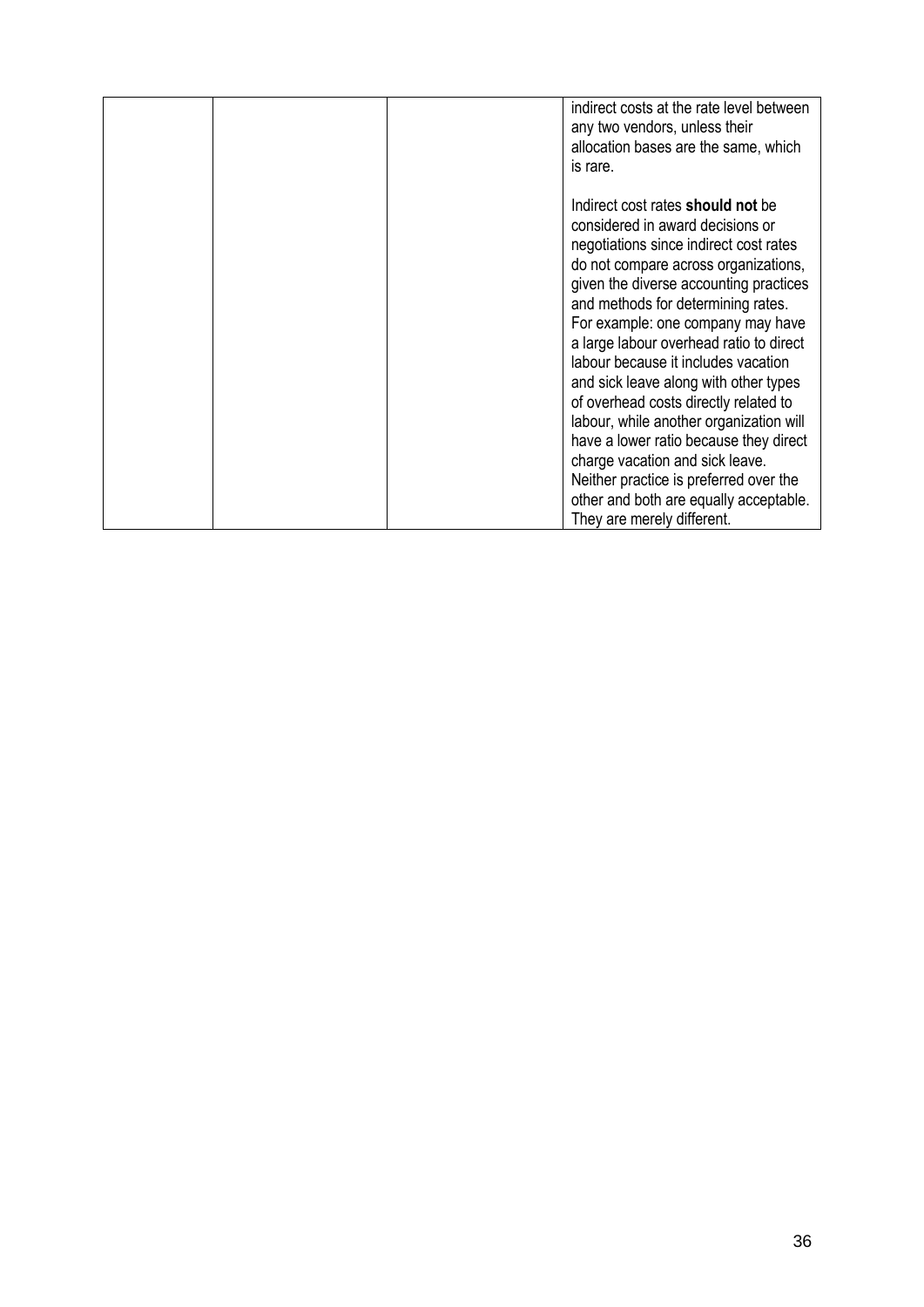#### **Annex IV: Donor lists of eligible costs**

To make it easier to compare the lists of eligible direct and/or indirect costs that some donors provide, this table contains the lists provided by 5 of the 17 donors that responded to the indirect support costs survey. Donors can use this as the starting point for a discussion of a more harmonised approach to categorising eligible indirect costs.

| Austria                      | Canada                | <b>Denmark</b>               | <b>Netherlands</b>    | <b>Sweden</b>            |
|------------------------------|-----------------------|------------------------------|-----------------------|--------------------------|
| Indirect costs by            | List of eligible      | The following                | The following         | Eligible<br>project      |
| activity:                    | indirect costs:       | general                      | components should     | (direct) costs:          |
| Project                      | 1. Advertising and    | administrative               | be included as        | Training:                |
| <b>Supervision</b>           | promotion (non-       | expenses are                 | indirect costs.       | Grants for training      |
| Drawing up<br>$\bullet$      | program/project       | covered by the               | A. Project            | of local personnel       |
| contracts with               | specific)             | administration fee:          | Preparation           | in relevant fields,      |
| partners                     | 2. Amortization/      | The expenses of<br>$\bullet$ | -Identification and   | such as the              |
| Monitoring<br>$\bullet$      | depreciation          | the NGO's main               | project formulation   | <b>Advanced Training</b> |
| visits (project              | 3. Bank charges       | office and                   | (including mission    | Programme on             |
| travels)                     | (non-                 | country offices              | identification and    | Humanitarian             |
| Control<br>٠                 | program/project       | (rent, cleaning,             | formulation).         | Action (ATHA)            |
| mechanisms                   | specific)             | office expenses,             | -Hire by managing     | training course.         |
| <b>TORs</b> for<br>$\bullet$ | 4. Board activities   | transport,                   | organisations of the  | However, the             |
| internal and                 | 5. Business           | electricity and              | implementing          | training should          |
| external audits              | development           | water, support               | organisations and     | mostly take place in     |
|                              | activities            | staff and other              | all additional costs. | the partner country      |
| Preparation                  | 6. Capital taxes      | normal running               | -Preparation of       | or an adjacent           |
| and post-<br>implementatio   | 7. Communication      | costs)                       | project proposal      | country.                 |
| n activities of              | - excluding long      | Expenses for<br>$\bullet$    | and budget.           | Investments:             |
| evaluations                  | distance calls that   | staff at the main            | -Rewriting the        | After a special          |
| (internal or                 | are related to the    | office and, if               | project proposals     | review, grants can       |
| external)                    | execution of the      | applicable,                  | and the budget in     | be awarded for           |
| Organisation,<br>$\bullet$   | program/project       | country offices,             | accordance with       | rental of office         |
| networking                   | 8. Computer           | who perform                  | the guidelines laid   | premises, vehicles,      |
| and exchange                 | maintenance           | normal                       | down by the           | communications           |
| of expertise                 | expenses              | administrative               | Ministry/Mission.     | equipment and            |
| Day-to-day<br>$\bullet$      | 9. Financing costs    | tasks, for                   | <b>B. Project</b>     | other equipment          |
| supervision of               | such as interest      | example:                     | Implementation        | that requires            |
| the                          | expenses and          | Drawing up<br>$\circ$        | <b>Technical and</b>  | capital, on              |
| organisation                 | costs to obtain       | applications                 | administrative        | condition that such      |
| <b>Financial Project</b>     | irrevocable letters   | and other                    | assistance during     | investments are          |
| <b>Management</b>            | of credit             | proposals                    | project               | relevant to the          |
| Payments to                  | 10. General staff     | Travel<br>$\circ$            | implementation        | project and that         |
| project                      | training              | expenses not                 | -Proper monitoring    | they are not the         |
| partner(s)                   | 11. Insurance (e.g.   | connected                    | of the project (e.g.  | main purpose of          |
| Bi-annual                    | office, board of      | with project-                | assessment of         | the project. A list is   |
| financial                    | directors, liability) | specific                     | progress reports).    | to be enclosed           |
| reports                      | 12. Internal or       | monitoring,                  | -Where necessary,     | showing how the          |
| Requests for                 | external audits of    | etc.                         | advice on the         | equipment is to be       |
| budget                       | the organization      | Recruitment<br>$\circ$       | project as a whole    | used and disposed        |
| revisions                    | 13. Memberships       | and selection                | or parts of it.       | of at the end of the     |
| (External)                   | and subscriptions     | of non-                      | -Project visits for   | project. In general,     |
| audits                       | 14. Office supplies   | project-                     | monitoring            | grants are not           |
| <b>Personnel</b>             | and equipment         | specific staff               | purposes.             | approved for             |
| Placement,                   | 15. Organization      | Attendance<br>$\circ$        | <b>Management and</b> | purchasing land or       |
| Consultancies,               | restructuring costs   | at meetings                  | control               | property.                |
| etc.                         | 16. Professional      | and contact                  | -Checks on proper     | Personnel:               |
|                              | fees relating to the  | with the                     | and clear records     | Grants for               |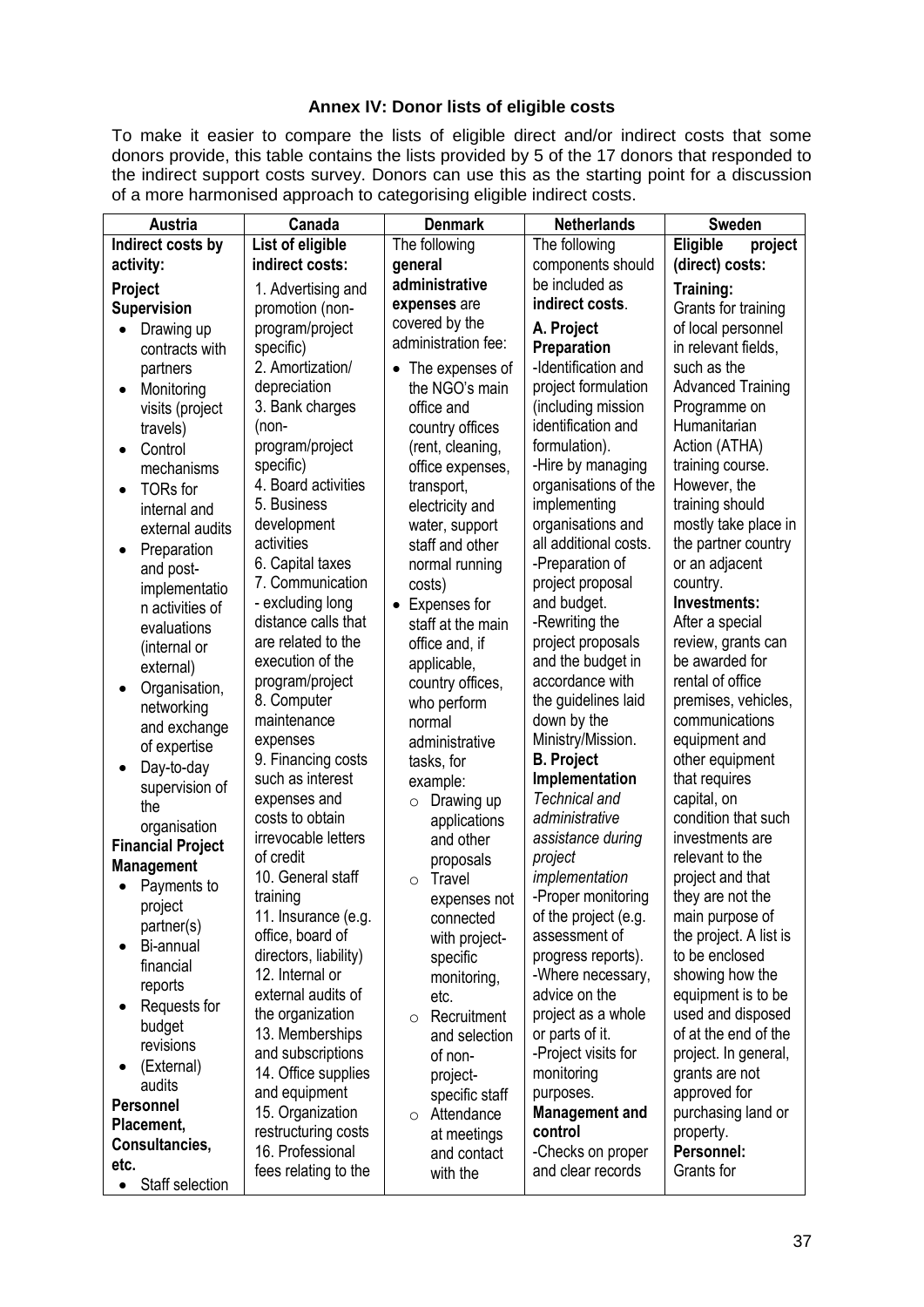| and                       | administration of     | Ministry of                 | and efficient             | personnel             |
|---------------------------|-----------------------|-----------------------------|---------------------------|-----------------------|
| preparation               | the organization      | Foreign                     | internal monitoring       | employed locally or   |
| Negotiating               | (e.g legal,           | <b>Affairs</b>              | of the projects 1)        | internationally who   |
| <b>TORs with</b>          | accounting, etc.),    | Reporting<br>$\circ$        | -Checks on the            | are working within    |
| partners                  | 17. Proposal          | tasks                       | timeliness,               | the framework of a    |
| Drawing up the            | preparation           | <b>Budgetary</b><br>$\circ$ | accuracy and              | project.              |
| placement                 | activities            | and                         | quality of activity       | Participation of      |
| contract                  | 18. Rent and          | accounting                  | and financial             | international         |
| (Annual)                  | utilities             | tasks                       | reports from the          | personnel must be     |
| discussions               | 19. Repairs and       | Governance<br>$\circ$       | implementing              | justified. The        |
| between                   | maintenance           | costs (i.e.                 | organisation, and         | applicant             |
| employers and             | expenses              | secretary                   | where necessary,          | organisation, or the  |
| employees                 | 20. Review and        | general/direct              | visits for monitoring     | organisation          |
| Supervision of            | negotiation of        | or and                      | purposes.                 | implementing a        |
| staff during              | agreements            | members of                  | -Reports to DGIS          | project, is           |
| assignment                | 21. Salaries and      | the                         | on how this has           | responsible for       |
| <b>Reporting and</b>      | fringe benefits       | board/executi               | been agreed in            | recruitment and       |
| <b>Communication</b>      | relating to the       | ve                          | accordance with           | training, and         |
| with the ADA              | administration of     | committee).                 | the contract.             | employer              |
| Preliminary               | the organization      |                             | -Checks on                | obligations relating  |
| coordination              | 22. Staff             | In addition, NGOs           | regularity and            | to all personnel.     |
| with the ADA              | recruitment           | are allowed to              | efficiency of             | Follow-up             |
| Planning in<br>$\bullet$  | 23. Strategic         | charge expenses             | expenditure, the          | Grants to cover       |
| detail, drawing           | planning activities   | for 'technical              | accuracy of               | costs of following    |
|                           | 24. Travel (non-      | project-specific            | financial reports         | up ongoing            |
| up a grant<br>application | program/project       | consultancy                 | and any                   | projects. The costs   |
|                           | specific)             | services' and               | engagement of             | of follow up must     |
| Bi-annual                 | 25. Workstations,     | project monitoring          | competent                 | be in reasonable      |
| reports                   | including             | undertaken by               | accountants (at           | proportion to the     |
| Final report              | computers             | permanent staff (at         | <b>BUZA's request</b>     | budget for the        |
| Procurement               | 26. Other             | the main office and         | and if laid down in       | project. All forms of |
| Obtaining tenders;        | indirect/overhead     | any country                 | the contract, this        | follow-up are to be   |
| indirect                  | type of               | offices). These             | item may be               | documented and        |
| procurement,              | expenditures          | expenses are                | included as project       | must be made          |
| transport and             | relating to the       | charged as project          | costs).                   | available to Sida.    |
| insurance costs           | organization's        | activity costs and          | <b>Functioning of the</b> | <b>Quality Issues</b> |
|                           | office(s) in Canada   | are based on                | head office and           | In certain cases,     |
|                           |                       | individual                  | (permanent) field         | grants can be         |
|                           | Eligible direct       | (depending on               | office                    | awarded for           |
|                           | costs include:        | length of service)          | -Accommodation            | development of        |
|                           | 1. Program/project    | hourly rates with an        | and furnishings and       | methods,              |
|                           | salaries actually     | overhead of up to           | fittings.                 | participation in      |
|                           | paid by the           | 80 %.                       | -Staff support            | international         |
|                           | organization to their |                             | (general                  | networks relating to  |
|                           | personnel             | The following               | monitoring,               | humanitarian          |
|                           | (Canadian, local, or  | activities are              | financial and             | issues, work on       |
|                           | in any other country  | deemed to fall              | administrative            | policies, and other   |
|                           | as accepted by        | within the scope of         | support).                 | quality-enhancing     |
|                           | CIDA) and related     | project-specific            | -Financial and            | measures, even if     |
|                           | fringe benefits       | consultancy                 | administrative            | these are not         |
|                           | allowed under the     | services:                   | apparatus.                | directly linked to a  |
|                           | agreement.            | • Technical                 | <b>Maintenance and</b>    | specific project.     |
|                           | 2. Consultants/       | consultancy,                | external contacts         | Grants can also be    |
|                           | subcontractors        | support and                 | 1) If it can be           | given for national    |
|                           | fees.                 | capacity building           | shown that extra          | and international     |
|                           | 3. Program/project    |                             | support is needed         | lobbying on matters   |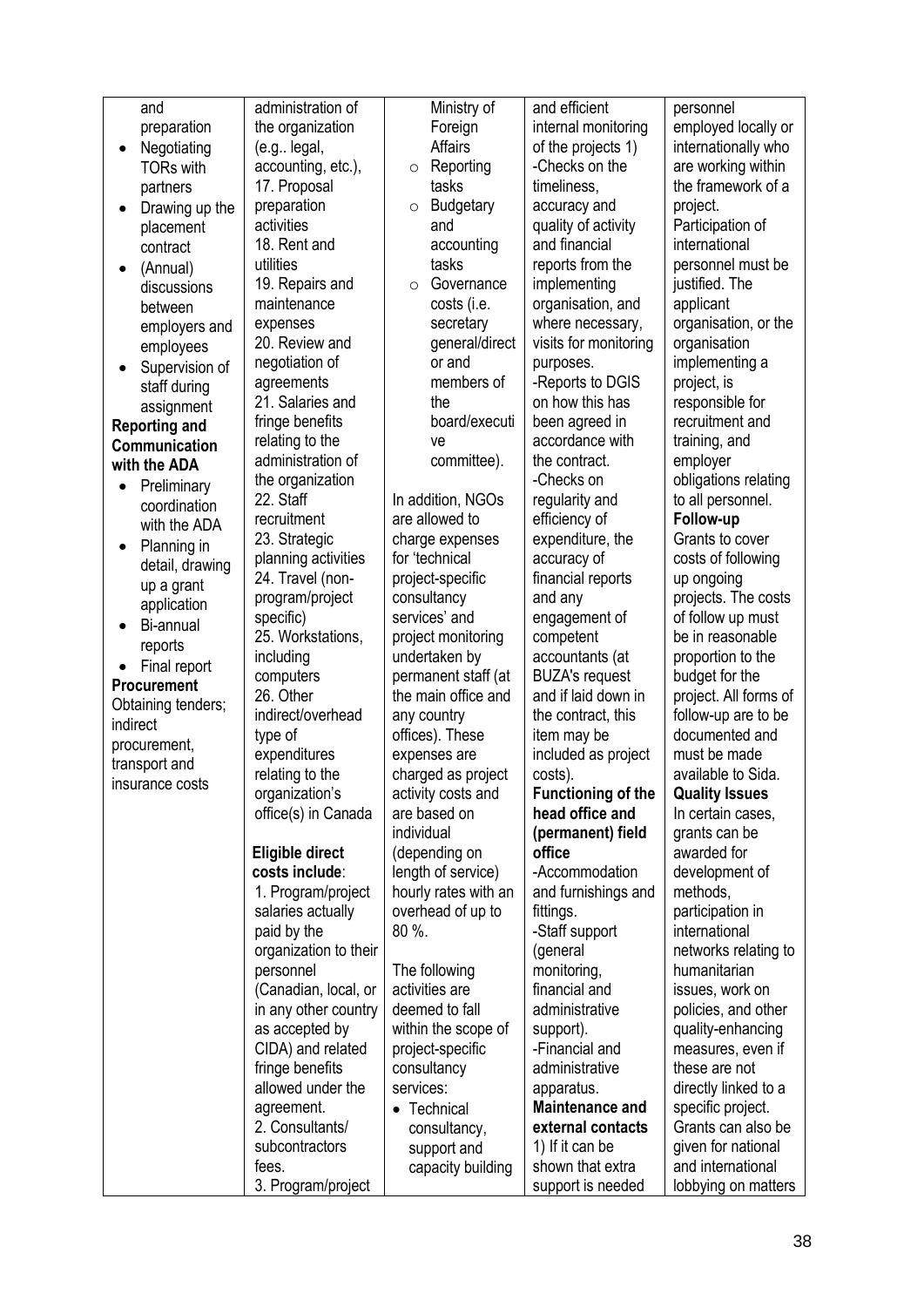| travel,                                   | of local partners      | for project          | impacting the                       |
|-------------------------------------------|------------------------|----------------------|-------------------------------------|
| accommodation,                            | Technical<br>$\bullet$ | implementation and   | situation of people                 |
| per diem, and                             | support to the         | internal monitoring  | in humanitarian                     |
| incidentals (actuals                      | partner's              | by the managing      | crises.                             |
| not to exceed                             | administration         | organisation, in the | <b>Evaluation</b>                   |
| Treasury Board's                          | and book-              | form of missions     | Grants for                          |
| Travel Directive and                      | keeping                | providing advice,    | evaluation of major                 |
| <b>Special Travel</b>                     | • Monitoring of        | technical support    | projects. Evaluation                |
| Authorities).                             | ongoing projects,      | and support for      | entails a more                      |
| 4. Overseas costs                         | include                | internal monitoring, | detailed analysis of,               |
| deemed by CIDA to                         | inspection visits      | these activities can | for example,                        |
| be required for the                       | • Reviews of           | be entered           | implementation,                     |
| execution of the                          | ongoing projects       | separately in the    | results, attainment                 |
| program/project                           | • Evaluations in       | project budget.      | of goals, efficiency                |
| (e.g. rent, leasehold                     | connection with        | These activities     | and deviation.                      |
| improvements,                             | the completion of      | should, however,     | Evaluation can be                   |
| utilities, office                         | projects               | form part of the     | carried out at                      |
| expenses, office                          | • Recruitment of       | project proposal.    | various points in                   |
| computer, general                         | project-specific       |                      | time, but is                        |
| maintenance).                             | staff                  |                      | generally                           |
| 5. Bank transfer                          | • Project-related      |                      | conducted at the                    |
| fees related to the                       | information            |                      | end of the project.                 |
| execution of the                          | activities             |                      | An evaluation can                   |
| program/project.                          | Development of         |                      | be initiated by the                 |
| 6. Costs associated                       | project-specific       |                      | organisation itself,                |
| with                                      | policies,              |                      | the local                           |
| program/project                           | strategies and         |                      | cooperation partner                 |
| reporting and                             | guidelines             |                      | or Sida.                            |
| production of                             | Coordination of        |                      | <b>Needs analysis</b>               |
| reading material                          | project activities     |                      |                                     |
| (e.g. reproduction,                       | with external actors   |                      | Sida can also                       |
| translation).                             |                        |                      | award grants to                     |
| 7. Long distance                          |                        |                      | organisations for                   |
| communications,                           |                        |                      | needs analyses in<br>a humanitarian |
| mail, and courier<br>costs related to the |                        |                      | crisis. The needs                   |
| execution of the                          |                        |                      |                                     |
| program/project.                          |                        |                      | analyses are not<br>necessarily     |
| 8. Technical                              |                        |                      | conducted by the                    |
| assistance and                            |                        |                      | organisations that                  |
| meeting costs                             |                        |                      | later conduct the                   |
| specifically related                      |                        |                      | project.                            |
| to the execution of                       |                        |                      | <b>Unforeseen</b>                   |
| the                                       |                        |                      | expenses                            |
| program/project,                          |                        |                      | Sida may award a                    |
| except those                              |                        |                      | grant in situations                 |
| relating to flow                          |                        |                      | where the                           |
| through.                                  |                        |                      | organisation's risk                 |
| 9. Procurement of                         |                        |                      | analysis indicates                  |
| goods specifically                        |                        |                      | justification for a                 |
| required for the                          |                        |                      | separate budget                     |
| execution of the                          |                        |                      | item for unforeseen                 |
| program/project                           |                        |                      | expenses.                           |
| and related                               |                        |                      | However, the                        |
| shipping costs (e.g.                      |                        |                      | organisation must                   |
| packaging,                                |                        |                      | get Sida's approval                 |